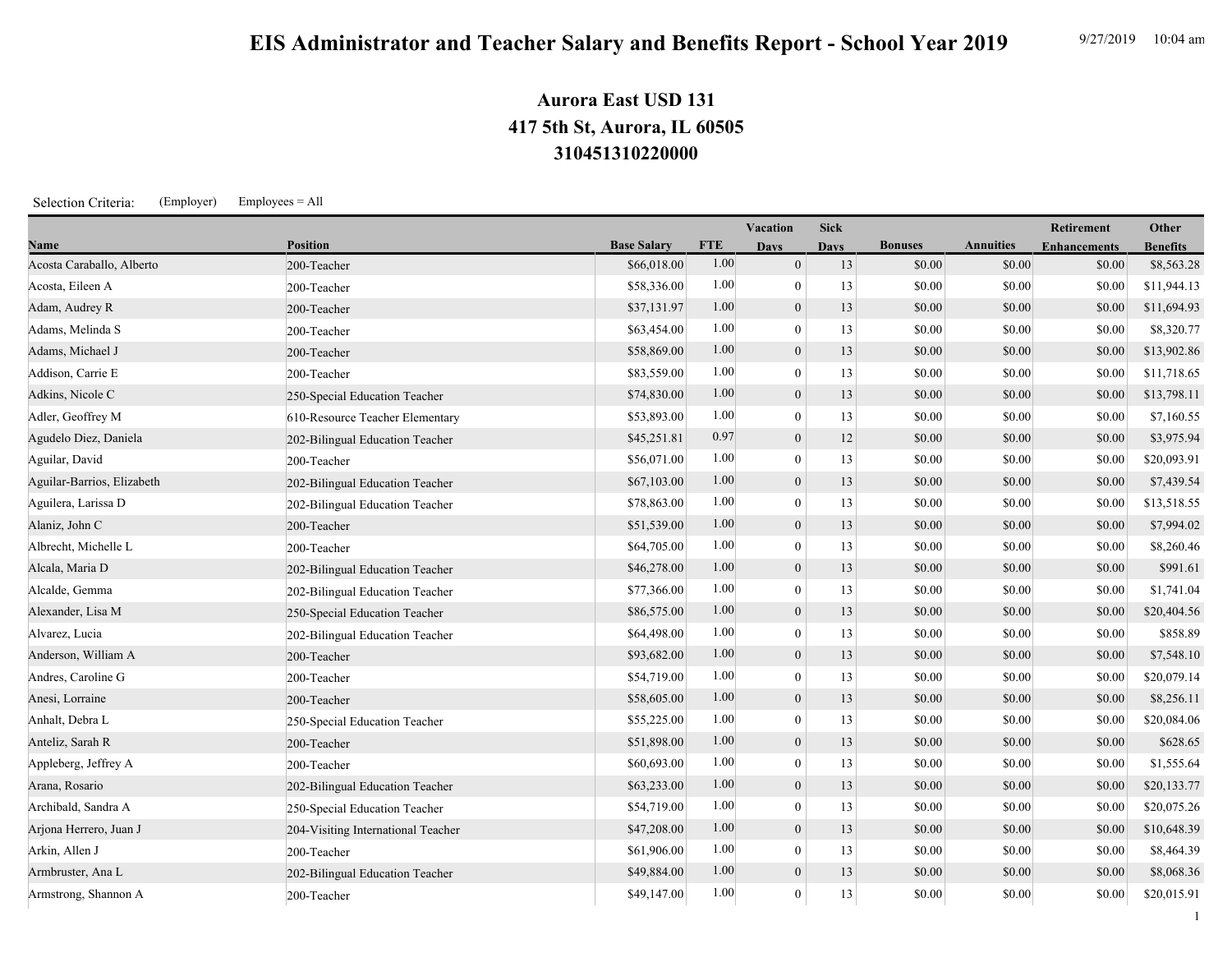|                         |                                         |                    |            | Vacation         | <b>Sick</b> |                |                  | Retirement          | Other           |
|-------------------------|-----------------------------------------|--------------------|------------|------------------|-------------|----------------|------------------|---------------------|-----------------|
| Name                    | <b>Position</b>                         | <b>Base Salary</b> | <b>FTE</b> | <b>Days</b>      | <b>Days</b> | <b>Bonuses</b> | <b>Annuities</b> | <b>Enhancements</b> | <b>Benefits</b> |
| Armstrong, Sheila M     | 104-Assistant Principal                 | \$87,622.32        | 1.00       | $\tau$           | 12          | \$0.00         | \$0.00           | \$8,665.94          | \$7,193.52      |
| Avallone, Jennifer M    | 200-Teacher                             | \$61,906.00        | 1.00       | $\mathbf{0}$     | 13          | \$0.00         | \$0.00           | \$0.00              | \$20,081.57     |
| Aye, Michael R          | 200-Teacher                             | \$48,504.63        | 1.00       | $\boldsymbol{0}$ | 13          | \$0.00         | \$0.00           | \$0.00              | \$10,877.11     |
| Ayers, Trent D          | 200-Teacher                             | \$63,454.00        | 1.00       | $\mathbf{0}$     | 13          | \$0.00         | \$0.00           | \$0.00              | \$13,679.23     |
| Baaske, Lindsey A       | 200-Teacher                             | \$59,502.00        | 1.00       | $\boldsymbol{0}$ | 13          | \$0.00         | \$0.00           | \$0.00              | \$13,624.73     |
| Babyar, David J         | 200-Teacher                             | \$60,693.00        | 1.00       | $\mathbf{0}$     | 13          | \$0.00         | \$0.00           | \$0.00              | \$16,822.27     |
| Badillo, Iokin          | 202-Bilingual Education Teacher         | \$45,820.00        | 1.00       | $\mathbf{0}$     | 13          | \$0.00         | \$0.00           | \$0.00              | \$5,173.25      |
| Baeza, Anahi            | 200-Teacher                             | \$47,208.00        | 1.00       | $\mathbf{0}$     | 13          | \$0.00         | \$0.00           | \$0.00              | \$8,343.17      |
| Baginski, Katherine A   | 611-Resource Teacher Other              | \$53,893.00        | 1.00       | $\boldsymbol{0}$ | 13          | \$0.00         | \$0.00           | \$0.00              | \$8,407.07      |
| Bakas, Mandy G          | 200-Teacher                             | \$81,282.00        | 1.00       | $\mathbf{0}$     | 13          | \$0.00         | \$0.00           | \$0.00              | \$8,719.38      |
| Baker, Samantha N       | 200-Teacher                             | \$57,192.00        | 1.00       | $\boldsymbol{0}$ | 13          | \$0.00         | \$0.00           | \$0.00              | \$13,599.40     |
| Ballard, David R        | 103-Principal                           | \$116,892.00       | 1.00       | 20               | 12          | \$0.00         | \$0.00           | \$12,305.69         | \$11,091.92     |
| Ballesteros, Fatima     | 202-Bilingual Education Teacher         | \$82,855.00        | 1.00       | $\mathbf{0}$     | 13          | \$0.00         | \$0.00           | \$0.00              | \$7,437.10      |
| Balsano, Maxwell A      | 200-Teacher                             | \$47,680.00        | 1.00       | $\mathbf{0}$     | 13          | \$0.00         | \$0.00           | \$0.00              | \$8,347.83      |
| Banach, Brian S         | 200-Teacher                             | \$56,071.00        | 1.00       | $\boldsymbol{0}$ | 13          | \$0.00         | \$0.00           | \$0.00              | \$1,494.44      |
| Barenie, Krista S       | 200-Teacher                             | \$61,906.00        | 1.00       | $\mathbf{0}$     | 13          | \$0.00         | \$0.00           | \$0.00              | \$20,143.02     |
| Barilla, Mary Pat       | 200-Teacher                             | \$18,315.20        | 1.00       | $\boldsymbol{0}$ | 13          | \$0.00         | \$0.00           | \$0.00              | \$4,927.16      |
| Barnes, Lindsey A       | 250-Special Education Teacher           | \$48,157.00        | 1.00       | $\mathbf{0}$     | 13          | \$0.00         | \$0.00           | \$0.00              | \$8,363.89      |
| Barraza, Jesus M        | 200-Teacher                             | \$76,157.00        | 1.00       | $\boldsymbol{0}$ | 13          | \$0.00         | \$0.00           | \$0.00              | \$8,666.82      |
| Bastian, Joseph         | 200-Teacher                             | \$95,578.51        | 1.00       | $\mathbf{0}$     | 13          | \$0.00         | \$0.00           | \$0.00              | \$11,756.61     |
| Bausch, William J       | 250-Special Education Teacher           | \$57,192.00        | 1.00       | $\mathbf{0}$     | 13          | \$0.00         | \$0.00           | \$0.00              | \$8,034.11      |
| Beager, Chad            | 250-Special Education Teacher           | \$56,071.00        | 1.00       | $\mathbf{0}$     | 13          | \$0.00         | \$0.00           | \$0.00              | \$20,093.85     |
| Becker, Danielle M      | 200-Teacher                             | \$58,718.00        | 1.00       | $\mathbf{0}$     | 13          | \$0.00         | \$0.00           | \$0.00              | \$8,469.12      |
| Becker, Greg            | 611-Resource Teacher Other              | \$86,575.00        | 1.00       | $\mathbf{0}$     | 13          | \$0.00         | \$0.00           | \$0.00              | \$20,415.02     |
| Bednarik, Patrick D     | 200-Teacher                             | \$58,336.00        | 1.00       | $\boldsymbol{0}$ | 13          | \$0.00         | \$0.00           | \$0.00              | \$20,108.56     |
| Bedon, Monica           | 200-Teacher                             | \$80,795.00        | 1.00       | $\overline{0}$   | 13          | \$0.00         | \$0.00           | \$0.00              | \$8,262.31      |
| Bedwell, Melissa A      | 200-Teacher                             | \$63,498.00        | 1.00       | $\mathbf{0}$     | 13          | \$0.00         | \$0.00           | \$0.00              | \$20,176.43     |
| Begich, Michael T       | 200-Teacher                             | \$64,723.00        | 1.00       | $\mathbf{0}$     | 13          | \$0.00         | \$0.00           | \$0.00              | \$13,646.66     |
| Bell, Jeremy A          | 152-Special Education Director          | \$122,400.00       | 1.00       | 20               | 12          | \$0.00         | \$0.00           | \$12,885.81         | \$23,351.44     |
| Benavides, Cynthia L    | 200-Teacher                             | \$77,611.00        | 1.00       | $\mathbf{0}$     | 13          | \$0.00         | \$0.00           | \$0.00              | \$16,981.18     |
| Benerjee, Susmita B     | 251-Bilingual Special Education Teacher | \$83,314.00        | $1.00\,$   | $\boldsymbol{0}$ | 13          | \$0.00         | \$0.00           | \$0.00              | \$7,441.31      |
| Benoit, Christine S     | 611-Resource Teacher Other              | \$87,532.00        | 1.00       | $\boldsymbol{0}$ | 13          | \$0.00         | \$0.00           | \$0.00              | \$1,357.24      |
| Benoit, Katlynn R       | 200-Teacher                             | \$46,741.00        | 1.00       | $\overline{0}$   | 13          | \$0.00         | \$0.00           | \$0.00              | \$5,506.24      |
| Benson, Leonor A        | 202-Bilingual Education Teacher         | \$67,243.44        | 1.00       | $\mathbf{0}$     | 13          | \$0.00         | \$0.00           | \$0.00              | \$795.96        |
| Bergeson, Hannah J      | 200-Teacher                             | \$46,278.00        | 1.00       | $\mathbf{0}$     | 13          | \$0.00         | \$0.00           | \$0.00              | \$8,291.28      |
| Bernard, Traci D        | 250-Special Education Teacher           | \$74,830.00        | 1.00       | $\bf{0}$         | 13          | \$0.00         | \$0.00           | \$0.00              | \$20,294.80     |
| Beste, Elizabeth M      | 200-Teacher                             | \$64,726.00        | $1.00\,$   | $\boldsymbol{0}$ | 13          | \$0.00         | \$0.00           | \$0.00              | \$13,642.41     |
| Besteiro Vallejo, Marta | 204-Visiting International Teacher      | \$50,632.00        | 1.00       | $\mathbf{0}$     | 13          | \$0.00         | \$0.00           | \$0.00              | \$7,873.39      |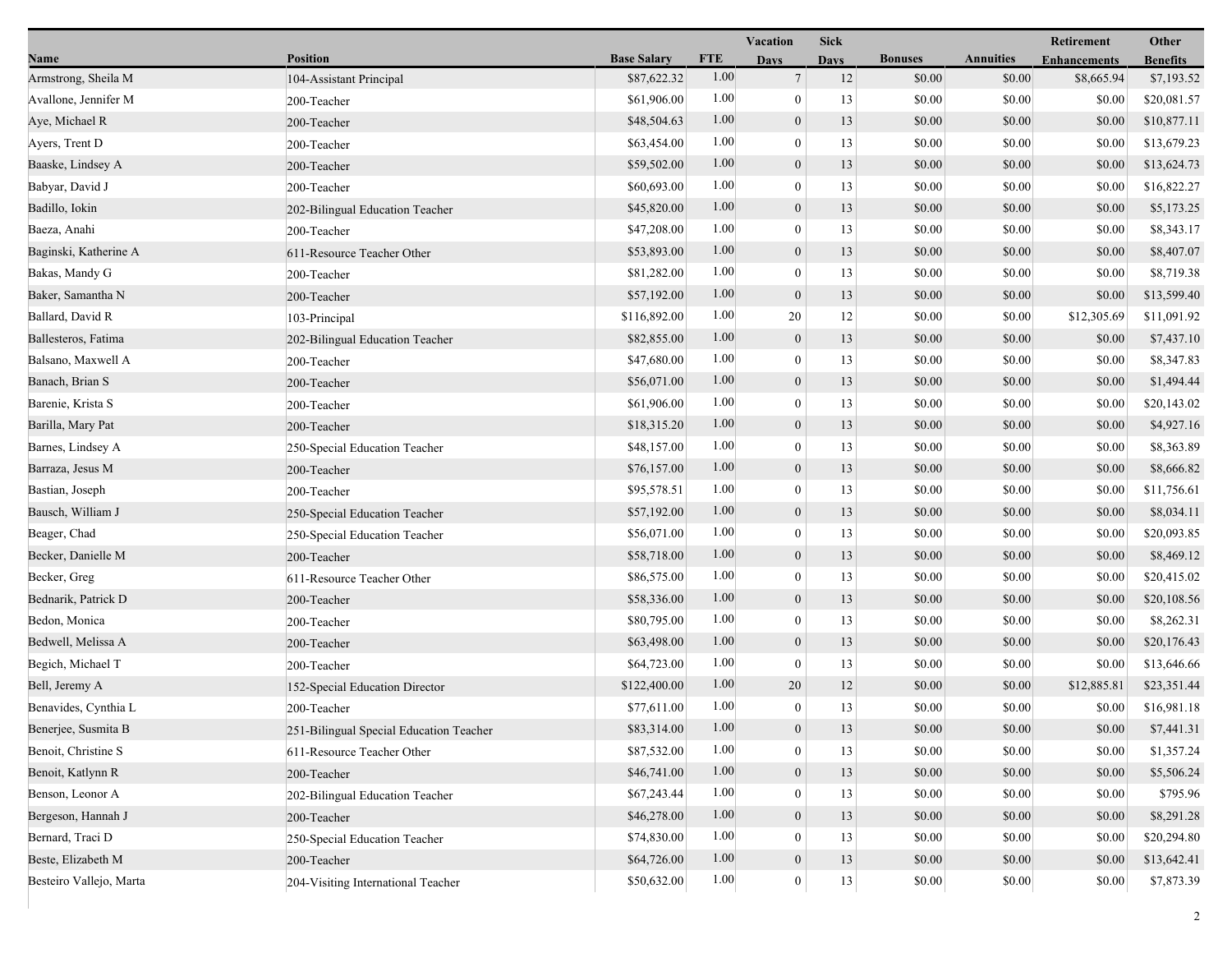|                           |                                                                  |                    |            | Vacation         | <b>Sick</b> |                |                  | Retirement          | Other           |
|---------------------------|------------------------------------------------------------------|--------------------|------------|------------------|-------------|----------------|------------------|---------------------|-----------------|
| Name                      | <b>Position</b>                                                  | <b>Base Salary</b> | <b>FTE</b> | <b>Days</b>      | <b>Days</b> | <b>Bonuses</b> | <b>Annuities</b> | <b>Enhancements</b> | <b>Benefits</b> |
| Birdsall, Sarah           | 200-Teacher                                                      | \$54,526.00        | 1.00       | $\mathbf{0}$     | 13          | \$0.00         | \$0.00           | \$0.00              | \$8,423.28      |
| Blackburn, Sean S         | 200-Teacher                                                      | \$48,157.00        | 1.00       | $\overline{0}$   | 13          | \$0.00         | \$0.00           | \$0.00              | \$681.76        |
| Blakely, Nicole R         | 200-Teacher                                                      | \$49,125.00        | 1.00       | $\boldsymbol{0}$ | 13          | \$0.00         | \$0.00           | \$0.00              | \$16,684.39     |
| Bluemke, Alexa A          | 104-Assistant Principal                                          | \$71,400.00        | 1.00       | $\theta$         | 12          | \$0.00         | \$0.00           | \$7,516.57          | \$14,890.55     |
| Bockenhauer, Megan E      | 200-Teacher                                                      | \$63,436.00        | 1.00       | $\boldsymbol{0}$ | 13          | \$0.00         | \$0.00           | \$0.00              | \$20,176.62     |
| Boehning, Heidi B         | 200-Teacher                                                      | \$61,906.00        | 1.00       | $\mathbf{0}$     | 13          | \$0.00         | \$0.00           | \$0.00              | \$750.89        |
| Boese, Megan K            | 200-Teacher                                                      | \$49,616.00        | 1.00       | $\mathbf{0}$     | 13          | \$0.00         | \$0.00           | \$0.00              | \$20,022.04     |
| Bohanek, Michelle F       | 200-Teacher                                                      | \$68,003.00        | 1.00       | $\mathbf{0}$     | 13          | \$0.00         | \$0.00           | \$0.00              | \$855.09        |
| Boldman, April L          | 200-Teacher                                                      | \$75,479.00        | 1.00       | $\boldsymbol{0}$ | 13          | \$0.00         | \$0.00           | \$0.00              | \$8,658.01      |
| Bonavolonta, Christopher  | 154-Supervisor of More Than One School<br>Support Personnel Area | \$54,534.82        | 1.00       | $\Omega$         | 13          | \$0.00         | \$0.00           | \$0.00              | \$8,446.69      |
| Bonebrake, Sarah T        | 200-Teacher                                                      | \$95,170.00        | 1.00       | $\boldsymbol{0}$ | 13          | \$0.00         | \$0.00           | \$0.00              | \$18,256.02     |
| Boros, Megan A            | 203-English as a Second Language Teacher                         | \$53,893.00        | 1.00       | $\overline{0}$   | 13          | \$0.00         | \$0.00           | \$0.00              | \$7,152.13      |
| Bortnik, Blake D          | 200-Teacher                                                      | \$49,147.00        | 1.00       | $\mathbf{0}$     | 13          | \$0.00         | \$0.00           | \$0.00              | \$8,364.46      |
| Boston, Jean E            | 200-Teacher                                                      | \$53,196.00        | 1.00       | $\overline{0}$   | 13          | \$0.00         | \$0.00           | \$0.00              | \$20,050.69     |
| Boswell, Katie L          | 200-Teacher                                                      | \$2,603.17         | 0.04       | $\overline{0}$   | 13          | \$0.00         | \$0.00           | \$0.00              | \$372.97        |
| Bown, Kara A              | 200-Teacher                                                      | \$54,526.00        | 1.00       | $\overline{0}$   | 13          | \$0.00         | \$0.00           | \$0.00              | \$13,558.32     |
| Boyd, Margaret A          | 250-Special Education Teacher                                    | \$87,443.00        | 1.00       | $\boldsymbol{0}$ | 13          | \$0.00         | \$0.00           | \$0.00              | \$20,458.90     |
| Brandl, Shannon R         | 250-Special Education Teacher                                    | \$59,502.00        | 1.00       | $\overline{0}$   | 13          | \$0.00         | \$0.00           | \$0.00              | \$19,313.72     |
| Brandt, Jonna M           | 200-Teacher                                                      | \$68,380.00        | 1.00       | $\mathbf{0}$     | 13          | \$0.00         | \$0.00           | \$0.00              | \$16,869.26     |
| Braunshausen, Leslie      | 200-Teacher                                                      | \$47,208.00        | 1.00       | $\overline{0}$   | 13          | \$0.00         | \$0.00           | \$0.00              | \$20,016.17     |
| Bredendick, Gary E        | 200-Teacher                                                      | \$79,300.00        | 1.00       | $\overline{0}$   | 13          | \$0.00         | \$0.00           | \$0.00              | \$13,842.82     |
| Brennan, Stephanie D      | 103-Principal                                                    | \$80,183.47        | 0.93       | 18               | 12          | \$0.00         | \$0.00           | \$8,441.23          | \$14,429.80     |
| Brenner, Brooke A         | 200-Teacher                                                      | \$65,085.00        | 1.00       | $\mathbf{0}$     | 13          | \$0.00         | \$0.00           | \$0.00              | \$8,937.30      |
| Brinkman, Jennifer M      | 125-Head of Gen Ed (Depart chair admin<br>endorsement held)      | \$84,944.26        | 1.00       | $\theta$         | 12          | \$0.00         | \$0.00           | \$8,942.52          | \$10,284.81     |
| Brown, Jeremy E           | 200-Teacher                                                      | \$58,336.00        | 1.00       | $\boldsymbol{0}$ | 13          | \$0.00         | \$0.00           | \$0.00              | \$8,466.82      |
| Brown, Patricia L         | 250-Special Education Teacher                                    | \$57,192.00        | 1.00       | $\theta$         | 13          | \$0.00         | \$0.00           | \$0.00              | \$667.94        |
| Brown, Todd R             | 250-Special Education Teacher                                    | \$48,157.00        | 1.00       | $\overline{0}$   | 13          | \$0.00         | \$0.00           | \$0.00              | \$8,363.89      |
| Brummel, Mary E           | 200-Teacher                                                      | \$53,907.73        | 0.77       | $\overline{0}$   | 13          | \$0.00         | \$0.00           | \$0.00              | \$4,984.82      |
| Bruno, Susan M            | 200-Teacher                                                      | \$81,282.00        | 1.00       | $\theta$         | 13          | \$0.00         | \$0.00           | \$0.00              | \$7,420.73      |
| Bryant, William L         | 200-Teacher                                                      | \$108,940.00       | 1.00       | $\mathbf{0}$     | 13          | \$0.00         | \$0.00           | \$0.00              | \$20,632.07     |
| Buckingham, Amy Elizabeth | 200-Teacher                                                      | \$25,511.70        | 1.00       | $\boldsymbol{0}$ | 13          | \$0.00         | \$0.00           | \$0.00              | \$51,447.55     |
| Bundra, Jessica P         | 200-Teacher                                                      | \$56,071.00        | 1.00       | $\overline{0}$   | 13          | \$0.00         | \$0.00           | \$0.00              | \$8,441.64      |
| Burback, Connie           | 200-Teacher                                                      | \$81,035.17        | 1.00       | $\boldsymbol{0}$ | 13          | \$0.00         | \$0.00           | \$0.00              | \$13,064.46     |
| Burge, Tristan P          | 200-Teacher                                                      | \$53,893.00        | 1.00       | $\mathbf{0}$     | 13          | \$0.00         | \$0.00           | \$0.00              | \$8,426.37      |
| Burkhalter, John E        | 200-Teacher                                                      | \$80,795.00        | 1.00       | $\mathbf{0}$     | 13          | \$0.00         | \$0.00           | \$0.00              | \$17,023.46     |
| Bussman, Amanda G         | 200-Teacher                                                      | \$47,208.00        | 1.00       | $\mathbf{0}$     | 13          | \$0.00         | \$0.00           | \$0.00              | \$13,488.22     |
| Cable, Allison M          | 200-Teacher                                                      | \$54,971.00        | 1.00       | $\boldsymbol{0}$ | 13          | \$0.00         | \$0.00           | \$0.00              | \$16,736.08     |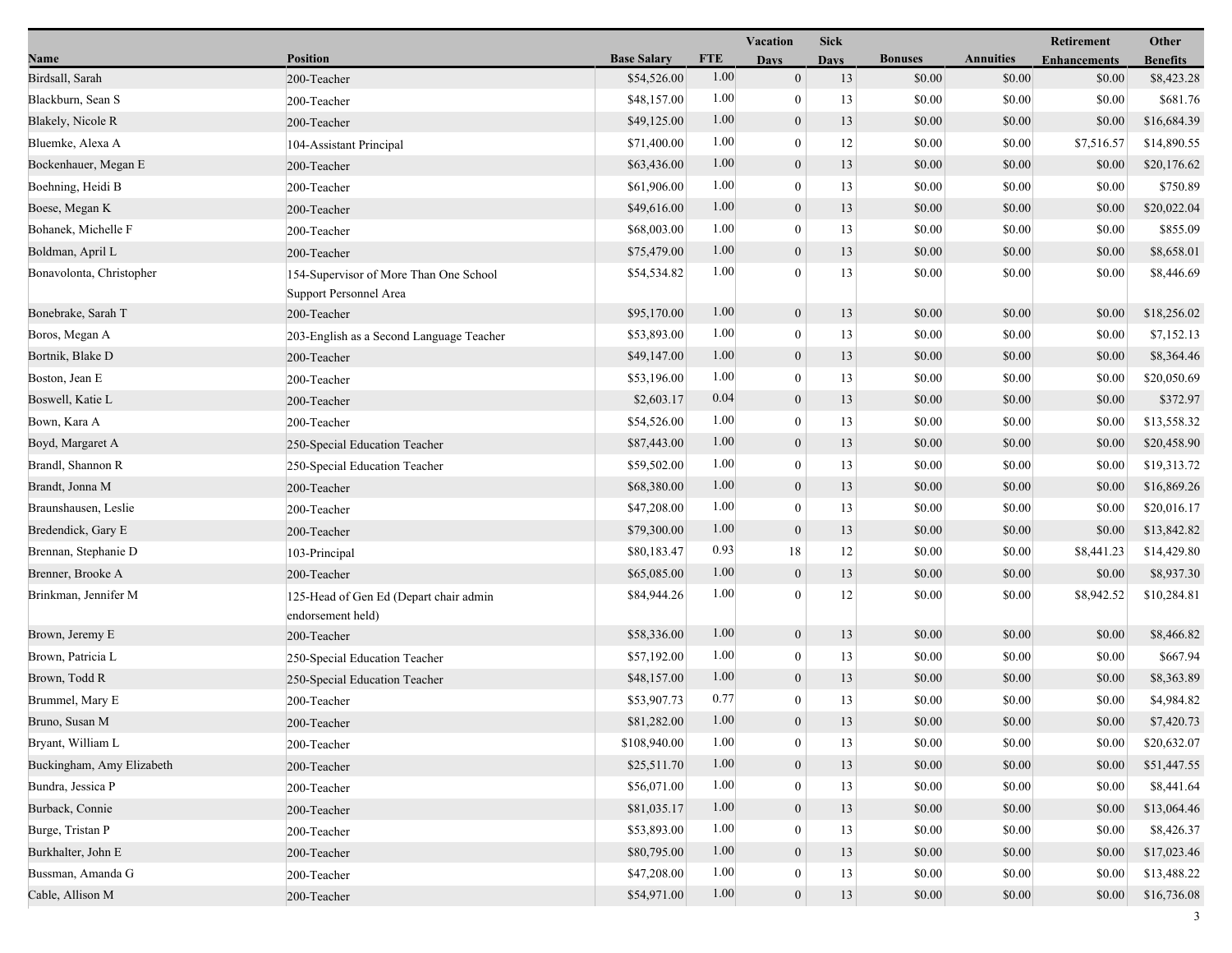|                         |                                                 |                    |            | Vacation         | <b>Sick</b> |                |                  | Retirement          | Other           |
|-------------------------|-------------------------------------------------|--------------------|------------|------------------|-------------|----------------|------------------|---------------------|-----------------|
| Name                    | <b>Position</b>                                 | <b>Base Salary</b> | <b>FTE</b> | <b>Days</b>      | <b>Days</b> | <b>Bonuses</b> | <b>Annuities</b> | <b>Enhancements</b> | <b>Benefits</b> |
| Calderon-Ramos, Marisol | 202-Bilingual Education Teacher                 | \$54,971.00        | 1.00       | $\mathbf{0}$     | 13          | \$0.00         | \$0.00           | \$0.00              | \$642.90        |
| Calhoun, Jill A         | 200-Teacher                                     | \$76,157.00        | 1.00       | $\boldsymbol{0}$ | 13          | \$0.00         | \$0.00           | \$0.00              | \$1,176.73      |
| Calvo, Jaime C          | 200-Teacher                                     | \$80,746.00        | 1.00       | $\boldsymbol{0}$ | 13          | \$0.00         | \$0.00           | \$0.00              | \$13,832.60     |
| Campbell, Lori A        | 107-General Administrator or General Supervisor | \$91,479.85        | 0.71       | 20               | 12          | \$0.00         | \$0.00           | \$9,630.50          | \$16,553.18     |
| Campos, Julie M         | 200-Teacher                                     | \$73,939.00        | 1.00       | $\boldsymbol{0}$ | 13          | \$0.00         | \$0.00           | \$0.00              | \$13,788.46     |
| Caputo, Brianna M       | 200-Teacher                                     | \$59,778.00        | 1.00       | $\mathbf{0}$     | 13          | \$0.00         | \$0.00           | \$0.00              | \$20,134.04     |
| Cardenas, Jose          | 202-Bilingual Education Teacher                 | \$59,502.00        | 1.00       | $\mathbf{0}$     | 13          | \$0.00         | \$0.00           | \$0.00              | \$8,623.37      |
| Carpenter, Debbie       | 611-Resource Teacher Other                      | \$58,869.00        | 1.00       | $\mathbf{0}$     | 13          | \$0.00         | \$0.00           | \$0.00              | \$13,609.58     |
| Carrillo, Ada           | 202-Bilingual Education Teacher                 | \$58,336.00        | 1.00       | $\boldsymbol{0}$ | 13          | \$0.00         | \$0.00           | \$0.00              | \$20,129.49     |
| Carrillo, Nitza J       | 103-Principal                                   | \$95,251.39        | 0.93       | 20               | 12          | \$0.00         | \$0.00           | \$10,027.56         | \$9,871.75      |
| Carson, Arla J          | 200-Teacher                                     | \$71,786.00        | 1.00       | $\boldsymbol{0}$ | 13          | \$0.00         | \$0.00           | \$0.00              | \$8,889.06      |
| Carson, Lucille M       | 202-Bilingual Education Teacher                 | \$51,898.00        | 1.00       | $\boldsymbol{0}$ | 13          | \$0.00         | \$0.00           | \$0.00              | \$8,849.00      |
| Casanova, Francisco     | 200-Teacher                                     | \$61,906.00        | 1.00       | $\mathbf{0}$     | 13          | \$0.00         | \$0.00           | \$0.00              | \$733.52        |
| Case, Lisa M            | 200-Teacher                                     | \$56,071.00        | 1.00       | $\mathbf{0}$     | 13          | \$0.00         | \$0.00           | \$0.00              | \$20,083.38     |
| Castillo, Elizabeth A   | 202-Bilingual Education Teacher                 | \$57,456.00        | 1.00       | $\mathbf{0}$     | 13          | \$0.00         | \$0.00           | \$0.00              | \$702.28        |
| Castro, Jorge           | 200-Teacher                                     | \$46,741.00        | 1.00       | $\mathbf{0}$     | 13          | \$0.00         | \$0.00           | \$0.00              | \$8,337.68      |
| Caylor, Matthew A       | 200-Teacher                                     | \$71,786.00        | 1.00       | $\bf{0}$         | 13          | \$0.00         | \$0.00           | \$0.00              | \$8,650.08      |
| Cazares, Haydee         | 202-Bilingual Education Teacher                 | \$63,085.52        | 1.00       | $\mathbf{0}$     | 13          | \$0.00         | \$0.00           | \$0.00              | \$20,093.82     |
| Cebi, Gretchen M        | 200-Teacher                                     | \$69,117.42        | 1.00       | $\boldsymbol{0}$ | 13          | \$0.00         | \$0.00           | \$0.00              | \$13,736.70     |
| Cecchi, Eraina L        | 611-Resource Teacher Other                      | \$92,371.00        | 1.00       | $\mathbf{0}$     | 13          | \$0.00         | \$0.00           | \$0.00              | \$8,831.89      |
| Cepek, Crystal A        | 250-Special Education Teacher                   | \$73,939.00        | 1.00       | $\boldsymbol{0}$ | 13          | \$0.00         | \$0.00           | \$0.00              | \$7,355.22      |
| Cerny, Caitlyn M        | 200-Teacher                                     | \$45,820.00        | 1.00       | $\overline{0}$   | 13          | \$0.00         | \$0.00           | \$0.00              | \$6,728.72      |
| Cerutti, Elizabeth A    | 200-Teacher                                     | \$81,282.00        | 1.00       | $\bf{0}$         | 13          | \$0.00         | \$0.00           | \$0.00              | \$7,420.73      |
| Charniauskaya, Zhanna V | 200-Teacher                                     | \$60,438.00        | 1.00       | $\mathbf{0}$     | 13          | \$0.00         | \$0.00           | \$0.00              | \$20,132.10     |
| Charnstrom, Kristina L  | 200-Teacher                                     | \$63,454.00        | 1.00       | $\mathbf{0}$     | 13          | \$0.00         | \$0.00           | \$0.00              | \$1.00          |
| Chatman, Kristin M      | 200-Teacher                                     | \$53,595.24        | 1.00       | $\mathbf{0}$     | 13          | \$0.00         | \$0.00           | \$0.00              | \$19,814.48     |
| Chaussey, Amanda L      | 200-Teacher                                     | \$64,705.00        | 1.00       | $\overline{0}$   | 13          | \$0.00         | \$0.00           | \$0.00              | \$16,845.13     |
| Chavez, Laura F         | 202-Bilingual Education Teacher                 | \$69,814.00        | 1.00       | $\boldsymbol{0}$ | 13          | \$0.00         | \$0.00           | \$0.00              | \$8,595.34      |
| Cherwin, Joseph J       | 200-Teacher                                     | \$42,480.06        | 1.00       | $\boldsymbol{0}$ | 13          | \$0.00         | \$0.00           | \$0.00              | \$7,042.18      |
| Chiros, David J         | 200-Teacher                                     | \$48,157.00        | 1.00       | $\overline{0}$   | 13          | \$0.00         | \$0.00           | \$0.00              | \$11,890.11     |
| Cho, Jane M             | 200-Teacher                                     | \$65,999.00        | 1.00       | $\theta$         | 13          | \$0.00         | \$0.00           | \$0.00              | \$8,411.12      |
| Cholewa, Joseph J       | 200-Teacher                                     | \$51,898.00        | 1.00       | $\mathbf{0}$     | 13          | \$0.00         | \$0.00           | \$0.00              | \$712.32        |
| Cholewa, Megan M        | 200-Teacher                                     | \$46,741.00        | 1.00       | $\bf{0}$         | 13          | \$0.00         | \$0.00           | \$0.00              | \$8,369.07      |
| Christianson, Nicol A   | 200-Teacher                                     | \$56,071.00        | 1.00       | $\mathbf{0}$     | 13          | \$0.00         | \$0.00           | \$0.00              | \$636.22        |
| Cifuentes, Yolanda      | 202-Bilingual Education Teacher                 | \$87,532.00        | 1.00       | $\Omega$         | 13          | \$0.00         | \$0.00           | \$0.00              | \$11,391.42     |
| Clabough, Hailey A      | 250-Special Education Teacher                   | \$46,741.00        | 1.00       | $\overline{0}$   | 13          | \$0.00         | \$0.00           | \$0.00              | \$592.79        |
| Clarke, Nicole R        | 200-Teacher                                     | \$82,855.00        | 1.00       | 0                | 13          | \$0.00         | \$0.00           | \$0.00              | \$20,398.42     |
| Clow, Stephanie         | 250-Special Education Teacher                   | \$49,616.00        | 1.00       | $\boldsymbol{0}$ | 13          | \$0.00         | \$0.00           | \$0.00              | \$9,223.95      |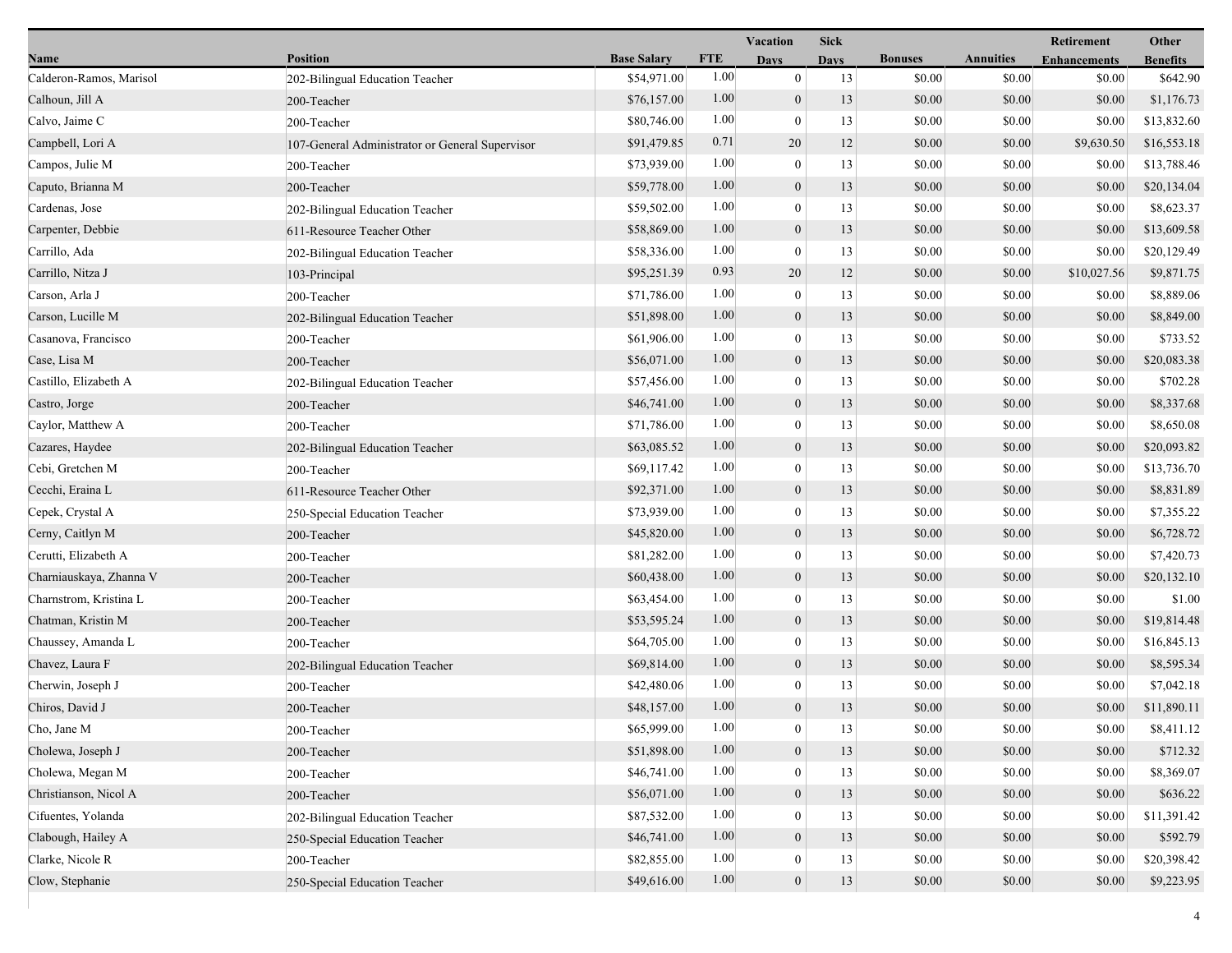|                                |                                 |                    |            | Vacation         | <b>Sick</b> |                |                  | <b>Retirement</b>   | Other           |
|--------------------------------|---------------------------------|--------------------|------------|------------------|-------------|----------------|------------------|---------------------|-----------------|
| Name                           | <b>Position</b>                 | <b>Base Salary</b> | <b>FTE</b> | <b>Days</b>      | <b>Days</b> | <b>Bonuses</b> | <b>Annuities</b> | <b>Enhancements</b> | <b>Benefits</b> |
| Clucas, Mara A                 | 200-Teacher                     | \$46,278.00        | 1.00       | $\mathbf{0}$     | 13          | \$0.00         | \$0.00           | \$0.00              | \$559.91        |
| Cody, Jennifer R               | 250-Special Education Teacher   | \$56,071.00        | 1.00       | $\mathbf{0}$     | 13          | \$0.00         | \$0.00           | \$0.00              | \$13,586.69     |
| Coleman, Tricia D              | 200-Teacher                     | \$55,225.00        | 1.00       | $\overline{0}$   | 13          | \$0.00         | \$0.00           | \$0.00              | \$1,391.14      |
| Collins, Patricia L            | 200-Teacher                     | \$86,575.00        | 1.00       | $\mathbf{0}$     | 13          | \$0.00         | \$0.00           | \$0.00              | \$11,292.74     |
| Colton, Alma R                 | 250-Special Education Teacher   | \$50,632.00        | 1.00       | $\mathbf{0}$     | 13          | \$0.00         | \$0.00           | \$0.00              | \$7,092.35      |
| CONDON, BROOKE R               | 250-Special Education Teacher   | \$52,747.37        | 1.00       | $\boldsymbol{0}$ | 13          | \$0.00         | \$0.00           | \$0.00              | \$165.30        |
| Conrad, Sheila D               | 200-Teacher                     | \$71,786.00        | 1.00       | $\overline{0}$   | 13          | \$0.00         | \$0.00           | \$0.00              | \$8,629.15      |
| Contreras, Antonio             | 200-Teacher                     | \$47,208.00        | 1.00       | $\mathbf{0}$     | 13          | \$0.00         | \$0.00           | \$0.00              | \$8,251.61      |
| Contreras, Hermelinda R        | 202-Bilingual Education Teacher | \$87,532.00        | 1.00       | $\mathbf{0}$     | 13          | \$0.00         | \$0.00           | \$0.00              | \$1,292.13      |
| Cook, Vanessa T                | 250-Special Education Teacher   | \$63,147.00        | 1.00       | $\mathbf{0}$     | 13          | \$0.00         | \$0.00           | \$0.00              | \$19,275.33     |
| Cooper, Deanne S               | 610-Resource Teacher Elementary | \$76,157.00        | 1.00       | $\overline{0}$   | 13          | \$0.00         | \$0.00           | \$0.00              | \$8,666.82      |
| Cooper, Kaitlin R              | 200-Teacher                     | \$49,884.00        | 1.00       | $\boldsymbol{0}$ | 13          | \$0.00         | \$0.00           | \$0.00              | \$20,011.68     |
| Cornelissen, Sheryl A          | 200-Teacher                     | \$87,880.00        | 1.00       | $\overline{0}$   | 13          | \$0.00         | \$0.00           | \$0.00              | \$13,932.77     |
| Corral, Rosalia                | 202-Bilingual Education Teacher | \$69,695.00        | 1.00       | $\boldsymbol{0}$ | 13          | \$0.00         | \$0.00           | \$0.00              | \$13,739.33     |
| Cortez, Elizabeth A            | 200-Teacher                     | \$65,085.00        | 1.00       | $\mathbf{0}$     | 13          | \$0.00         | \$0.00           | \$0.00              | \$20,201.22     |
| Cortez, Janis G                | 200-Teacher                     | \$71,842.00        | 1.00       | $\mathbf{0}$     | 13          | \$0.00         | \$0.00           | \$0.00              | \$5,835.79      |
| Cortez, Stephen                | 200-Teacher                     | \$52,312.00        | 1.00       | $\bf{0}$         | 13          | \$0.00         | \$0.00           | \$0.00              | \$653.00        |
| Cortright, Kristy L            | 200-Teacher                     | \$94,263.00        | 1.00       | $\boldsymbol{0}$ | 13          | \$0.00         | \$0.00           | \$0.00              | \$20,481.21     |
| Costello, Sheri                | 104-Assistant Principal         | \$96,738.46        | 1.00       | $7\phantom{.0}$  | 13          | \$0.00         | \$0.00           | \$12,480.21         | \$18,760.90     |
| Cotter, Elizabeth Pigatti      | 200-Teacher                     | \$86,939.63        | 1.00       | $\boldsymbol{0}$ | 13          | \$0.00         | \$0.00           | \$0.00              | \$20,436.04     |
| Cowan, Natella                 | 250-Special Education Teacher   | \$46,741.00        | 1.00       | $\mathbf{0}$     | 13          | \$0.00         | \$0.00           | \$0.00              | \$8,344.58      |
| Cowger, Nicholas B             | 200-Teacher                     | \$56,071.00        | 1.00       | $\mathbf{0}$     | 13          | \$0.00         | \$0.00           | \$0.00              | \$8,017.32      |
| Cozzens, Samuel J              | 200-Teacher                     | \$61,607.00        | 1.00       | $\bf{0}$         | 13          | \$0.00         | \$0.00           | \$0.00              | \$13,587.50     |
| Cramer, Sarah L                | 200-Teacher                     | \$46,741.00        | 1.00       | $\mathbf{0}$     | 13          | \$0.00         | \$0.00           | \$0.00              | \$5,484.99      |
| Creed, Cheryl A                | 250-Special Education Teacher   | \$89,772.37        | 1.00       | $\overline{0}$   | 13          | \$0.00         | \$0.00           | \$0.00              | \$12,364.05     |
| Crossen, Terry L               | 200-Teacher                     | \$96,157.00        | 1.00       | $\mathbf{0}$     | 13          | \$0.00         | \$0.00           | \$0.00              | \$14,318.88     |
| Crump, Taveras J               | 103-Principal                   | \$91,902.00        | 1.00       | 20               | 12          | \$0.00         | \$0.00           | \$9,675.04          | \$22,585.71     |
| Cudebec, Jacquelyn R           | 200-Teacher                     | \$46,741.00        | 1.00       | $\boldsymbol{0}$ | 13          | \$0.00         | \$0.00           | \$0.00              | \$873.40        |
| Cunningham, Susan              | 200-Teacher                     | \$54,526.00        | 1.00       | $\mathbf{0}$     | 13          | \$0.00         | \$0.00           | \$0.00              | \$20,054.56     |
| Currie, Rosalyn K              | 200-Teacher                     | \$92,188.00        | 1.00       | $\overline{0}$   | 13          | \$0.00         | \$0.00           | \$0.00              | \$17,130.05     |
| Curry, Heather F               | 200-Teacher                     | \$73,939.00        | 1.00       | $\bf{0}$         | 13          | \$0.00         | \$0.00           | \$0.00              | \$13,788.46     |
| Curtis, Eric S                 | 200-Teacher                     | \$54,526.00        | 1.00       | $\boldsymbol{0}$ | 13          | \$0.00         | \$0.00           | \$0.00              | \$20,075.49     |
| Czaja, Lauren A                | 200-Teacher                     | \$48,157.00        | 1.00       | $\overline{0}$   | 13          | \$0.00         | \$0.00           | \$0.00              | \$19,154.99     |
| Dakan, Michele A               | 250-Special Education Teacher   | \$54,526.00        | 1.00       | $\boldsymbol{0}$ | 13          | \$0.00         | \$0.00           | \$0.00              | \$13,556.96     |
| DALRYMPLE, JENNIFER LYNN PENRY | 104-Assistant Principal         | \$87,586.43        | 1.00       | $\tau$           | 13          | \$0.00         | \$0.00           | \$12,409.37         | \$205.20        |
| Damm, Courtney A               | 250-Special Education Teacher   | \$49,616.00        | 1.00       | $\mathbf{0}$     | 13          | \$0.00         | \$0.00           | \$0.00              | \$18,967.95     |
| Damore, John O                 | 200-Teacher                     | \$58,336.00        | 1.00       | $\mathbf{0}$     | 13          | \$0.00         | \$0.00           | \$0.00              | \$3,345.78      |
| Danos, Anne M                  | 200-Teacher                     | \$58,148.33        | 1.00       | $\mathbf{0}$     | 13          | \$0.00         | \$0.00           | \$0.00              | \$19,562.96     |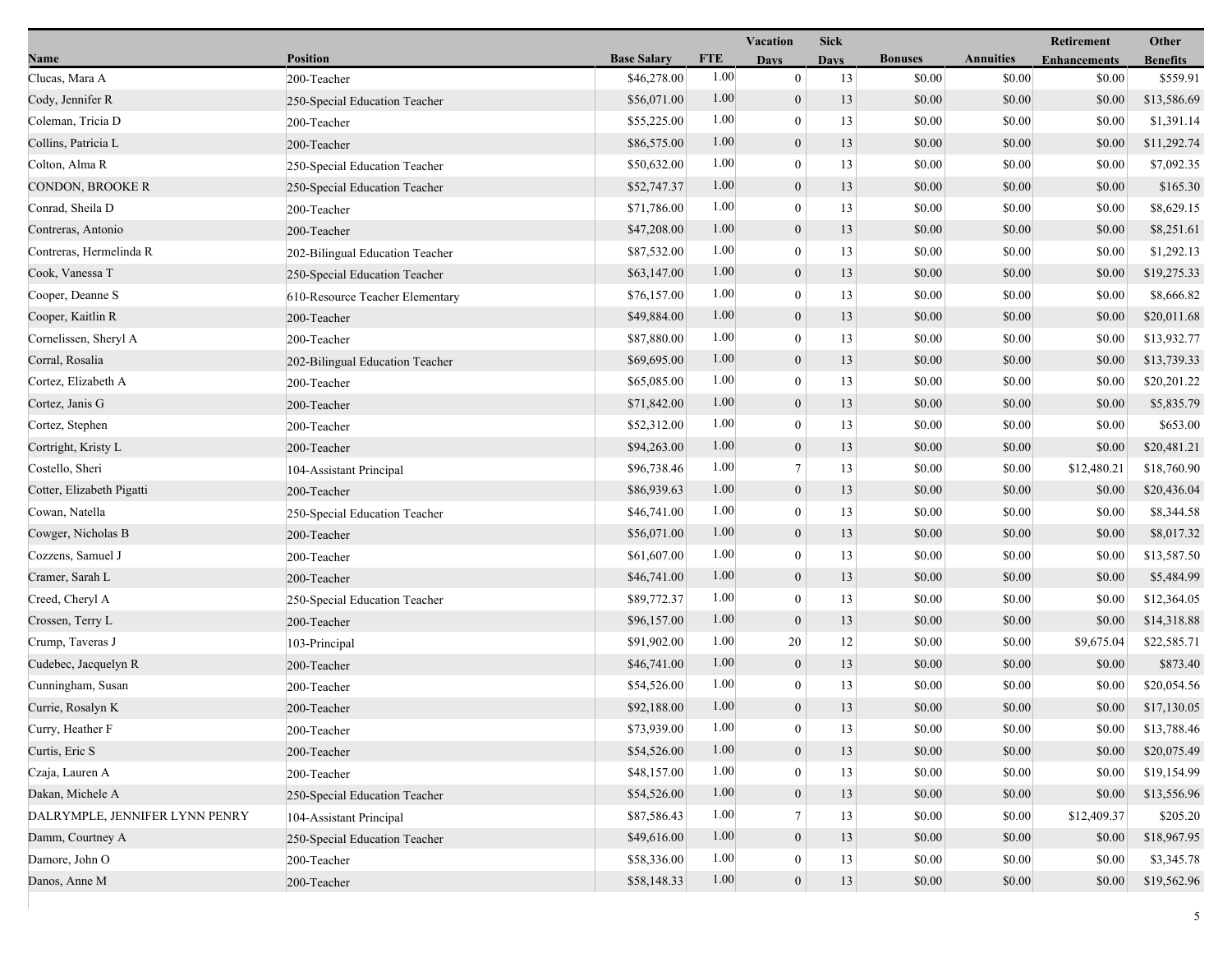|                             |                                                                  |                    | <b>Vacation</b> |                  | <b>Sick</b>    |                |                  | Retirement          | Other           |
|-----------------------------|------------------------------------------------------------------|--------------------|-----------------|------------------|----------------|----------------|------------------|---------------------|-----------------|
| Name                        | <b>Position</b>                                                  | <b>Base Salary</b> | <b>FTE</b>      | <b>Days</b>      | <b>Days</b>    | <b>Bonuses</b> | <b>Annuities</b> | <b>Enhancements</b> | <b>Benefits</b> |
| Darce, Lorrie A             | 200-Teacher                                                      | \$83,219.00        | 1.00            | $\mathbf{0}$     | 13             | \$0.00         | \$0.00           | \$0.00              | \$8,738.83      |
| Dart, Scott M               | 103-Principal                                                    | \$98,808.93        | 1.00            | 20               | 12             | \$0.00         | \$0.00           | \$10,402.17         | \$22,767.55     |
| Davila Snyder, Aymette      | 200-Teacher                                                      | \$85,397.00        | 1.00            | $\boldsymbol{0}$ | 13             | \$0.00         | \$0.00           | \$0.00              | \$11,280.28     |
| Davis, Tonetta Q            | 104-Assistant Principal                                          | \$72,100.00        | 1.00            | $\mathbf{0}$     | 12             | \$0.00         | \$0.00           | \$7,590.31          | \$9,984.19      |
| Davis, Zachary R            | 200-Teacher                                                      | \$47,208.00        | 1.00            | $\boldsymbol{0}$ | 13             | \$0.00         | \$0.00           | \$0.00              | \$8,343.43      |
| De Biase, Michelle          | 200-Teacher                                                      | \$86,144.00        | 1.00            | $\boldsymbol{0}$ | 13             | \$0.00         | \$0.00           | \$0.00              | \$20,420.84     |
| De Cicco, Wesley L          | 200-Teacher                                                      | \$67,338.00        | 1.00            | $\theta$         | 13             | \$0.00         | \$0.00           | \$0.00              | \$8,599.72      |
| De La Rosa-Sabina, Luis A   | 200-Teacher                                                      | \$99,071.00        | 1.00            | $\boldsymbol{0}$ | 13             | \$0.00         | \$0.00           | \$0.00              | \$13,967.39     |
| De Los Santos, Francisco    | 124-Dean of Students Admin (admin<br>endorsement held)           | \$81,600.00        | 1.00            | $\theta$         | 12             | \$0.00         | \$0.00           | \$8,590.41          | \$15,583.95     |
| De Los Santos, Isabel M     | 202-Bilingual Education Teacher                                  | \$92,371.00        | 1.00            | $\mathbf{0}$     | 13             | \$0.00         | \$0.00           | \$0.00              | \$1,320.87      |
| De Nood, Julia A            | 200-Teacher                                                      | \$84,009.00        | 1.00            | $\boldsymbol{0}$ | 13             | \$0.00         | \$0.00           | \$0.00              | \$13,892.99     |
| Del Fiacco, Kari L          | 200-Teacher                                                      | \$49,616.00        | 1.00            | $\mathbf{0}$     | 13             | \$0.00         | \$0.00           | \$0.00              | \$20,022.04     |
| Delatorre, Brenda E         | 202-Bilingual Education Teacher                                  | \$46,091.35        | 1.00            | $\mathbf{0}$     | $\overline{4}$ | \$0.00         | \$0.00           | \$0.00              | \$9,065.29      |
| DeMarco, Daniel A           | 200-Teacher                                                      | \$68,380.00        | 1.00            | $\overline{0}$   | 13             | \$0.00         | \$0.00           | \$0.00              | \$20,232.13     |
| Denovellis, Brenda Sue      | 200-Teacher                                                      | \$101,460.00       | 1.00            | $\overline{0}$   | 13             | \$0.00         | \$0.00           | \$0.00              | \$11,535.34     |
| Difabio, Vincent C          | 200-Teacher                                                      | \$51,898.00        | 1.00            | $\mathbf{0}$     | 13             | \$0.00         | \$0.00           | \$0.00              | \$8,394.02      |
| Dioro, Lisa T               | 200-Teacher                                                      | \$57,808.00        | 1.00            | $\mathbf{0}$     | 13             | \$0.00         | \$0.00           | \$0.00              | \$11,914.99     |
| Dispensa, Julie A           | 610-Resource Teacher Elementary                                  | \$73,939.00        | 1.00            | $\overline{0}$   | 13             | \$0.00         | \$0.00           | \$0.00              | \$11,252.61     |
| Donivan, Molly E            | 155-Supervisor of One School Support Personnel<br>Area           | \$66,018.00        | 1.00            | $\Omega$         | 13             | \$0.00         | \$0.00           | \$0.00              | \$8,552.98      |
| Donovan, Courtney L         | 250-Special Education Teacher                                    | \$59,502.00        | 1.00            | $\overline{0}$   | 13             | \$0.00         | \$0.00           | \$0.00              | \$13,573.23     |
| Dorsey, Catrina M           | 154-Supervisor of More Than One School<br>Support Personnel Area | \$81,282.00        | 1.00            | $\mathbf{0}$     | 13             | \$0.00         | \$0.00           | \$0.00              | \$17,028.33     |
| Doucette, Kristin M         | 200-Teacher                                                      | \$67,338.00        | 1.00            | $\boldsymbol{0}$ | 13             | \$0.00         | \$0.00           | \$0.00              | \$20,195.00     |
| Douglass, Kiel C            | 250-Special Education Teacher                                    | \$62,193.00        | 1.00            | $\theta$         | 13             | \$0.00         | \$0.00           | \$0.00              | \$17,951.39     |
| Doyle, Jill M               | 611-Resource Teacher Other                                       | \$89,721.00        | 1.00            | $\overline{0}$   | 13             | \$0.00         | \$0.00           | \$0.00              | \$1,049.41      |
| Drahos, Olivia C            | 250-Special Education Teacher                                    | \$55,998.51        | 0.92            | $\boldsymbol{0}$ | 13             | \$0.00         | \$0.00           | \$0.00              | \$10,809.29     |
| Driessen, Kathleen          | 200-Teacher                                                      | \$63,436.00        | 1.00            | $\mathbf{0}$     | 13             | \$0.00         | \$0.00           | \$0.00              | \$765.79        |
| Drummond-Winters, Cynthia M | 200-Teacher                                                      | \$56,171.46        | 1.00            | $\theta$         | 13             | \$0.00         | \$0.00           | \$0.00              | \$5,255.55      |
| Dunmead, Keith R            | 200-Teacher                                                      | \$52,312.00        | 1.00            | $\overline{0}$   | 13             | \$0.00         | \$0.00           | \$0.00              | \$702.65        |
| Durrant-Samii, Angela M     | 250-Special Education Teacher                                    | \$71,786.00        | 1.00            | $\boldsymbol{0}$ | 13             | \$0.00         | \$0.00           | \$0.00              | \$3,419.46      |
| Eadens, Beth R              | 200-Teacher                                                      | \$58,174.82        | 1.00            | $\overline{0}$   | 13             | \$0.00         | \$0.00           | \$0.00              | \$20,117.42     |
| Eisenman, Elizabeth         | 200-Teacher                                                      | \$85,397.00        | 1.00            | $\theta$         | 13             | \$0.00         | \$0.00           | \$0.00              | \$20,427.17     |
| Ek, Paula                   | 103-Principal                                                    | \$91,800.00        | 1.00            | 20               | 12             | \$0.00         | \$0.00           | \$9,664.27          | \$22,583.28     |
| Ekstrom, Jill D             | 200-Teacher                                                      | \$91,908.33        | 1.00            | $\mathbf{0}$     | 13             | \$0.00         | \$0.00           | \$0.00              | \$9,309.39      |
| Elkins, John D              | 200-Teacher                                                      | \$78,442.00        | 1.00            | $\mathbf{0}$     | 13             | \$0.00         | \$0.00           | \$0.00              | \$20,321.43     |
| Elliott, Apryll M           | 107-General Administrator or General Supervisor                  | \$70,143.00        | 1.00            | 15               | 12             | \$0.00         | \$0.00           | \$7,384.35          | \$15,248.77     |
| Elliott, Jacqueline         | 200-Teacher                                                      | \$93,682.00        | 1.00            | $\mathbf{0}$     | 13             | \$0.00         | \$0.00           | \$0.00              | \$11,366.21     |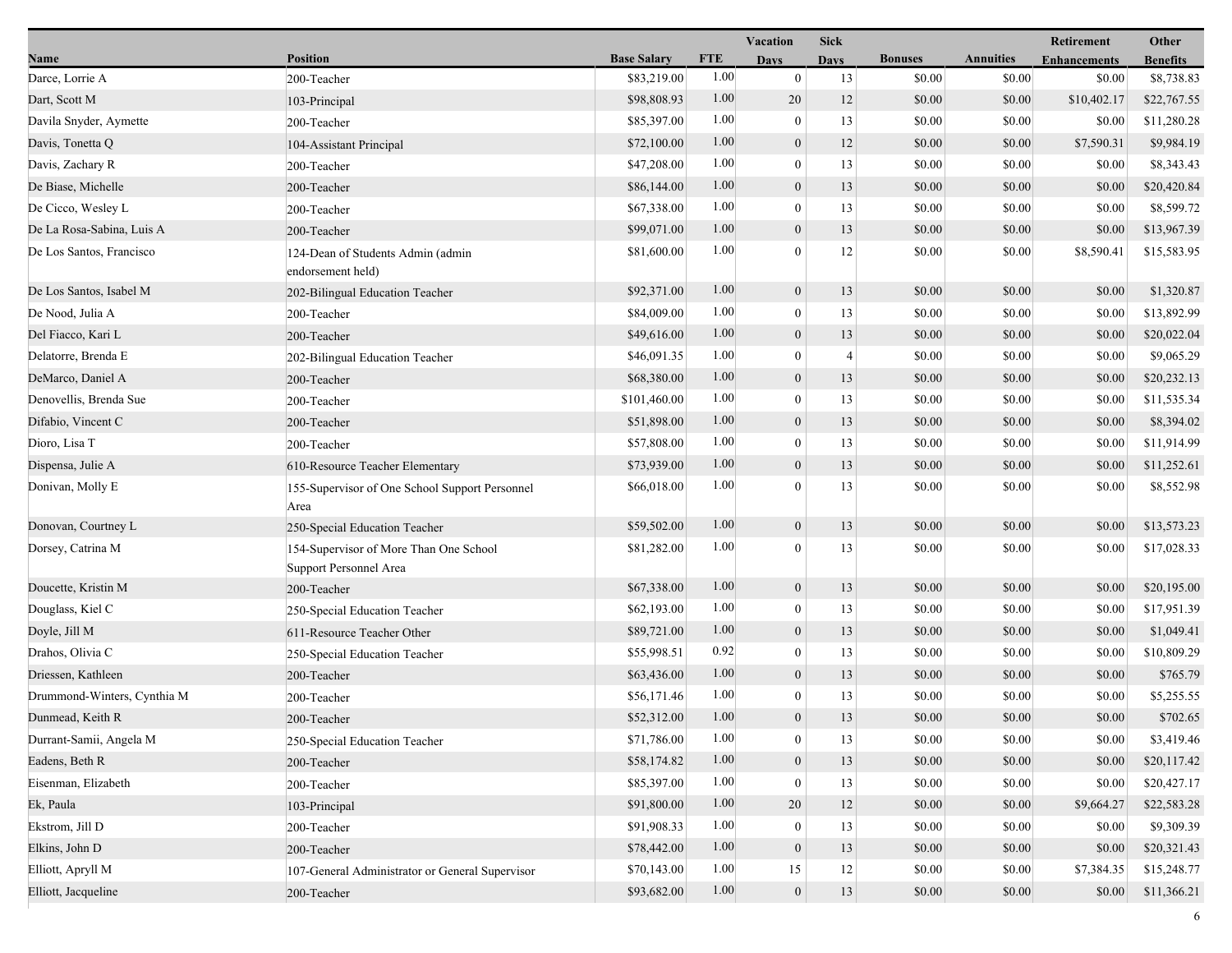|                            |                                 |                    |            | Vacation         | <b>Sick</b> |                |                  | Retirement          | Other           |
|----------------------------|---------------------------------|--------------------|------------|------------------|-------------|----------------|------------------|---------------------|-----------------|
| Name                       | <b>Position</b>                 | <b>Base Salary</b> | <b>FTE</b> | <b>Days</b>      | <b>Days</b> | <b>Bonuses</b> | <b>Annuities</b> | <b>Enhancements</b> | <b>Benefits</b> |
| Enders, Colette E          | 200-Teacher                     | \$61,691.00        | 1.00       | $\mathbf{0}$     | 13          | \$0.00         | \$0.00           | \$0.00              | \$20,142.39     |
| Enders, Terence J          | 200-Teacher                     | \$54,819.16        | 1.00       | $\boldsymbol{0}$ | 13          | \$0.00         | \$0.00           | \$0.00              | \$8,423.53      |
| Engel, Linda L             | 200-Teacher                     | \$68,754.00        | 1.00       | $\boldsymbol{0}$ | 13          | \$0.00         | \$0.00           | \$0.00              | \$11,106.94     |
| England, Crystal M         | 611-Resource Teacher Other      | \$102,919.00       | 1.00       | $\boldsymbol{0}$ | 13          | \$0.00         | \$0.00           | \$0.00              | \$16,296.35     |
| Ensminger, Candy K         | 200-Teacher                     | \$69,900.70        | 1.00       | $\bf{0}$         | 13          | \$0.00         | \$0.00           | \$0.00              | \$7,266.55      |
| Eppenstein, Jodi L         | 200-Teacher                     | \$80,795.00        | 1.00       | $\mathbf{0}$     | 13          | \$0.00         | \$0.00           | \$0.00              | \$13,849.55     |
| Eppley, Brian              | 200-Teacher                     | \$55,399.28        | 0.94       | $\mathbf{0}$     | 13          | \$0.00         | \$0.00           | \$0.00              | \$20,097.52     |
| Escalante, Gladys G        | 202-Bilingual Education Teacher | \$79,163.00        | 1.00       | $\boldsymbol{0}$ | 13          | \$0.00         | \$0.00           | \$0.00              | \$13,843.85     |
| Fair, Garett J             | 200-Teacher                     | \$47,680.00        | 1.00       | $\boldsymbol{0}$ | 13          | \$0.00         | \$0.00           | \$0.00              | \$581.49        |
| Fane, Diane                | 200-Teacher                     | \$69,814.00        | 1.00       | $\mathbf{0}$     | 13          | \$0.00         | \$0.00           | \$0.00              | \$5,261.74      |
| Felgenhauer, Sarah         | 200-Teacher                     | \$46,278.00        | 1.00       | $\bf{0}$         | 13          | \$0.00         | \$0.00           | \$0.00              | \$8,332.68      |
| Ferguson, Jennifer M       | 200-Teacher                     | \$69,814.00        | 1.00       | $\boldsymbol{0}$ | 13          | \$0.00         | \$0.00           | \$0.00              | \$8,647.66      |
| Fernandez Alonso, Jesus M  | 202-Bilingual Education Teacher | \$49,147.00        | 1.00       | $\mathbf{0}$     | 13          | \$0.00         | \$0.00           | \$0.00              | \$8,323.06      |
| Fernandez, Michael         | 200-Teacher                     | \$57,456.00        | 1.00       | $\mathbf{0}$     | 13          | \$0.00         | \$0.00           | \$0.00              | \$13,599.12     |
| Ferrera Rojano, Irene      | 202-Bilingual Education Teacher | \$55,889.00        | 1.00       | $\boldsymbol{0}$ | 13          | \$0.00         | \$0.00           | \$0.00              | \$7,139.10      |
| Fichtel, Leann R           | 200-Teacher                     | \$85,397.00        | 1.00       | $\mathbf{0}$     | 13          | \$0.00         | \$0.00           | \$0.00              | \$8,802.67      |
| Field, Alison M            | 200-Teacher                     | \$46,741.00        | 1.00       | $\bf{0}$         | 13          | \$0.00         | \$0.00           | \$0.00              | \$8,338.02      |
| Figueroa, Nancy            | 202-Bilingual Education Teacher | \$61,906.00        | 1.00       | $\boldsymbol{0}$ | 13          | \$0.00         | \$0.00           | \$0.00              | \$19,289.99     |
| Figueroa-Burgos, Lillian M | 103-Principal                   | \$74,076.92        | 1.00       | $\tau$           | 13          | \$0.00         | \$0.00           | \$9,556.63          | \$6,586.68      |
| Fishleigh, Amanda L        | 200-Teacher                     | \$48,157.00        | 1.00       | $\mathbf{0}$     | 13          | \$0.00         | \$0.00           | \$0.00              | \$14,894.99     |
| Fitzsimmons, Nicki         | 200-Teacher                     | \$49,147.00        | 1.00       | $\boldsymbol{0}$ | 13          | \$0.00         | \$0.00           | \$0.00              | \$11,927.20     |
| Flauter, Sean P            | 104-Assistant Principal         | \$84,125.06        | 1.00       | $\overline{7}$   | 12          | \$0.00         | \$0.00           | \$10,853.09         | \$8,298.72      |
| Flores, Margarita          | 202-Bilingual Education Teacher | \$59,502.00        | 1.00       | $\bf{0}$         | 13          | \$0.00         | \$0.00           | \$0.00              | \$7,191.49      |
| Flores, Rosario            | 202-Bilingual Education Teacher | \$53,097.00        | 1.00       | $\mathbf{0}$     | 13          | \$0.00         | \$0.00           | \$0.00              | \$13,551.78     |
| Formas, Cindy Elsie        | 200-Teacher                     | \$18,551.13        | 1.00       | $\boldsymbol{0}$ | 13          | \$0.00         | \$0.00           | \$0.00              | \$3,871.77      |
| Foster, Christina L        | 200-Teacher                     | \$47,000.00        | 1.00       | $\mathbf{0}$     | 13          | \$0.00         | \$0.00           | \$0.00              | \$7,041.29      |
| Frauenhoff, Coleen M       | 200-Teacher                     | \$93,682.00        | 1.00       | $\boldsymbol{0}$ | 13          | \$0.00         | \$0.00           | \$0.00              | \$20,478.03     |
| Fredres, Julia             | 200-Teacher                     | \$46,741.00        | 1.00       | $\boldsymbol{0}$ | 13          | \$0.00         | \$0.00           | \$0.00              | \$16,567.05     |
| Fredres, Patricia L        | 610-Resource Teacher Elementary | \$102,073.00       | 1.00       | $\boldsymbol{0}$ | 13          | \$0.00         | \$0.00           | \$0.00              | \$11,451.99     |
| Freese, Airen L            | 200-Teacher                     | \$60,693.00        | 1.00       | $\overline{0}$   | 13          | \$0.00         | \$0.00           | \$0.00              | \$12,743.66     |
| French, Valerie            | 200-Teacher                     | \$83,219.00        | 1.00       | $\theta$         | 13          | \$0.00         | \$0.00           | \$0.00              | \$11,261.81     |
| Frer, Carolyn M            | 200-Teacher                     | \$74,626.00        | 1.00       | $\mathbf{0}$     | 13          | \$0.00         | \$0.00           | \$0.00              | \$13,776.27     |
| Fromm, James M             | 200-Teacher                     | \$55,889.00        | 1.00       | $\theta$         | 13          | \$0.00         | \$0.00           | \$0.00              | \$8,457.71      |
| Frontera, Nelida M         | 202-Bilingual Education Teacher | \$97,119.00        | 1.00       | $\mathbf{0}$     | 13          | \$0.00         | \$0.00           | \$0.00              | \$1,103.88      |
| Frost, Beth A              | 611-Resource Teacher Other      | \$57,192.00        | 1.00       | $\theta$         | 13          | \$0.00         | \$0.00           | \$0.00              | \$13,876.06     |
| Fu, Xiaofen                | 200-Teacher                     | \$33,642.60        | 0.60       | $\overline{0}$   | 8           | \$0.00         | \$0.00           | \$0.00              | \$391.32        |
| Furr, Elizabeth A          | 200-Teacher                     | \$50,609.00        | 1.00       | 0                | 13          | \$0.00         | \$0.00           | \$0.00              | \$8,103.37      |
| Galat, Esther Jo           | 250-Special Education Teacher   | \$82,361.00        | 1.00       | $\boldsymbol{0}$ | 13          | \$0.00         | \$0.00           | \$0.00              | \$5,074.86      |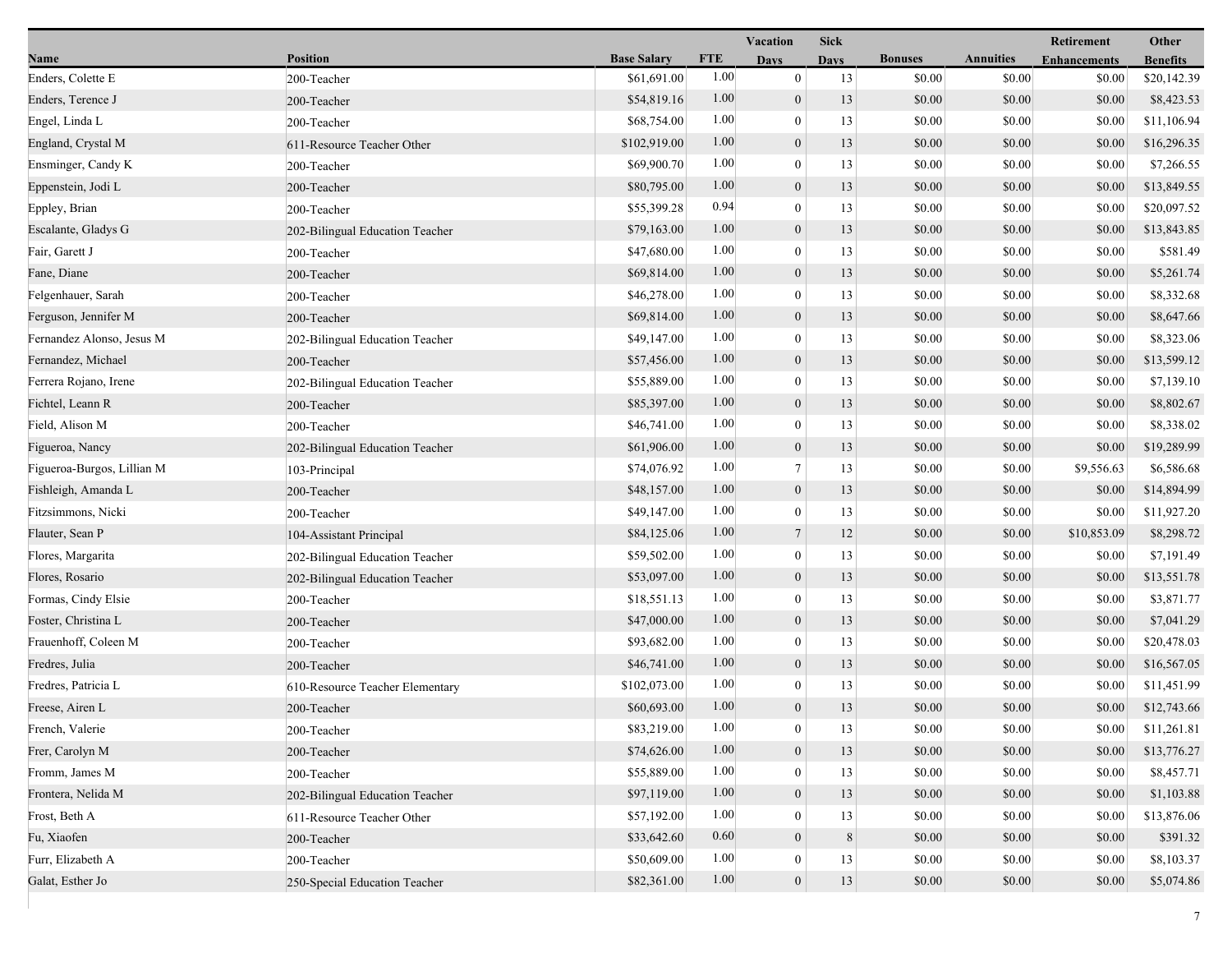|                         |                                                 |                    |            | <b>Vacation</b>  | <b>Sick</b> |                |                  | Retirement          | Other           |
|-------------------------|-------------------------------------------------|--------------------|------------|------------------|-------------|----------------|------------------|---------------------|-----------------|
| Name                    | Position                                        | <b>Base Salary</b> | <b>FTE</b> | <b>Days</b>      | <b>Days</b> | <b>Bonuses</b> | <b>Annuities</b> | <b>Enhancements</b> | <b>Benefits</b> |
| Gallego, Maria          | 203-English as a Second Language Teacher        | \$83,314.00        | 1.00       | $\overline{0}$   | 13          | \$0.00         | \$0.00           | \$0.00              | \$995.52        |
| Galloway, Tanya N       | 200-Teacher                                     | \$58,336.00        | 1.00       | $\mathbf{0}$     | 13          | \$0.00         | \$0.00           | \$0.00              | \$7,503.74      |
| Galow, Brittany A       | 200-Teacher                                     | \$48,157.00        | 1.00       | $\boldsymbol{0}$ | 13          | \$0.00         | \$0.00           | \$0.00              | \$19,712.32     |
| Gannaway, Kristin       | 200-Teacher                                     | \$71,756.00        | 1.00       | $\boldsymbol{0}$ | 13          | \$0.00         | \$0.00           | \$0.00              | \$20,260.00     |
| Garcia Esquivel, Raquel | 202-Bilingual Education Teacher                 | \$54,971.00        | 1.00       | $\mathbf{0}$     | 13          | \$0.00         | \$0.00           | \$0.00              | \$7,279.92      |
| Garcia, Caridad         | 103-Principal                                   | \$99,092.62        | 1.00       | 20               | 12          | \$0.00         | \$0.00           | \$10,431.99         | \$22,752.74     |
| Garcia, Isabella A      | 200-Teacher                                     | \$46,741.00        | 1.00       | $\mathbf{0}$     | 13          | \$0.00         | \$0.00           | \$0.00              | \$7,917.90      |
| Garcia, Jennifer M      | 200-Teacher                                     | \$78,442.00        | 1.00       | $\boldsymbol{0}$ | 13          | \$0.00         | \$0.00           | \$0.00              | \$13,835.20     |
| Garcia, Marisela S      | 104-Assistant Principal                         | \$66,681.03        | 0.95       | $\boldsymbol{0}$ | 12          | \$0.00         | \$0.00           | \$7,019.87          | \$1,759.05      |
| Garciacano, Lorraine    | 200-Teacher                                     | \$67,338.00        | 1.00       | $\boldsymbol{0}$ | 13          | \$0.00         | \$0.00           | \$0.00              | \$16,887.74     |
| Garwood, Nancy A        | 200-Teacher                                     | \$60,693.00        | 1.00       | $\theta$         | 13          | \$0.00         | \$0.00           | \$0.00              | \$20,123.67     |
| Garza, Twila D          | 103-Principal                                   | \$98,761.00        | 1.00       | 20               | 12          | \$0.00         | \$0.00           | \$10,397.05         | \$15,992.65     |
| Gasca, Jose A           | 202-Bilingual Education Teacher                 | \$62,395.00        | 1.00       | $\mathbf{0}$     | 13          | \$0.00         | \$0.00           | \$0.00              | \$16,803.13     |
| Gasso, Michael J        | 200-Teacher                                     | \$57,192.00        | 1.00       | $\overline{0}$   | 13          | \$0.00         | \$0.00           | \$0.00              | \$13,448.41     |
| Gear, Christine L       | 200-Teacher                                     | \$84,277.00        | 1.00       | $\boldsymbol{0}$ | 13          | \$0.00         | \$0.00           | \$0.00              | \$13,852.66     |
| Gehler, Josephine       | 200-Teacher                                     | \$80,921.00        | 1.00       | $\mathbf{0}$     | 13          | \$0.00         | \$0.00           | \$0.00              | \$11,327.10     |
| Gentile, Jennifer G     | 200-Teacher                                     | \$100,062.00       | 1.00       | $\mathbf{0}$     | 13          | \$0.00         | \$0.00           | \$0.00              | \$20,545.20     |
| Gentry, Patricia C      | 200-Teacher                                     | \$49,125.00        | 1.00       | $\boldsymbol{0}$ | 13          | \$0.00         | \$0.00           | \$0.00              | \$19,278.48     |
| Gerardi, Teresa         | 200-Teacher                                     | \$75,479.00        | 1.00       | $\mathbf{0}$     | 13          | \$0.00         | \$0.00           | \$0.00              | \$17,561.90     |
| Gerhard, Luke D         | 200-Teacher                                     | \$46,741.00        | 1.00       | $\boldsymbol{0}$ | 13          | \$0.00         | \$0.00           | \$0.00              | \$9,068.27      |
| Gerhard, Matthew E      | 200-Teacher                                     | \$57,192.00        | 1.00       | $\boldsymbol{0}$ | 13          | \$0.00         | \$0.00           | \$0.00              | \$8,193.64      |
| Gerhard, Rachel E       | 200-Teacher                                     | \$61,906.00        | 1.00       | $\mathbf{0}$     | 13          | \$0.00         | \$0.00           | \$0.00              | \$13,630.37     |
| Gerk, Kenneth M         | 200-Teacher                                     | \$71,786.00        | 1.00       | $\mathbf{0}$     | 13          | \$0.00         | \$0.00           | \$0.00              | \$20,071.20     |
| Gervais, Julie A        | 200-Teacher                                     | \$79,163.00        | 1.00       | $\mathbf{0}$     | 13          | \$0.00         | \$0.00           | \$0.00              | \$20,333.64     |
| Getting, Ruthi Anne     | 250-Special Education Teacher                   | \$71,786.00        | 1.00       | $\theta$         | 13          | \$0.00         | \$0.00           | \$0.00              | \$8,618.69      |
| Gibson, Jacqueline      | 104-Assistant Principal                         | \$56,987.92        | 0.67       | $\tau$           | 12          | \$0.00         | \$0.00           | \$5,999.43          | \$5,961.87      |
| Gilbert, Kelly A        | 101-Assistant/Associate District Superintendent | \$39,793.25        | 0.38       | 20               | 12          | \$0.00         | \$0.00           | \$5,133.77          | \$4,288.55      |
| Gillespie, Sarah M      | 200-Teacher                                     | \$64,723.00        | 1.00       | $\mathbf{0}$     | 13          | \$0.00         | \$0.00           | \$0.00              | \$11,143.58     |
| Gillespie, Shane R      | 200-Teacher                                     | \$61,691.00        | 1.00       | $\mathbf{0}$     | 13          | \$0.00         | \$0.00           | \$0.00              | \$8,519.74      |
| Glass, Taylor D         | 200-Teacher                                     | \$53,893.00        | 1.00       | $\overline{0}$   | 13          | \$0.00         | \$0.00           | \$0.00              | \$8,414.39      |
| Goebel, Elizabeth J     | 250-Special Education Teacher                   | \$47,208.00        | 1.00       | $\bf{0}$         | 13          | \$0.00         | \$0.00           | \$0.00              | \$19,995.38     |
| Goldsborough, Barbara A | 610-Resource Teacher Elementary                 | \$54,971.00        | 1.00       | $\overline{0}$   | 13          | \$0.00         | \$0.00           | \$0.00              | \$13,414.78     |
| Golike, Stephanie L     | 200-Teacher                                     | \$49,147.00        | 1.00       | $\theta$         | 13          | \$0.00         | \$0.00           | \$0.00              | \$20,002.76     |
| Gomez, Arlette          | 202-Bilingual Education Teacher                 | \$79,163.00        | 1.00       | $\mathbf{0}$     | 13          | \$0.00         | \$0.00           | \$0.00              | \$933.44        |
| Gonzalez Blank, Jesenia | 200-Teacher                                     | \$64,723.00        | 1.00       | $\theta$         | 13          | \$0.00         | \$0.00           | \$0.00              | \$11,461.36     |
| Gonzalez Cruz, Beatriz  | 204-Visiting International Teacher              | \$47,680.00        | 1.00       | $\boldsymbol{0}$ | 13          | \$0.00         | \$0.00           | \$0.00              | \$7,867.83      |
| Gonzalez, Brenda A      | 202-Bilingual Education Teacher                 | \$85,397.00        | 1.00       | $\bf{0}$         | 13          | \$0.00         | \$0.00           | \$0.00              | \$9,902.56      |
| Gonzalez, Kaitlyn M     | 200-Teacher                                     | \$49,616.00        | 1.00       | $\boldsymbol{0}$ | 13          | \$0.00         | \$0.00           | \$0.00              | \$16,678.78     |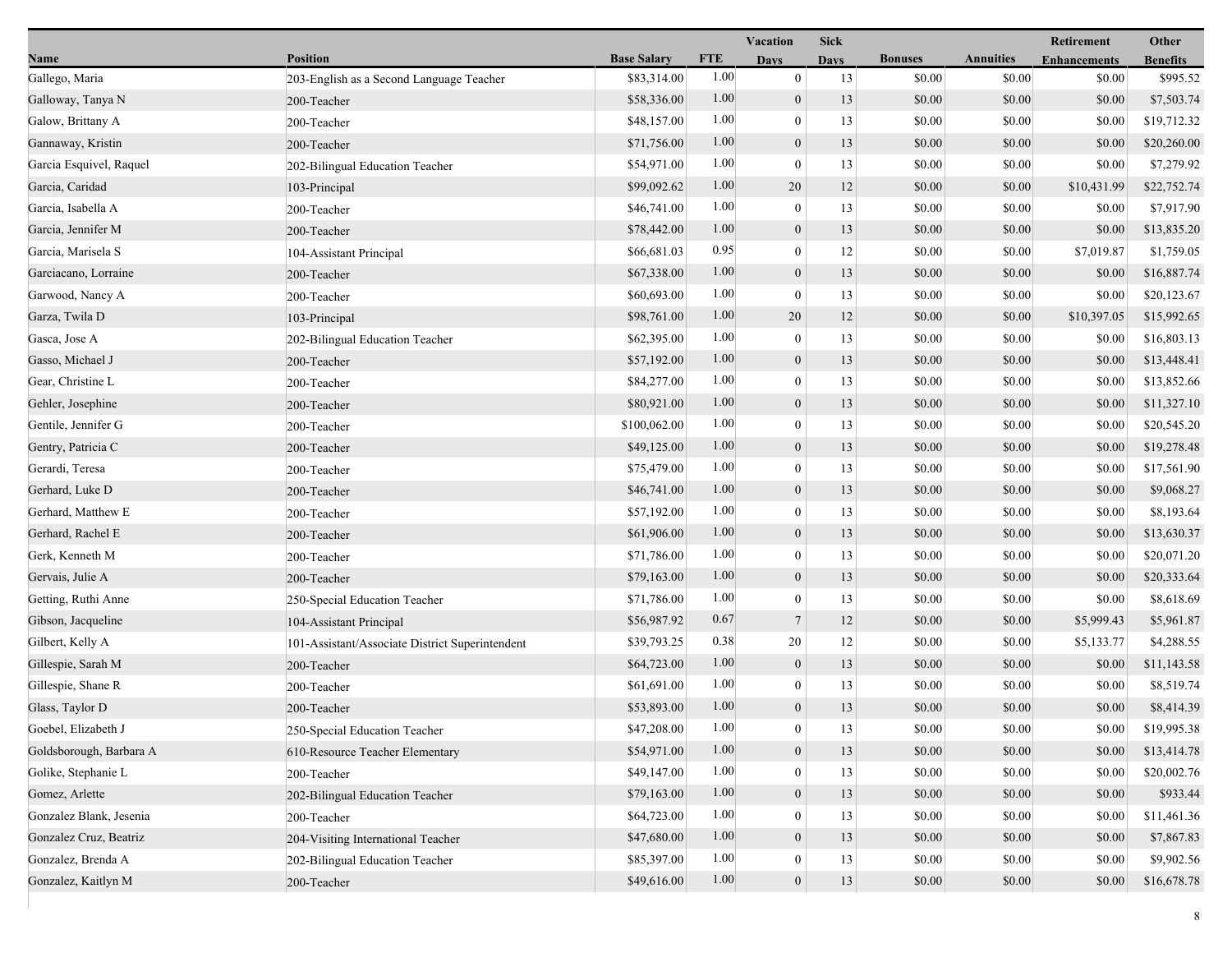|                                |                                                        |                    |            | Vacation         | <b>Sick</b> |                |                  | Retirement          | Other           |
|--------------------------------|--------------------------------------------------------|--------------------|------------|------------------|-------------|----------------|------------------|---------------------|-----------------|
| Name                           | <b>Position</b>                                        | <b>Base Salary</b> | <b>FTE</b> | <b>Days</b>      | <b>Days</b> | <b>Bonuses</b> | <b>Annuities</b> | <b>Enhancements</b> | <b>Benefits</b> |
| Gorski, Alicia C               | 200-Teacher                                            | \$61,691.00        | 1.00       | $\mathbf{0}$     | 13          | \$0.00         | \$0.00           | \$0.00              | \$20,133.66     |
| Grabowski, Michelle M          | 200-Teacher                                            | \$85,689.00        | 1.00       | $\boldsymbol{0}$ | 13          | \$0.00         | \$0.00           | \$0.00              | \$13,888.26     |
| Greenberg Lombardi, Kimberly A | 200-Teacher                                            | \$55,225.00        | 1.00       | $\boldsymbol{0}$ | 13          | \$0.00         | \$0.00           | \$0.00              | \$20,084.62     |
| Greene, Vicky                  | 200-Teacher                                            | \$47,208.00        | 1.00       | $\mathbf{0}$     | 13          | \$0.00         | \$0.00           | \$0.00              | \$584.55        |
| Grevas, Shannon H              | 200-Teacher                                            | \$45,820.00        | 1.00       | $\bf{0}$         | 13          | \$0.00         | \$0.00           | \$0.00              | \$6,063.99      |
| Griffey, Cynthia D             | 250-Special Education Teacher                          | \$52,926.30        | 0.93       | $\mathbf{0}$     | 12          | \$0.00         | \$0.00           | \$0.00              | \$13,552.75     |
| Griffin, Nancy J               | 200-Teacher                                            | \$80,795.00        | 1.00       | $\mathbf{0}$     | 13          | \$0.00         | \$0.00           | \$0.00              | \$7,332.57      |
| Grossgut, Heather J            | 250-Special Education Teacher                          | \$79,300.00        | 1.00       | $\boldsymbol{0}$ | 13          | \$0.00         | \$0.00           | \$0.00              | \$8,693.92      |
| Guerra, Jorge V                | 202-Bilingual Education Teacher                        | \$49,147.00        | 1.00       | $\boldsymbol{0}$ | 13          | \$0.00         | \$0.00           | \$0.00              | \$20,016.67     |
| Guerra, Yesenia                | 202-Bilingual Education Teacher                        | \$54,971.00        | 1.00       | $\mathbf{0}$     | 13          | \$0.00         | \$0.00           | \$0.00              | \$13,564.23     |
| Guerrero, Maribel G            | 200-Teacher                                            | \$47,208.00        | 1.00       | $\bf{0}$         | 13          | \$0.00         | \$0.00           | \$0.00              | \$8,328.63      |
| Gustilo, Amber M               | 200-Teacher                                            | \$64,723.00        | 1.00       | $\boldsymbol{0}$ | 13          | \$0.00         | \$0.00           | \$0.00              | \$13,666.12     |
| Guzman, Rita                   | 103-Principal                                          | \$7,631.54         | 0.10       | $\tau$           | 13          | \$0.00         | \$0.00           | \$15,691.80         | \$20,322.98     |
| Guzman, Rita                   | 121-Administrator in a Bilingual Education<br>Program  | \$121,631.55       | 0.90       | 20               | 12          | \$0.00         | \$0.00           | \$15,691.80         | \$20,406.00     |
| Hacker, Brenda L               | 250-Special Education Teacher                          | \$82,624.00        | 1.00       | $\boldsymbol{0}$ | 13          | \$0.00         | \$0.00           | \$0.00              | \$5,586.77      |
| Hagedorn, Samantha M           | 610-Resource Teacher Elementary                        | \$49,147.00        | 1.00       | $\boldsymbol{0}$ | 13          | \$0.00         | \$0.00           | \$0.00              | \$8,363.66      |
| Haier, Victoria A              | 200-Teacher                                            | \$66,018.00        | 1.00       | $\bf{0}$         | 13          | \$0.00         | \$0.00           | \$0.00              | \$877.50        |
| Hall, Jonathon P               | 200-Teacher                                            | \$48,505.99        | 0.97       | $\boldsymbol{0}$ | 13          | \$0.00         | \$0.00           | \$0.00              | \$13,465.74     |
| Halleran, Elaine Denise        | 200-Teacher                                            | \$64,498.00        | 1.00       | $\boldsymbol{0}$ | 13          | \$0.00         | \$0.00           | \$0.00              | \$13,645.14     |
| Hamilton, Ashley R             | 200-Teacher                                            | \$47,680.00        | 1.00       | $\mathbf{0}$     | 13          | \$0.00         | \$0.00           | \$0.00              | \$8,347.83      |
| Hancock, Yolanda M             | 200-Teacher                                            | \$59,778.00        | 1.00       | $\boldsymbol{0}$ | 13          | \$0.00         | \$0.00           | \$0.00              | \$737.55        |
| Hanna, Michelle E              | 200-Teacher                                            | \$85,716.00        | 1.00       | $\boldsymbol{0}$ | 13          | \$0.00         | \$0.00           | \$0.00              | \$8,690.79      |
| Hansen, Stephanie A            | 200-Teacher                                            | \$63,454.00        | 1.00       | $\bf{0}$         | 13          | \$0.00         | \$0.00           | \$0.00              | \$20,137.29     |
| Hansford, Jeffrey S            | 202-Bilingual Education Teacher                        | \$73,232.00        | 1.00       | $\boldsymbol{0}$ | 13          | \$0.00         | \$0.00           | \$0.00              | \$20,286.64     |
| Hapner, Elissa W               | 200-Teacher                                            | \$48,421.00        | 1.00       | $\boldsymbol{0}$ | 13          | \$0.00         | \$0.00           | \$0.00              | \$10,798.20     |
| Hard, Sara J                   | 200-Teacher                                            | \$45,820.00        | 1.00       | $\boldsymbol{0}$ | 13          | \$0.00         | \$0.00           | \$0.00              | \$499.33        |
| Harding, Matthew C             | 200-Teacher                                            | \$61,691.00        | 1.00       | $\bf{0}$         | 13          | \$0.00         | \$0.00           | \$0.00              | \$13,616.49     |
| Harding, Melissa J             | 200-Teacher                                            | \$49,147.00        | 1.00       | $\boldsymbol{0}$ | 13          | \$0.00         | \$0.00           | \$0.00              | \$13,290.47     |
| Harkness, Mary A               | 200-Teacher                                            | \$117,106.00       | 1.00       | $\boldsymbol{0}$ | 13          | \$0.00         | \$0.00           | \$0.00              | \$9,086.33      |
| Harmon, Joseph A               | 200-Teacher                                            | \$99,071.00        | 1.00       | $\mathbf{0}$     | 13          | \$0.00         | $\$0.00$         | \$0.00              | \$8,900.08      |
| Harren, Stephen V              | 200-Teacher                                            | \$91,964.00        | 1.00       | $\bf{0}$         | 13          | \$0.00         | \$0.00           | \$0.00              | \$20,479.07     |
| Harris, Brianna J              | 200-Teacher                                            | \$46,741.00        | 1.00       | $\mathbf{0}$     | 13          | \$0.00         | \$0.00           | \$0.00              | \$8,337.68      |
| Harris, Katherine M            | 250-Special Education Teacher                          | \$57,034.01        | 1.00       | 0                | 13          | \$0.00         | \$0.00           | \$0.00              | \$20,105.10     |
| Hart, Jennifer M               | 200-Teacher                                            | \$64,705.00        | 1.00       | $\overline{0}$   | 13          | \$0.00         | \$0.00           | \$0.00              | \$8,311.11      |
| Hartman, Paula A               | 155-Supervisor of One School Support Personnel<br>Area | \$77,366.00        | 1.00       | $\theta$         | 13          | \$0.00         | \$0.00           | \$0.00              | \$13,822.83     |
| Hasselberg, Julie K            | 250-Special Education Teacher                          | \$56,071.00        | 1.00       | $\boldsymbol{0}$ | 13          | \$0.00         | \$0.00           | \$0.00              | \$8,701.82      |
| Hassert Evans, Catherine       | 200-Teacher                                            | \$60,973.00        | 1.00       | $\boldsymbol{0}$ | $13\,$      | \$0.00         | \$0.00           | \$0.00              | \$20,126.50     |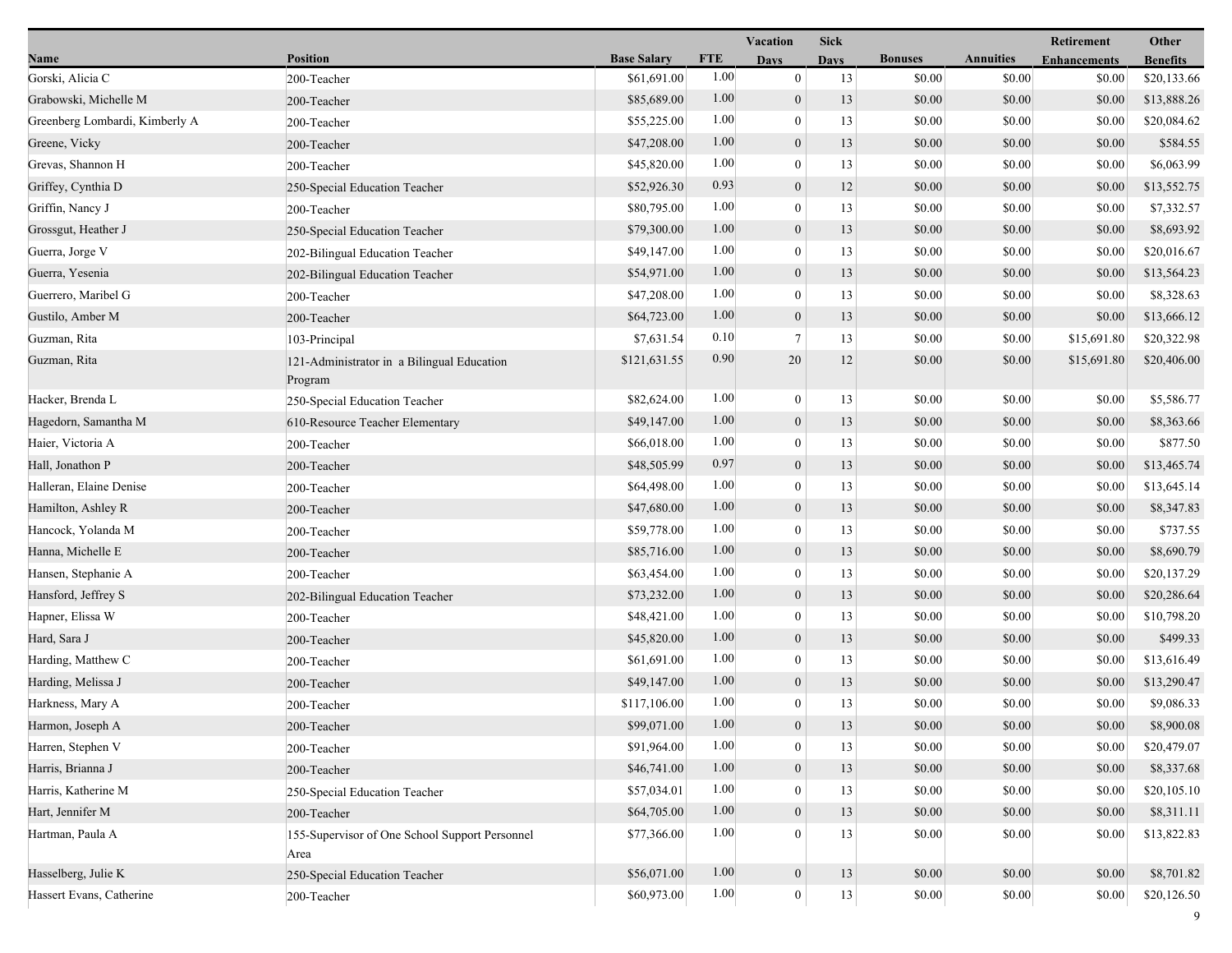|                           |                                                             |                    | Vacation   |                  | <b>Sick</b> |                |                  | Retirement          | Other           |  |
|---------------------------|-------------------------------------------------------------|--------------------|------------|------------------|-------------|----------------|------------------|---------------------|-----------------|--|
| Name                      | <b>Position</b>                                             | <b>Base Salary</b> | <b>FTE</b> | <b>Days</b>      | <b>Days</b> | <b>Bonuses</b> | <b>Annuities</b> | <b>Enhancements</b> | <b>Benefits</b> |  |
| Hastings, Kelly G         | 200-Teacher                                                 | \$73,836.87        | 1.00       | $\mathbf{0}$     | 13          | \$0.00         | \$0.00           | \$0.00              | \$13,576.55     |  |
| Hayes, Christopher A      | 200-Teacher                                                 | \$47,680.00        | 1.00       | $\bf{0}$         | 13          | \$0.00         | \$0.00           | \$0.00              | \$8,354.73      |  |
| Hayes, Kathleen R         | 610-Resource Teacher Elementary                             | \$47,680.00        | 1.00       | $\boldsymbol{0}$ | 13          | \$0.00         | \$0.00           | \$0.00              | \$7,927.79      |  |
| Hazelwood-Garcia, Bonnie  | 610-Resource Teacher Elementary                             | \$87,443.00        | 1.00       | $\mathbf{0}$     | 13          | \$0.00         | \$0.00           | \$0.00              | \$13,886.53     |  |
| Healy, Shirl L            | 250-Special Education Teacher                               | \$78,863.00        | 1.00       | $\boldsymbol{0}$ | 13          | \$0.00         | \$0.00           | \$0.00              | \$8,695.59      |  |
| Hearon, Jacqueline L      | 200-Teacher                                                 | \$49,125.00        | 1.00       | $\boldsymbol{0}$ | 13          | \$0.00         | \$0.00           | \$0.00              | \$589.03        |  |
| Heath, Christopher M      | 107-General Administrator or General Supervisor             | \$71,502.00        | 1.00       | 20               | 12          | \$0.00         | \$0.00           | \$7,527.35          | \$2,004.92      |  |
| Hekhuis, Carol C          | 610-Resource Teacher Elementary                             | \$50,632.00        | 1.00       | $\bf{0}$         | 13          | \$0.00         | \$0.00           | \$0.00              | \$8,549.00      |  |
| Helguera, Eva M           | 251-Bilingual Special Education Teacher                     | \$83,314.00        | 1.00       | $\boldsymbol{0}$ | 13          | \$0.00         | \$0.00           | \$0.00              | \$8,739.96      |  |
| Henderson, Karen E        | 200-Teacher                                                 | \$71,842.00        | 1.00       | $\mathbf{0}$     | 13          | \$0.00         | \$0.00           | \$0.00              | \$8,617.69      |  |
| Henderson, Robert R       | 200-Teacher                                                 | \$61,906.00        | 1.00       | $\boldsymbol{0}$ | 13          | \$0.00         | \$0.00           | \$0.00              | \$16,814.81     |  |
| Hendricks, Brian M        | 200-Teacher                                                 | \$51,621.00        | 1.00       | $\boldsymbol{0}$ | 13          | \$0.00         | \$0.00           | \$0.00              | \$8,403.00      |  |
| Henry, Jessica J          | 104-Assistant Principal                                     | \$72,114.00        | 1.00       | $\mathbf{0}$     | 12          | \$0.00         | \$0.00           | \$7,591.82          | \$15,112.78     |  |
| Henry, Philip E           | 103-Principal                                               | \$83,916.60        | 0.83       | 20               | 12          | \$0.00         | \$0.00           | \$8,834.20          | \$12,193.30     |  |
| Henson, Michelle L        | 200-Teacher                                                 | \$96,328.00        | 1.00       | $\boldsymbol{0}$ | 13          | \$0.00         | \$0.00           | \$0.00              | \$11,393.21     |  |
| Herbert, Kathryn E        | 200-Teacher                                                 | \$51,898.00        | 1.00       | $\mathbf{0}$     | 13          | \$0.00         | \$0.00           | \$0.00              | \$13,802.30     |  |
| Herlihy, Ryan O           | 200-Teacher                                                 | \$57,286.00        | 1.00       | $\boldsymbol{0}$ | 13          | \$0.00         | \$0.00           | \$0.00              | \$8,452.64      |  |
| Hernandez, Maria T        | 251-Bilingual Special Education Teacher                     | \$71,786.00        | 1.00       | $\boldsymbol{0}$ | 13          | \$0.00         | \$0.00           | \$0.00              | \$16,927.64     |  |
| Hernandez, Miguel         | 610-Resource Teacher Elementary                             | \$45,820.00        | 1.00       | $\mathbf{0}$     | 13          | \$0.00         | \$0.00           | \$0.00              | \$4,592.80      |  |
| Hernandez, Sara L         | 200-Teacher                                                 | \$74,830.00        | 1.00       | $\bf{0}$         | 13          | \$0.00         | \$0.00           | \$0.00              | \$8,916.96      |  |
| Hernandez-Nunez, Angelica | 202-Bilingual Education Teacher                             | \$69,695.00        | 1.00       | $\boldsymbol{0}$ | 13          | \$0.00         | \$0.00           | \$0.00              | \$16,882.30     |  |
| Herrmann, Andrew K        | 200-Teacher                                                 | \$48,639.00        | 1.00       | $\boldsymbol{0}$ | 13          | \$0.00         | \$0.00           | \$0.00              | \$8,379.81      |  |
| Hickey, Natalie A         | 200-Teacher                                                 | \$57,192.00        | 1.00       | $\mathbf{0}$     | 13          | \$0.00         | \$0.00           | \$0.00              | \$16,784.11     |  |
| Higgins, Kyle E           | 200-Teacher                                                 | \$15,596.58        | 1.00       | $\boldsymbol{0}$ | 13          | \$0.00         | \$0.00           | \$0.00              | \$2,237.43      |  |
| Hill, Chardon L           | 200-Teacher                                                 | \$57,192.00        | 1.00       | $\overline{0}$   | 13          | \$0.00         | \$0.00           | \$0.00              | \$17,292.29     |  |
| Hill, Katherine B         | 200-Teacher                                                 | \$57,192.00        | 1.00       | $\bf{0}$         | 13          | \$0.00         | \$0.00           | \$0.00              | \$8,634.72      |  |
| Hill, Mark H              | 200-Teacher                                                 | \$83,219.00        | 1.00       | $\mathbf{0}$     | 13          | \$0.00         | \$0.00           | \$0.00              | \$13,742.28     |  |
| Hills, Kelly M            | 125-Head of Gen Ed (Depart chair admin<br>endorsement held) | \$87,068.41        | 1.00       | $\theta$         | 12          | \$0.00         | \$0.00           | \$9,166.06          | \$22,455.22     |  |
| Hillyard, Sara            | 200-Teacher                                                 | \$32,086.29        | 1.00       | $\boldsymbol{0}$ | 13          | \$0.00         | \$0.00           | \$0.00              | \$4,906.35      |  |
| Ho, Stephanie P           | 124-Dean of Students Admin (admin<br>endorsement held)      | \$73,440.00        | 1.00       | $\boldsymbol{0}$ | 12          | \$0.00         | \$0.00           | \$7,731.32          | \$10,085.33     |  |
| Hock, Sandra L            | 151-Assistant Special Education Director                    | \$89,000.00        | 1.00       | $15\,$           | 12          | \$0.00         | \$0.00           | \$9,369.61          | \$22,520.52     |  |
| Hoddenbach, Maria         | 200-Teacher                                                 | \$75,063.00        | 1.00       | $\bf{0}$         | 13          | \$0.00         | \$0.00           | \$0.00              | \$16,952.88     |  |
| Hodges, Tracy Lynn        | 200-Teacher                                                 | \$77,611.00        | 1.00       | $\mathbf{0}$     | 13          | \$0.00         | \$0.00           | \$0.00              | \$8,682.69      |  |
| Hodgson, Kathryn M        | 250-Special Education Teacher                               | \$49,884.00        | 1.00       | $\theta$         | 13          | \$0.00         | \$0.00           | \$0.00              | \$8,371.78      |  |
| Hogg, Jenna M             | 250-Special Education Teacher                               | \$48,157.00        | 1.00       | $\mathbf{0}$     | 13          | \$0.00         | \$0.00           | \$0.00              | \$16,662.38     |  |
| Holhut, Daniel T          | 200-Teacher                                                 | \$86,575.00        | 1.00       | 0                | 13          | \$0.00         | \$0.00           | \$0.00              | \$13,918.33     |  |
| Holland, Lauren P         | 103-Principal                                               | \$90,000.00        | 1.00       | $20\,$           | $12\,$      | \$0.00         | \$0.00           | \$9,474.72          | \$15,773.28     |  |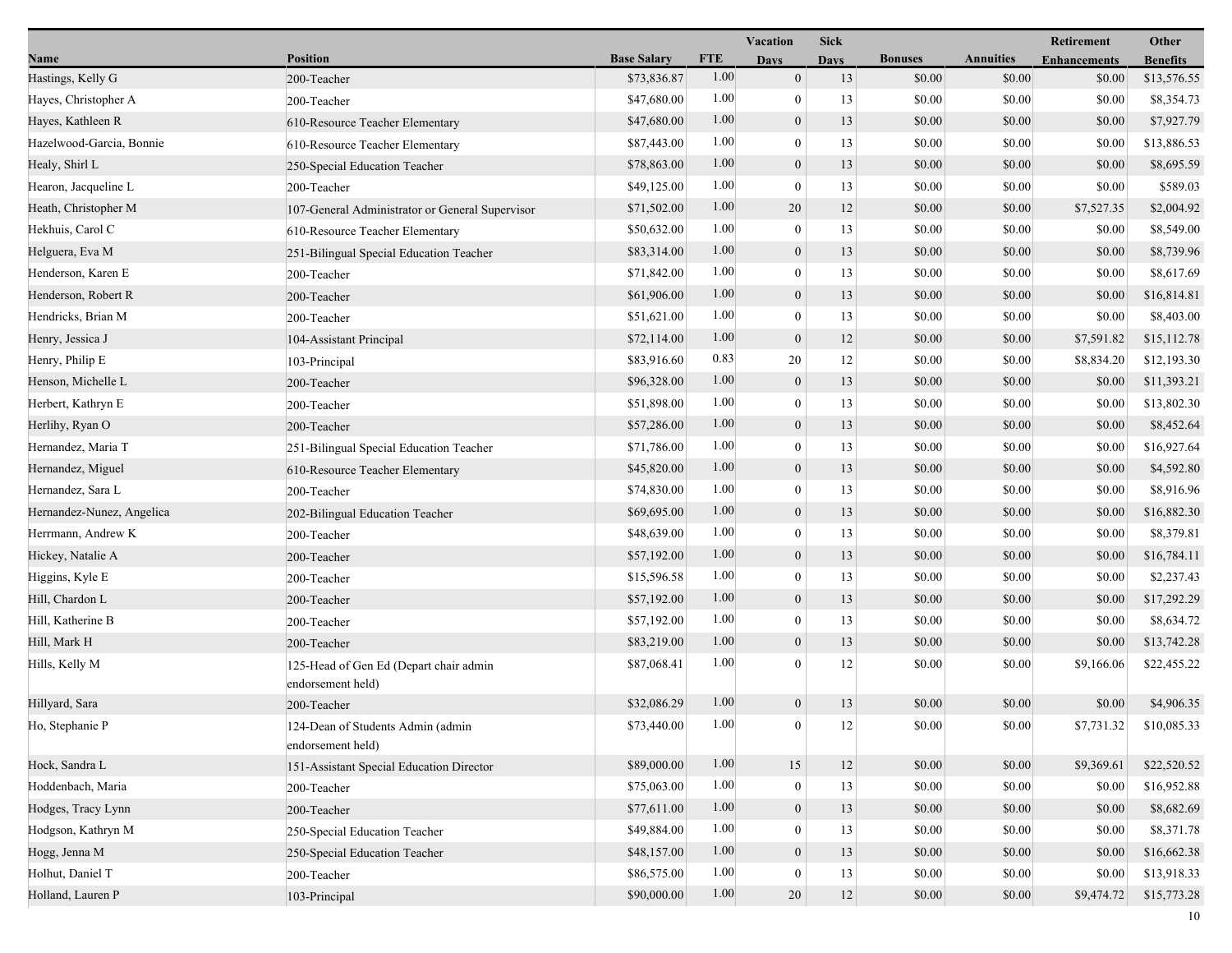|                        |                                                                  |                    | <b>Vacation</b> |                  | <b>Sick</b> |                |                  | Retirement          | Other           |
|------------------------|------------------------------------------------------------------|--------------------|-----------------|------------------|-------------|----------------|------------------|---------------------|-----------------|
| Name                   | <b>Position</b>                                                  | <b>Base Salary</b> | <b>FTE</b>      | <b>Days</b>      | <b>Days</b> | <b>Bonuses</b> | <b>Annuities</b> | <b>Enhancements</b> | <b>Benefits</b> |
| Holt, Loretta J        | 200-Teacher                                                      | \$43,072.00        | 0.50            | $\mathbf{0}$     | 13          | \$0.00         | \$0.00           | \$0.00              | \$4,383.93      |
| Holterhaus, Michelle L | 250-Special Education Teacher                                    | \$48,639.00        | 1.00            | $\boldsymbol{0}$ | 13          | \$0.00         | \$0.00           | \$0.00              | \$593.52        |
| Honn, Kayla R          | 200-Teacher                                                      | \$46,278.00        | 1.00            | $\boldsymbol{0}$ | 13          | \$0.00         | \$0.00           | \$0.00              | \$13,477.01     |
| Hopkins, Carolyn J     | 250-Special Education Teacher                                    | \$83,011.00        | 1.00            | $\mathbf{0}$     | 13          | \$0.00         | \$0.00           | \$0.00              | \$13,905.36     |
| Hopkins, Marie L       | 200-Teacher                                                      | \$104,961.00       | 1.00            | $\boldsymbol{0}$ | 13          | \$0.00         | \$0.00           | \$0.00              | \$1,955.44      |
| Hopp, Christine L      | 200-Teacher                                                      | \$87,008.00        | 1.00            | $\mathbf{0}$     | 13          | \$0.00         | \$0.00           | \$0.00              | \$20,451.20     |
| Houpis, Georgia        | 200-Teacher                                                      | \$42,552.42        | 1.00            | $\theta$         | 13          | \$0.00         | \$0.00           | \$0.00              | \$483.55        |
| Hovious, Paige K       | 200-Teacher                                                      | \$47,680.00        | 1.00            | $\overline{0}$   | 13          | \$0.00         | \$0.00           | \$0.00              | \$8,306.43      |
| Hoyt, Jane             | 200-Teacher                                                      | \$80,795.00        | 1.00            | $\boldsymbol{0}$ | 13          | \$0.00         | \$0.00           | \$0.00              | \$19,509.29     |
| Hruska, Andrew J       | 250-Special Education Teacher                                    | \$55,451.50        | 1.00            | $\mathbf{0}$     | 13          | \$0.00         | \$0.00           | \$0.00              | \$20,086.31     |
| Huerta, Rosa           | 200-Teacher                                                      | \$47,208.00        | 1.00            | $\boldsymbol{0}$ | 13          | \$0.00         | \$0.00           | \$0.00              | \$8,343.17      |
| Huggins, Amy L         | 200-Teacher                                                      | \$97,644.00        | 1.00            | $\boldsymbol{0}$ | 13          | \$0.00         | \$0.00           | \$0.00              | \$14,001.13     |
| Hughes, Bethany S      | 200-Teacher                                                      | \$52,653.00        | 1.00            | $\theta$         | 13          | \$0.00         | \$0.00           | \$0.00              | \$8,403.67      |
| Hughes, Joseph D       | 200-Teacher                                                      | \$73,939.00        | 1.00            | $\overline{0}$   | 13          | \$0.00         | \$0.00           | \$0.00              | \$16,973.29     |
| Hughes, Krystal J      | 611-Resource Teacher Other                                       | \$60,888.77        | 1.00            | $\boldsymbol{0}$ | 13          | \$0.00         | \$0.00           | \$0.00              | \$1,280.66      |
| Hughes, Vanjiia J      | 200-Teacher                                                      | \$71,520.00        | 1.00            | $\mathbf{0}$     | 13          | \$0.00         | \$0.00           | \$0.00              | \$13,686.17     |
| Huizar, Rogelia        | 202-Bilingual Education Teacher                                  | \$47,208.00        | 1.00            | $\theta$         | 13          | \$0.00         | \$0.00           | \$0.00              | \$19,984.91     |
| Hunhoff, Jacob M       | 200-Teacher                                                      | \$49,147.00        | 1.00            | $\mathbf{0}$     | 13          | \$0.00         | \$0.00           | \$0.00              | \$8,363.70      |
| Hvala, Kathryn M       | 200-Teacher                                                      | \$60,693.00        | 1.00            | $\mathbf{0}$     | 13          | \$0.00         | \$0.00           | \$0.00              | \$8,492.39      |
| Hylla, Lisa M          | 200-Teacher                                                      | \$68,445.00        | 1.00            | $\overline{0}$   | 13          | \$0.00         | \$0.00           | \$0.00              | \$13,725.45     |
| Imthurn, Sara L        | 250-Special Education Teacher                                    | \$109,858.00       | 1.00            | $\overline{0}$   | 13          | \$0.00         | \$0.00           | \$0.00              | \$7,713.43      |
| Jacobs, Jo Ellen       | 200-Teacher                                                      | \$58,336.00        | 1.00            | $\mathbf{0}$     | 13          | \$0.00         | \$0.00           | \$0.00              | \$17,537.33     |
| Jaquez, Alfonso I      | 200-Teacher                                                      | \$55,889.00        | 1.00            | $\mathbf{0}$     | 13          | \$0.00         | \$0.00           | \$0.00              | \$16,755.32     |
| Jaros, Janel M         | 202-Bilingual Education Teacher                                  | \$61,906.00        | 1.00            | $\overline{0}$   | 13          | \$0.00         | \$0.00           | \$0.00              | \$8,505.79      |
| Jarquin, Corina        | 202-Bilingual Education Teacher                                  | \$82,855.00        | 1.00            | $\mathbf{0}$     | 13          | \$0.00         | \$0.00           | \$0.00              | \$14,163.96     |
| Jefferson, Aishia T    | 250-Special Education Teacher                                    | \$66,344.00        | 1.00            | $\overline{0}$   | 13          | \$0.00         | \$0.00           | \$0.00              | \$801.29        |
| Jeffries, Wendell      | 200-Teacher                                                      | \$80,341.00        | 1.00            | $\overline{0}$   | 13          | \$0.00         | \$0.00           | \$0.00              | \$8,712.25      |
| Jensen, Karen E        | 200-Teacher                                                      | \$52,891.82        | 0.69            | $\mathbf{0}$     | 13          | \$0.00         | \$0.00           | \$0.00              | \$8,969.21      |
| Jimoh, Stella U        | 154-Supervisor of More Than One School<br>Support Personnel Area | \$85,397.00        | 1.00            | $\Omega$         | 13          | \$0.00         | \$0.00           | \$0.00              | \$11,373.73     |
| Johnson, Brian J       | 250-Special Education Teacher                                    | \$58,964.00        | 1.00            | $\mathbf{0}$     | 13          | \$0.00         | \$0.00           | \$0.00              | \$13,619.00     |
| Johnson, Carla L       | 107-General Administrator or General Supervisor                  | \$95,370.00        | 1.00            | 20               | 12          | \$0.00         | \$0.00           | \$10,040.07         | \$10,564.56     |
| Johnson, Edward        | 250-Special Education Teacher                                    | \$15,602.71        | 1.00            | $\overline{0}$   | 13          | \$0.00         | \$0.00           | \$0.00              | \$0.00          |
| Johnson, Henry G       | 250-Special Education Teacher                                    | \$57,209.00        | 1.00            | $\theta$         | 13          | \$0.00         | \$0.00           | \$0.00              | \$13,568.51     |
| Johnson, Jennifer L    | 611-Resource Teacher Other                                       | \$57,192.00        | 1.00            | $\overline{0}$   | 13          | \$0.00         | \$0.00           | \$0.00              | \$16,420.81     |
| Johnson, Justin P      | 200-Teacher                                                      | \$52,312.00        | 1.00            | $\Omega$         | 13          | \$0.00         | \$0.00           | \$0.00              | \$7,980.92      |
| Johnson, Marti G       | 250-Special Education Teacher                                    | \$73,939.00        | 1.00            | $\boldsymbol{0}$ | 13          | \$0.00         | \$0.00           | \$0.00              | \$8,643.41      |
| Johnston, Lisa M       | 200-Teacher                                                      | \$64,723.00        | 1.00            | $\boldsymbol{0}$ | 13          | \$0.00         | \$0.00           | \$0.00              | \$783.05        |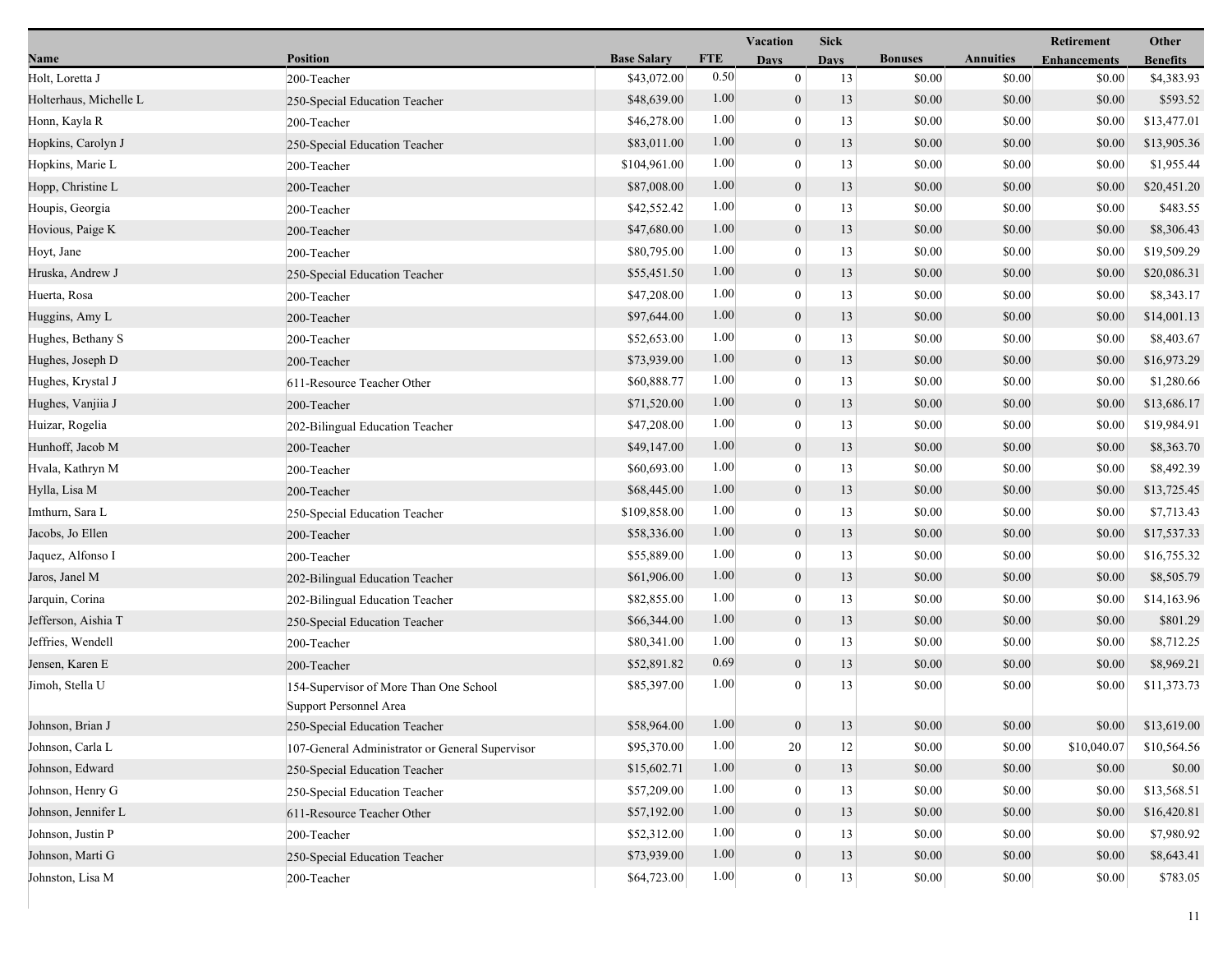|                           |                                                                         |                    |            | Vacation         | <b>Sick</b> |                |                  | Retirement          | Other           |
|---------------------------|-------------------------------------------------------------------------|--------------------|------------|------------------|-------------|----------------|------------------|---------------------|-----------------|
| Name                      | <b>Position</b>                                                         | <b>Base Salary</b> | <b>FTE</b> | <b>Days</b>      | <b>Days</b> | <b>Bonuses</b> | <b>Annuities</b> | <b>Enhancements</b> | <b>Benefits</b> |
| Jones, Kara E             | 200-Teacher                                                             | \$57,456.00        | 1.00       | $\mathbf{0}$     | 13          | \$0.00         | \$0.00           | \$0.00              | \$20,119.55     |
| Jones, Kristin J          | 200-Teacher                                                             | \$78,863.00        | 1.00       | $\overline{0}$   | 13          | \$0.00         | \$0.00           | \$0.00              | \$16,997.79     |
| Jones, Regana D           | 200-Teacher                                                             | \$77,611.00        | 1.00       | $\boldsymbol{0}$ | 13          | \$0.00         | \$0.00           | \$0.00              | \$906.86        |
| Jordan Stovall, Yolanda   | 107-General Administrator or General Supervisor                         | \$127,122.60       | 1.00       | 20               | 12          | \$0.00         | \$0.00           | \$13,382.91         | \$23,457.41     |
| Jordan, Lauran M          | 200-Teacher                                                             | \$62,193.00        | 1.00       | $\boldsymbol{0}$ | 13          | \$0.00         | \$0.00           | \$0.00              | \$11,140.83     |
| Jorjorian, Isabel F       | 202-Bilingual Education Teacher                                         | \$55,889.00        | 1.00       | $\overline{0}$   | 13          | \$0.00         | \$0.00           | \$0.00              | \$16,746.70     |
| Joyce, Jessica M          | 200-Teacher                                                             | \$48,717.85        | 1.00       | $\mathbf{0}$     | 13          | \$0.00         | \$0.00           | \$0.00              | \$13,506.17     |
| Juarez Ortega, Angelica M | 202-Bilingual Education Teacher                                         | \$77,366.00        | 1.00       | $\overline{0}$   | 13          | \$0.00         | \$0.00           | \$0.00              | \$7,379.13      |
| Juarez, Arlena            | 200-Teacher                                                             | \$47,208.00        | 1.00       | $\boldsymbol{0}$ | 13          | \$0.00         | \$0.00           | \$0.00              | \$8,343.17      |
| Julien, Veronica K        | 200-Teacher                                                             | \$85,716.00        | 1.00       | $\theta$         | 13          | \$0.00         | \$0.00           | \$0.00              | \$13,794.80     |
| Kafka, Brooke N           | 200-Teacher                                                             | \$41,995.54        | 0.82       | $\boldsymbol{0}$ | 13          | \$0.00         | \$0.00           | \$0.00              | \$19,911.57     |
| Kale, Christina M         | 107-General Administrator or General Supervisor                         | \$69,462.00        | 1.00       | 15               | 12          | \$0.00         | \$0.00           | \$7,312.61          | \$14,405.49     |
| Kastel, Amy K             | 200-Teacher                                                             | \$48,157.00        | 1.00       | $\mathbf{0}$     | 13          | \$0.00         | \$0.00           | \$0.00              | \$14,044.82     |
| Kats, Meghan M            | 200-Teacher                                                             | \$46,741.00        | 1.00       | $\overline{0}$   | 13          | \$0.00         | \$0.00           | \$0.00              | \$7,890.56      |
| Katula, Sandra M          | 200-Teacher                                                             | \$95,170.00        | 1.00       | $\overline{0}$   | 13          | \$0.00         | \$0.00           | \$0.00              | \$17,131.85     |
| Kehoe, Denise             | 200-Teacher                                                             | \$85,962.00        | 1.00       | $\theta$         | 13          | \$0.00         | \$0.00           | \$0.00              | \$8,766.11      |
| Keller, Bonnie L          | 200-Teacher                                                             | \$76,354.00        | 1.00       | $\boldsymbol{0}$ | 13          | \$0.00         | \$0.00           | \$0.00              | \$13,814.69     |
| Kelley, Kathryn L         | 200-Teacher                                                             | \$39,264.37        | 1.00       | $\overline{0}$   | 13          | \$0.00         | \$0.00           | \$0.00              | \$8,608.28      |
| Kellison, Fleur E         | 250-Special Education Teacher                                           | \$49,884.00        | 1.00       | $\mathbf{0}$     | 13          | \$0.00         | \$0.00           | \$0.00              | \$585.49        |
| Kelly, Chad O             | 200-Teacher                                                             | \$54,971.00        | 1.00       | $\overline{0}$   | 13          | \$0.00         | \$0.00           | \$0.00              | \$8,429.19      |
| Kelly, Kristin A          | 250-Special Education Teacher                                           | \$60,693.00        | 1.00       | $\overline{0}$   | 13          | \$0.00         | \$0.00           | \$0.00              | \$10,252.69     |
| Kelner, Jessica A         | 200-Teacher                                                             | \$57,192.00        | 1.00       | $\overline{0}$   | 13          | \$0.00         | \$0.00           | \$0.00              | \$699.33        |
| Kendall, Lisa Marie       | 200-Teacher                                                             | \$50,632.00        | 1.00       | $\boldsymbol{0}$ | 13          | \$0.00         | \$0.00           | \$0.00              | \$13,534.94     |
| Kendell, Carolyn M        | 200-Teacher                                                             | \$57,192.00        | 1.00       | $\overline{0}$   | 13          | \$0.00         | \$0.00           | \$0.00              | \$20,047.33     |
| Kennedy, Wesley R         | 202-Bilingual Education Teacher                                         | \$46,741.00        | 1.00       | $\theta$         | 13          | \$0.00         | \$0.00           | \$0.00              | \$13,300.63     |
| Kenney, Cassandra L       | 200-Teacher                                                             | \$58,336.00        | 1.00       | $\overline{0}$   | 13          | \$0.00         | \$0.00           | \$0.00              | \$791.50        |
| Kereluik, Kimberly        | 155-Supervisor of One School Support Personnel<br>Area                  | \$66,018.00        | 1.00       | $\overline{0}$   | 13          | \$0.00         | \$0.00           | \$0.00              | \$8,132.70      |
| Kermer, Lynn M            | 200-Teacher                                                             | \$53,097.00        | 1.00       | $\mathbf{0}$     | 13          | \$0.00         | \$0.00           | \$0.00              | \$19,992.53     |
| Kershaw, Trevor L         | 200-Teacher                                                             | \$51,621.00        | 1.00       | $\mathbf{0}$     | 13          | \$0.00         | \$0.00           | \$0.00              | \$20,055.33     |
| Keske, Heidi R            | 200-Teacher                                                             | \$49,884.00        | 1.00       | $\boldsymbol{0}$ | 13          | $\$0.00$       | $\$0.00$         | \$0.00              | \$13,336.87     |
| Khan, Amtulfatima S       | 250-Special Education Teacher                                           | \$53,893.00        | 1.00       | $\mathbf{0}$     | 13          | \$0.00         | \$0.00           | \$0.00              | \$20,059.09     |
| Kickert, Lindsey E        | 250-Special Education Teacher                                           | \$49,884.00        | 1.00       | $\Omega$         | 13          | \$0.00         | \$0.00           | \$0.00              | \$7,950.92      |
| Kilgore, Maria M          | 120-Supervisor of One Field in Career and<br><b>Technical Education</b> | \$73,690.50        | 1.00       | $\theta$         | 13          | \$0.00         | \$0.00           | \$11,879.00         | \$20,384.28     |
| Kim, Molly E              | 200-Teacher                                                             | \$56,071.00        | 1.00       | $\bf{0}$         | 13          | \$0.00         | \$0.00           | \$0.00              | \$20,083.38     |
| Kincaid, Heather A        | 101-Assistant/Associate District Superintendent                         | \$152,337.00       | 1.00       | 20               | 12          | \$0.00         | \$0.00           | \$16,037.18         | \$20,591.69     |
| King, Susan J             | 200-Teacher                                                             | \$62,193.00        | 1.00       | $\mathbf{0}$     | 13          | \$0.00         | \$0.00           | \$0.00              | \$13,614.40     |
| Kinstner, Rhonda S        | 200-Teacher                                                             | \$63,147.00        | 1.00       | $\boldsymbol{0}$ | 13          | \$0.00         | \$0.00           | \$0.00              | \$20,149.79     |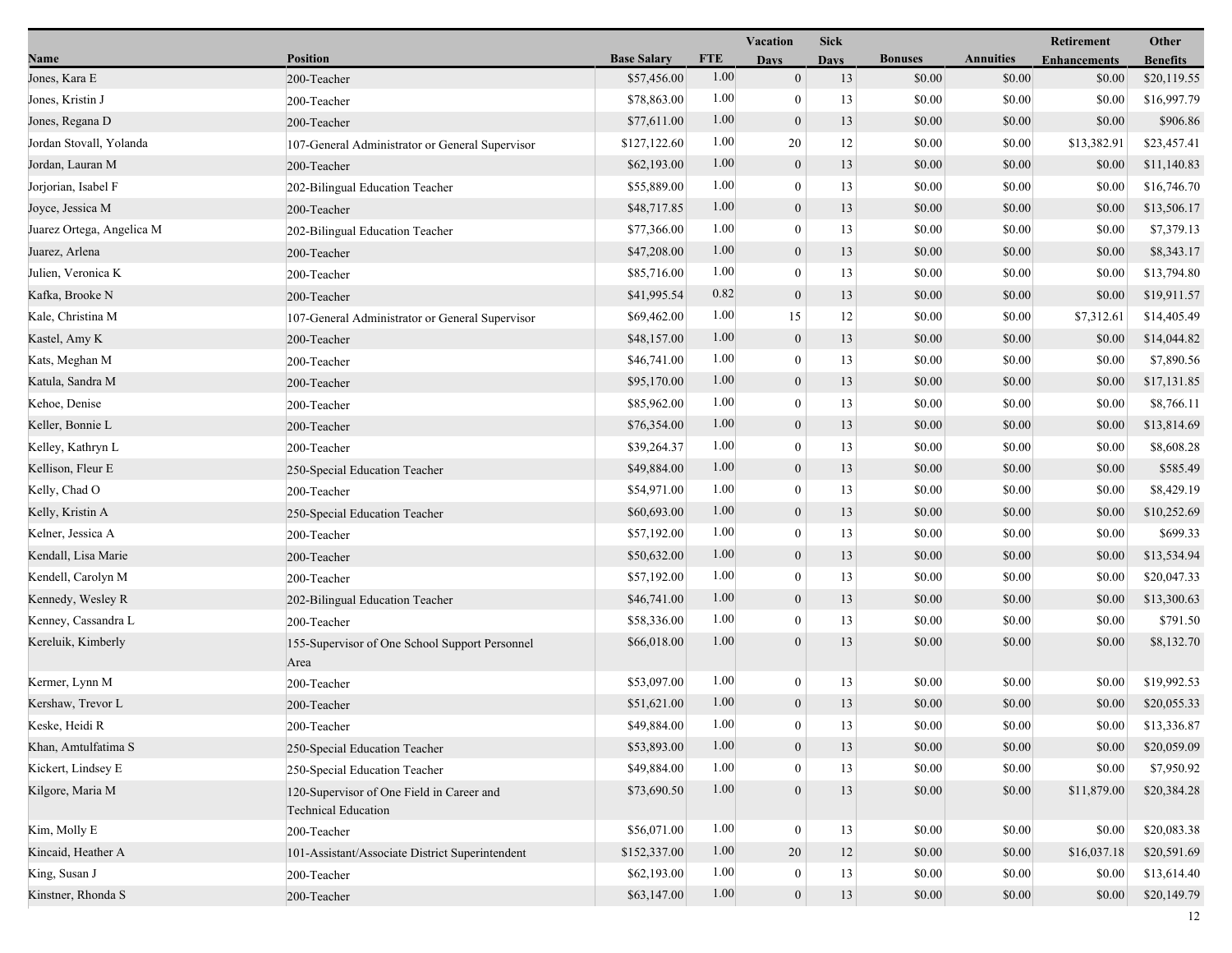|                                |                                                        |                    |            | Vacation         | <b>Sick</b> |                |                  | Retirement          | Other           |
|--------------------------------|--------------------------------------------------------|--------------------|------------|------------------|-------------|----------------|------------------|---------------------|-----------------|
| Name                           | <b>Position</b>                                        | <b>Base Salary</b> | <b>FTE</b> | <b>Days</b>      | <b>Days</b> | <b>Bonuses</b> | <b>Annuities</b> | <b>Enhancements</b> | <b>Benefits</b> |
| Kivisto, Robert W              | 250-Special Education Teacher                          | \$117,106.00       | 1.00       | $\mathbf{0}$     | 13          | \$0.00         | \$0.00           | \$0.00              | \$17,382.97     |
| Klasinski Ahng, Mary Angellica | 200-Teacher                                            | \$54,971.00        | 1.00       | $\mathbf{0}$     | 13          | \$0.00         | \$0.00           | \$0.00              | \$19,976.40     |
| Kleimola, Melanie              | 200-Teacher                                            | \$59,778.00        | 1.00       | $\mathbf{0}$     | 13          | \$0.00         | \$0.00           | \$0.00              | \$13,617.03     |
| Klepec, Alexandra              | 250-Special Education Teacher                          | \$46,278.00        | 1.00       | $\mathbf{0}$     | 13          | \$0.00         | \$0.00           | \$0.00              | \$5,408.64      |
| Klotz, Diane Y                 | 200-Teacher                                            | \$63,454.00        | 1.00       | $\boldsymbol{0}$ | 13          | \$0.00         | \$0.00           | \$0.00              | \$7,798.89      |
| Kmiec, Jennifer L              | 200-Teacher                                            | \$73,638.00        | 1.00       | $\mathbf{0}$     | 13          | \$0.00         | \$0.00           | \$0.00              | \$16,947.88     |
| Knoepfle, Corey R              | 250-Special Education Teacher                          | \$59,502.00        | 1.00       | $\Omega$         | 13          | \$0.00         | \$0.00           | \$0.00              | \$20,083.24     |
| Koch, Walter E                 | 200-Teacher                                            | \$84,277.00        | 1.00       | $\boldsymbol{0}$ | 13          | \$0.00         | \$0.00           | \$0.00              | \$7,450.36      |
| Kocsis, Jill K                 | 200-Teacher                                            | \$69,814.00        | 1.00       | $\boldsymbol{0}$ | 13          | \$0.00         | \$0.00           | \$0.00              | \$14,034.01     |
| Koeppen, Christopher J         | 200-Teacher                                            | \$55,761.25        | 1.00       | $\mathbf{0}$     | 13          | \$0.00         | \$0.00           | \$0.00              | \$13,553.88     |
| Kogut, Kathleen C              | 103-Principal                                          | \$120,125.84       | 1.00       | 7                | 12          | \$0.00         | \$0.00           | \$15,899.70         | \$20,403.36     |
| Kolodziejek, Janet M           | 200-Teacher                                            | \$87,532.00        | 1.00       | $\boldsymbol{0}$ | 13          | \$0.00         | \$0.00           | \$0.00              | \$8,830.98      |
| Kopke, Nicholas F              | 200-Teacher                                            | \$61,691.00        | 1.00       | $\theta$         | 13          | \$0.00         | \$0.00           | \$0.00              | \$19,850.95     |
| Kordalewski, Adam M            | 124-Dean of Students Admin (admin<br>endorsement held) | \$73,440.00        | 1.00       | $\overline{0}$   | 12          | \$0.00         | \$0.00           | \$7,731.34          | \$22,137.40     |
| Kosak, Marina F                | 103-Principal                                          | \$127,028.25       | 1.00       | 20               | 12          | \$0.00         | \$0.00           | \$13,372.77         | \$23,455.00     |
| Koslovsky, Ryan K              | 200-Teacher                                            | \$71,842.00        | 1.00       | $\mathbf{0}$     | 13          | \$0.00         | \$0.00           | \$0.00              | \$15,187.69     |
| Kovak, Jean M                  | 200-Teacher                                            | \$43,731.12        | 1.00       | $\mathbf{0}$     | 13          | \$0.00         | \$0.00           | \$0.00              | \$16,753.07     |
| Kowallis, Tod A                | 200-Teacher                                            | \$63,498.00        | 1.00       | $\overline{0}$   | 13          | \$0.00         | \$0.00           | \$0.00              | \$16,833.17     |
| Kozurek, Kathleen M            | 200-Teacher                                            | \$74,626.00        | 1.00       | $\mathbf{0}$     | 13          | \$0.00         | \$0.00           | \$0.00              | \$13,765.92     |
| Krantz, Andrea E               | 200-Teacher                                            | \$60,973.00        | 1.00       | $\boldsymbol{0}$ | 13          | \$0.00         | \$0.00           | \$0.00              | \$8,786.57      |
| Kuehl, Jennifer L              | 200-Teacher                                            | \$65,999.00        | 1.00       | $\overline{0}$   | 13          | \$0.00         | \$0.00           | \$0.00              | \$13,088.52     |
| Kuehl, Jonathon R              | 200-Teacher                                            | \$51,898.00        | 1.00       | $\mathbf{0}$     | 13          | \$0.00         | \$0.00           | \$0.00              | \$8,287.87      |
| Kukec, Joshua E                | 200-Teacher                                            | \$46,741.00        | 1.00       | $\theta$         | 13          | \$0.00         | \$0.00           | \$0.00              | \$8,337.69      |
| Kukuc, Nicholas T              | 200-Teacher                                            | \$47,548.30        | 1.00       | $\boldsymbol{0}$ | 13          | \$0.00         | \$0.00           | \$0.00              | \$8,346.62      |
| Kulick, Joseph P               | 200-Teacher                                            | \$49,147.00        | 1.00       | $\mathbf{0}$     | 13          | \$0.00         | \$0.00           | \$0.00              | \$7,045.29      |
| Kwasny, Danielle M             | 200-Teacher                                            | \$59,091.09        | 1.00       | $\overline{0}$   | 13          | \$0.00         | \$0.00           | \$0.00              | \$20,128.11     |
| Kwasny, Katelyn M              | 104-Assistant Principal                                | \$70,000.00        | 1.00       | $\boldsymbol{0}$ | 12          | \$0.00         | \$0.00           | \$7,369.23          | \$8,562.67      |
| Laben, David                   | 200-Teacher                                            | \$17,251.90        | 1.00       | $\mathbf{0}$     | 13          | \$0.00         | \$0.00           | \$0.00              | \$4,185.40      |
| Lach, Elizabeth M              | 200-Teacher                                            | \$90,235.78        | 1.00       | $\theta$         | 13          | \$0.00         | \$0.00           | \$0.00              | \$8,813.01      |
| Laciura, Briana L              | 200-Teacher                                            | \$59,502.00        | 1.00       | $\mathbf{0}$     | 13          | \$0.00         | \$0.00           | \$0.00              | \$8,490.14      |
| Lacny, Chelsie J               | 200-Teacher                                            | \$47,000.00        | 1.00       | $\bf{0}$         | 13          | \$0.00         | \$0.00           | \$0.00              | \$7,482.83      |
| Ladewig, Joyce L               | 200-Teacher                                            | \$53,196.00        | 1.00       | $\overline{0}$   | 13          | \$0.00         | \$0.00           | \$0.00              | \$7,987.96      |
| Lang, Linda G                  | 200-Teacher                                            | \$77,611.00        | 1.00       | $\theta$         | 13          | \$0.00         | \$0.00           | \$0.00              | \$16,991.64     |
| Larsen, Tiffany D              | 200-Teacher                                            | \$73,939.00        | 1.00       | $\overline{0}$   | 13          | \$0.00         | \$0.00           | \$0.00              | \$20,295.62     |
| Lassandrello, Thomas A         | 200-Teacher                                            | \$50,609.00        | 1.00       | $\Omega$         | 13          | \$0.00         | \$0.00           | \$0.00              | \$12,660.97     |
| Lathrop, Timothy J             | 250-Special Education Teacher                          | \$53,893.00        | 1.00       | $\boldsymbol{0}$ | 13          | \$0.00         | \$0.00           | \$0.00              | \$20,050.68     |
| Laubenthal, Becky R            | 200-Teacher                                            | \$63,454.00        | 1.00       | $\boldsymbol{0}$ | 13          | \$0.00         | \$0.00           | \$0.00              | \$8,603.41      |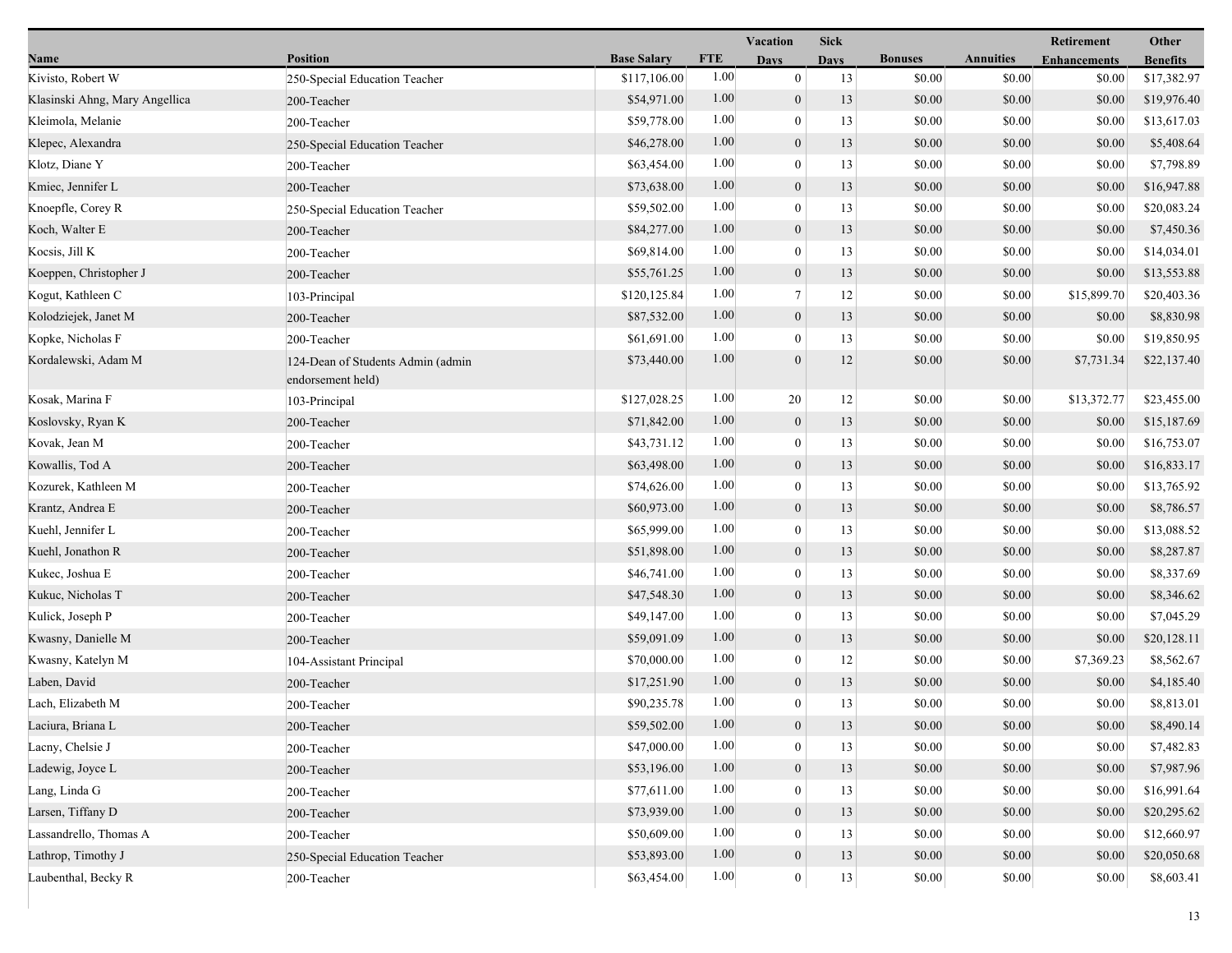|                          |                                                        |                    |            | Vacation         | <b>Sick</b> |                |                  | Retirement          | Other           |
|--------------------------|--------------------------------------------------------|--------------------|------------|------------------|-------------|----------------|------------------|---------------------|-----------------|
| Name                     | <b>Position</b>                                        | <b>Base Salary</b> | <b>FTE</b> | <b>Days</b>      | <b>Days</b> | <b>Bonuses</b> | <b>Annuities</b> | <b>Enhancements</b> | <b>Benefits</b> |
| Lawrence, Jason L        | 200-Teacher                                            | \$51,621.00        | 1.00       | $\boldsymbol{0}$ | 13          | \$0.00         | \$0.00           | \$0.00              | \$7,093.89      |
| Lawrence, Pamela A       | 200-Teacher                                            | \$58,605.00        | 1.00       | $\bf{0}$         | 13          | \$0.00         | \$0.00           | \$0.00              | \$1,228.66      |
| Layman, Stephanie S      | 200-Teacher                                            | \$76,157.00        | 1.00       | $\boldsymbol{0}$ | 13          | \$0.00         | \$0.00           | \$0.00              | \$14,095.03     |
| Leadbetter, Charles C    | 200-Teacher                                            | \$73,939.00        | 1.00       | $\mathbf{0}$     | 13          | \$0.00         | \$0.00           | \$0.00              | \$13,768.00     |
| Ledbetter, John E        | 200-Teacher                                            | \$61,949.00        | 1.00       | $\boldsymbol{0}$ | 13          | \$0.00         | \$0.00           | \$0.00              | \$1,557.12      |
| Lee, Min Goo             | 200-Teacher                                            | \$49,147.00        | 1.00       | $\boldsymbol{0}$ | 13          | \$0.00         | \$0.00           | \$0.00              | \$8,370.56      |
| Lemus, Maria C           | 202-Bilingual Education Teacher                        | \$74,093.00        | 1.00       | $\mathbf{0}$     | 13          | \$0.00         | \$0.00           | \$0.00              | \$20,283.95     |
| Leporini, Elisa L        | 151-Assistant Special Education Director               | \$89,250.00        | 1.00       | 20               | 12          | \$0.00         | \$0.00           | \$9,395.82          | \$15,746.41     |
| Leverence, Michael P     | 200-Teacher                                            | \$50,844.80        | 1.00       | $\boldsymbol{0}$ | 13          | \$0.00         | \$0.00           | \$0.00              | \$18,364.07     |
| Levi, Mark A             | 200-Teacher                                            | \$53,483.00        | 1.00       | $\mathbf{0}$     | 13          | \$0.00         | \$0.00           | \$0.00              | \$20,066.20     |
| Levin, Perry             | 200-Teacher                                            | \$47,208.00        | 1.00       | $\mathbf{0}$     | 13          | \$0.00         | \$0.00           | \$0.00              | \$8,343.17      |
| Lewis, Cheryl C          | 200-Teacher                                            | \$71,842.00        | 1.00       | $\boldsymbol{0}$ | 13          | \$0.00         | \$0.00           | \$0.00              | \$20,259.43     |
| Lewis, Noelani           | 200-Teacher                                            | \$46,278.00        | 1.00       | $\mathbf{0}$     | 13          | \$0.00         | \$0.00           | \$0.00              | \$3,290.59      |
| Lezcano, Eric D          | 200-Teacher                                            | \$15,567.08        | 1.00       | $\bf{0}$         | 13          | \$0.00         | \$0.00           | \$0.00              | \$16,887.70     |
| Lierman, Lorey L         | 200-Teacher                                            | \$56,646.00        | 1.00       | $\boldsymbol{0}$ | 13          | \$0.00         | \$0.00           | \$0.00              | \$8,449.50      |
| Lihosit, Lauren A        | 200-Teacher                                            | \$47,208.00        | 1.00       | $\mathbf{0}$     | 13          | \$0.00         | \$0.00           | \$0.00              | \$8,343.17      |
| Linares, Elias J         | 202-Bilingual Education Teacher                        | \$53,893.00        | 1.00       | $\mathbf{0}$     | 13          | \$0.00         | \$0.00           | \$0.00              | \$634.16        |
| Linares, Lauren E        | 200-Teacher                                            | \$65,999.00        | 1.00       | $\boldsymbol{0}$ | 13          | \$0.00         | \$0.00           | \$0.00              | \$13,694.93     |
| Linden, Paul A           | 200-Teacher                                            | \$67,319.00        | 1.00       | $\overline{0}$   | 13          | \$0.00         | \$0.00           | \$0.00              | \$16,871.07     |
| Linning, Elizabeth C     | 104-Assistant Principal                                | \$66,681.03        | 0.95       | $\bf{0}$         | 12          | \$0.00         | \$0.00           | \$7,019.92          | \$8,473.24      |
| Lipscomb, Jennifer E     | 200-Teacher                                            | \$79,163.00        | 1.00       | $\boldsymbol{0}$ | 13          | \$0.00         | \$0.00           | \$0.00              | \$8,698.80      |
| Liska, Brian G           | 200-Teacher                                            | \$66,018.00        | 1.00       | $\bf{0}$         | 13          | \$0.00         | \$0.00           | \$0.00              | \$20,200.79     |
| Little, Noah R           | 103-Principal                                          | \$100,309.97       | 1.00       | 20               | 12          | \$0.00         | \$0.00           | \$10,560.09         | \$22,793.83     |
| Lody, Mitchell J         | 200-Teacher                                            | \$45,820.00        | 1.00       | $\boldsymbol{0}$ | 13          | \$0.00         | \$0.00           | \$0.00              | \$499.60        |
| Lojewski, Sara A         | 200-Teacher                                            | \$71,786.00        | 1.00       | $\overline{0}$   | 13          | \$0.00         | \$0.00           | \$0.00              | \$16,917.17     |
| Lopez, Maiden            | 202-Bilingual Education Teacher                        | \$76,157.00        | 1.00       | $\theta$         | 13          | \$0.00         | \$0.00           | \$0.00              | \$16,989.91     |
| Lopez, Vincent F         | 200-Teacher                                            | \$54,971.00        | 1.00       | $\mathbf{0}$     | 13          | \$0.00         | \$0.00           | \$0.00              | \$8,424.82      |
| Lopez-Argueta, Diane     | 200-Teacher                                            | \$78,442.00        | 1.00       | $\boldsymbol{0}$ | 13          | \$0.00         | \$0.00           | \$0.00              | \$8,875.41      |
| Los, Donna M             | 200-Teacher                                            | \$69,695.00        | 1.00       | $\boldsymbol{0}$ | 13          | \$0.00         | \$0.00           | \$0.00              | \$8,594.34      |
| Los, James P             | 124-Dean of Students Admin (admin<br>endorsement held) | \$80,541.57        | 1.00       | $\overline{0}$   | 12          | \$0.00         | \$0.00           | \$8,478.91          | \$2,133.27      |
| Lower, Melissa R         | 200-Teacher                                            | \$52,924.81        | 1.00       | $\boldsymbol{0}$ | 13          | \$0.00         | \$0.00           | \$0.00              | \$20,081.30     |
| Luna, Argelia B          | 200-Teacher                                            | \$82,853.72        | 1.00       | $\boldsymbol{0}$ | 13          | \$0.00         | \$0.00           | \$0.00              | \$16,862.48     |
| Lynch, Valerie E         | 200-Teacher                                            | \$48,421.00        | 1.00       | $\boldsymbol{0}$ | 13          | \$0.00         | \$0.00           | \$0.00              | \$13,102.40     |
| Lyons, Mark A            | 200-Teacher                                            | \$78,442.00        | 1.00       | 0                | 13          | \$0.00         | \$0.00           | \$0.00              | \$8,738.79      |
| Macaione, Andrew J       | 200-Teacher                                            | \$53,196.00        | 1.00       | $\mathbf{0}$     | 13          | \$0.00         | \$0.00           | \$0.00              | \$13,553.18     |
| Macatangay, Sherri A     | 200-Teacher                                            | \$47,680.00        | 1.00       | 0                | 13          | \$0.00         | \$0.00           | \$0.00              | \$8,347.83      |
| Macias Contador, Pablo M | 204-Visiting International Teacher                     | \$58,336.00        | 1.00       | $\boldsymbol{0}$ | 13          | \$0.00         | \$0.00           | \$0.00              | \$8,181.16      |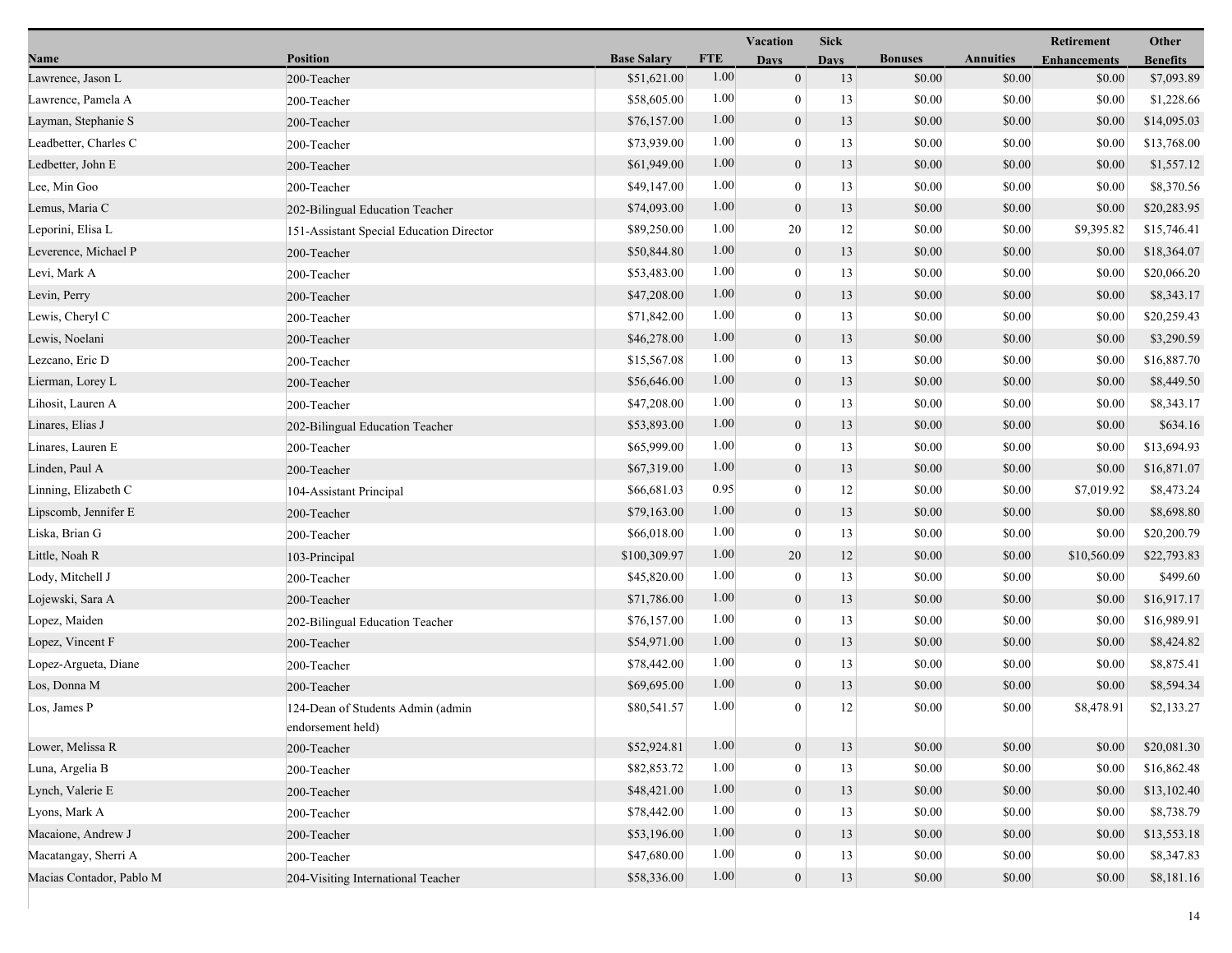|                        |                                                             |                    |            | Vacation         | <b>Sick</b> |                |                  | Retirement          | Other           |
|------------------------|-------------------------------------------------------------|--------------------|------------|------------------|-------------|----------------|------------------|---------------------|-----------------|
| Name                   | <b>Position</b>                                             | <b>Base Salary</b> | <b>FTE</b> | <b>Days</b>      | <b>Days</b> | <b>Bonuses</b> | <b>Annuities</b> | <b>Enhancements</b> | <b>Benefits</b> |
| Madden, Andrew J       | 200-Teacher                                                 | \$58,336.00        | 1.00       | $\mathbf{0}$     | 13          | \$0.00         | \$0.00           | \$0.00              | \$20,139.96     |
| Madera, Paula M        | 203-English as a Second Language Teacher                    | \$83,314.00        | 1.00       | $\boldsymbol{0}$ | 13          | \$0.00         | \$0.00           | \$0.00              | \$17,059.49     |
| Magana, Wendy M        | 202-Bilingual Education Teacher                             | \$54,526.00        | 1.00       | $\boldsymbol{0}$ | 13          | \$0.00         | \$0.00           | \$0.00              | \$13,568.78     |
| Maldonado, Amy K       | 200-Teacher                                                 | \$71,786.00        | 1.00       | $\boldsymbol{0}$ | 13          | \$0.00         | \$0.00           | \$0.00              | \$13,743.27     |
| Malon, Stephanie J     | 200-Teacher                                                 | \$47,208.00        | 1.00       | $\bf{0}$         | 13          | \$0.00         | \$0.00           | \$0.00              | \$7,923.05      |
| Malone, Kathleen L     | 200-Teacher                                                 | \$60,973.00        | 1.00       | $\boldsymbol{0}$ | 13          | \$0.00         | \$0.00           | \$0.00              | \$13,581.69     |
| Manade, Kaitlyn A      | 250-Special Education Teacher                               | \$46,889.80        | 1.00       | $\mathbf{0}$     | 13          | \$0.00         | \$0.00           | \$0.00              | \$7,867.36      |
| Manzanos Somoza, Laura | 202-Bilingual Education Teacher                             | \$71,842.00        | 1.00       | $\boldsymbol{0}$ | 13          | \$0.00         | \$0.00           | \$0.00              | \$8,617.69      |
| Manzella, Francesca M  | 200-Teacher                                                 | \$86,575.00        | 1.00       | $\bf{0}$         | 13          | \$0.00         | \$0.00           | \$0.00              | \$1,059.78      |
| Mares, Natalie E       | 200-Teacher                                                 | \$56,071.00        | 1.00       | $\mathbf{0}$     | 13          | \$0.00         | \$0.00           | \$0.00              | \$8,438.68      |
| Marotz, Kelly C        | 104-Assistant Principal                                     | \$77,072.04        | 1.00       | $\bf{0}$         | 12          | \$0.00         | \$0.00           | \$8,113.78          | \$22,218.83     |
| Marrero, Lourdes       | 200-Teacher                                                 | \$60,105.00        | 1.00       | $\mathbf{0}$     | 13          | \$0.00         | \$0.00           | \$0.00              | \$7,361.01      |
| Martensen, Amy L       | 200-Teacher                                                 | \$61,906.00        | 1.00       | $\mathbf{0}$     | 13          | \$0.00         | \$0.00           | \$0.00              | \$13,630.36     |
| Martin, Stacey Lynn    | 200-Teacher                                                 | \$77,859.00        | 1.00       | $\mathbf{0}$     | 13          | \$0.00         | \$0.00           | \$0.00              | \$11,289.90     |
| Martinez, Christine    | 251-Bilingual Special Education Teacher                     | \$89,721.00        | 1.00       | $\bf{0}$         | 13          | \$0.00         | \$0.00           | \$0.00              | \$8,971.08      |
| Martinez, Cynthia C    | 200-Teacher                                                 | \$66,018.00        | 1.00       | $\mathbf{0}$     | 13          | \$0.00         | \$0.00           | \$0.00              | \$20,183.81     |
| Martinez, Edith N      | 202-Bilingual Education Teacher                             | \$48,639.00        | 1.00       | $\bf{0}$         | 13          | \$0.00         | \$0.00           | \$0.00              | \$20,011.22     |
| Martinez, Eliseo       | 200-Teacher                                                 | \$49,616.00        | 1.00       | $\boldsymbol{0}$ | 13          | \$0.00         | \$0.00           | \$0.00              | \$13,658.20     |
| Martinez, Gladys       | 107-General Administrator or General Supervisor             | \$69,988.35        | 1.00       | 20               | 12          | \$0.00         | \$0.00           | \$10,142.02         | \$653.04        |
| Martinez, Heather L    | 200-Teacher                                                 | \$57,036.00        | 1.00       | $\boldsymbol{0}$ | 13          | \$0.00         | \$0.00           | \$0.00              | \$1,430.21      |
| Martinez, Isaias       | 104-Assistant Principal                                     | \$72,649.50        | 1.00       | $\boldsymbol{0}$ | 12          | \$0.00         | \$0.00           | \$7,648.16          | \$22,095.34     |
| Martinez, Jalitza      | 104-Assistant Principal                                     | \$89,596.60        | 1.00       | $\tau$           | 13          | \$0.00         | \$0.00           | \$11,559.02         | \$7,767.87      |
| Martinez, Lupita       | 200-Teacher                                                 | \$60,693.00        | 1.00       | $\bf{0}$         | 13          | \$0.00         | \$0.00           | \$0.00              | \$7,204.20      |
| Martinez, Magaly       | 104-Assistant Principal                                     | \$63,663.79        | 0.91       | $\boldsymbol{0}$ | 11          | \$0.00         | \$0.00           | \$6,702.16          | \$11,929.24     |
| Martinez, Maira J      | 202-Bilingual Education Teacher                             | \$47,900.01        | 0.99       | $\mathbf{0}$     | 13          | \$0.00         | \$0.00           | \$0.00              | \$586.72        |
| Martinez, Traci        | 200-Teacher                                                 | \$82,156.00        | 1.00       | $\mathbf{0}$     | 13          | \$0.00         | \$0.00           | \$0.00              | \$13,843.59     |
| Mascha, Cynthia A      | 250-Special Education Teacher                               | \$53,097.00        | 1.00       | $\mathbf{0}$     | 13          | \$0.00         | \$0.00           | \$0.00              | \$20,050.30     |
| Masten, Sean A         | 125-Head of Gen Ed (Depart chair admin<br>endorsement held) | \$82,110.00        | 1.00       | $\theta$         | 12          | \$0.00         | \$0.00           | \$8,644.17          | \$12,060.14     |
| Mathewson, Patricia E  | 250-Special Education Teacher                               | \$63,498.00        | 1.00       | $\boldsymbol{0}$ | 13          | \$0.00         | \$0.00           | \$0.00              | \$7,229.13      |
| Mathur, Parul          | 200-Teacher                                                 | \$58,639.00        | 1.00       | $\mathbf{0}$     | 13          | \$0.00         | \$0.00           | \$0.00              | \$642.39        |
| Matuch, Joseph B       | 200-Teacher                                                 | \$59,778.00        | 1.00       | 0                | 13          | \$0.00         | \$0.00           | \$0.00              | \$16,787.22     |
| Mauer, Scott T         | 200-Teacher                                                 | \$47,208.00        | 1.00       | $\mathbf{0}$     | 13          | \$0.00         | \$0.00           | \$0.00              | \$13,488.22     |
| McArdle, Darren        | 200-Teacher                                                 | \$86,144.00        | 1.00       | $\theta$         | 13          | \$0.00         | \$0.00           | \$0.00              | \$16,885.91     |
| McCabe, Jenifer E      | 200-Teacher                                                 | \$57,286.00        | 1.00       | $\mathbf{0}$     | 13          | \$0.00         | \$0.00           | \$0.00              | \$16,760.74     |
| McCarron, Susan M      | 200-Teacher                                                 | \$67,338.00        | 1.00       | $\Omega$         | 13          | \$0.00         | \$0.00           | \$0.00              | \$8,568.33      |
| McCue, John E          | 250-Special Education Teacher                               | \$49,884.00        | 1.00       | $\mathbf{0}$     | 13          | \$0.00         | \$0.00           | \$0.00              | \$860.76        |
| McDonald, Amy J        | 200-Teacher                                                 | \$48,639.00        | $1.00\,$   | $\boldsymbol{0}$ | 13          | \$0.00         | \$0.00           | \$0.00              | \$593.52        |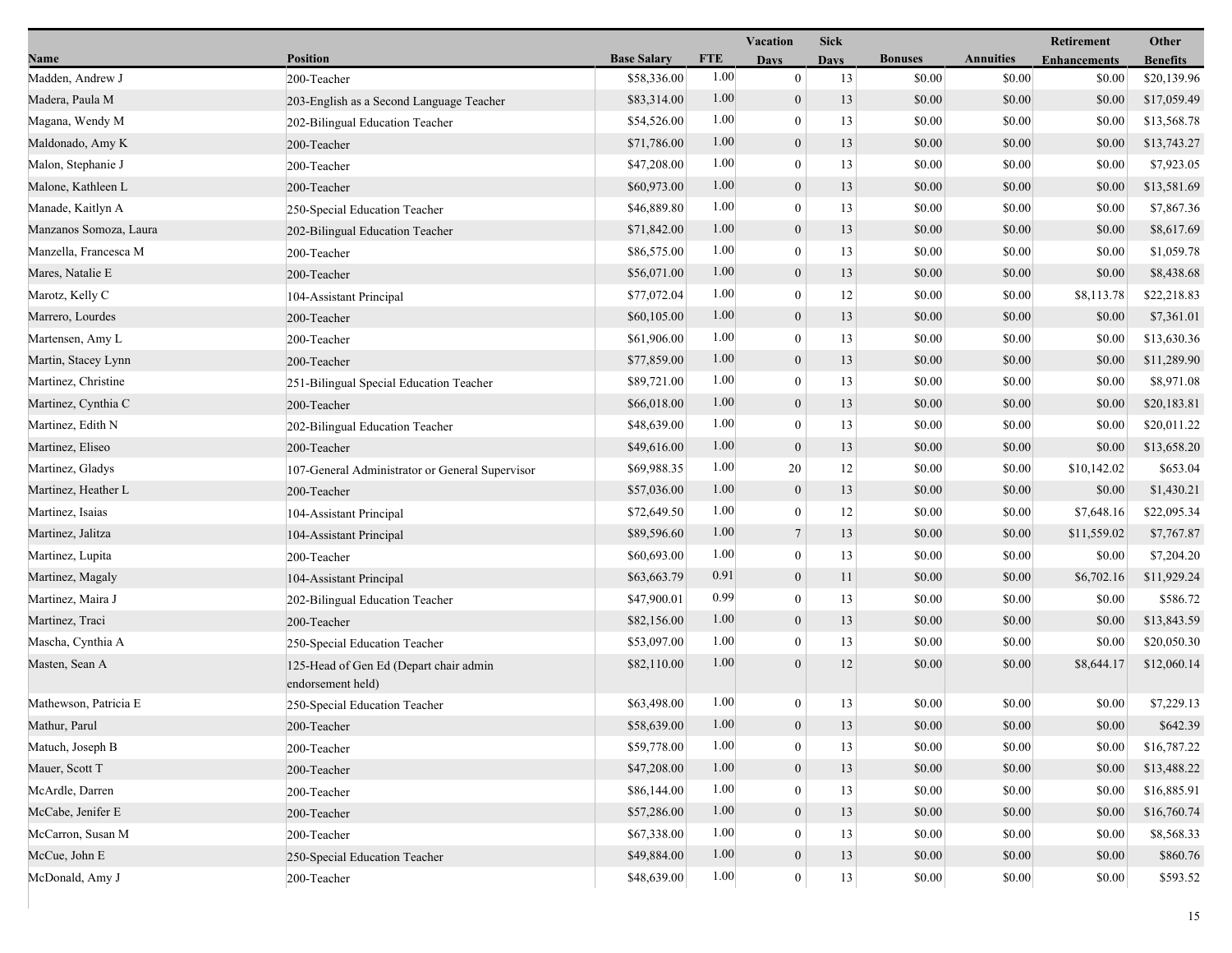|                       |                                                                  |                    |            | Vacation         | <b>Sick</b> |                |                  | Retirement          | Other           |
|-----------------------|------------------------------------------------------------------|--------------------|------------|------------------|-------------|----------------|------------------|---------------------|-----------------|
| Name                  | <b>Position</b>                                                  | <b>Base Salary</b> | <b>FTE</b> | <b>Days</b>      | <b>Days</b> | <b>Bonuses</b> | <b>Annuities</b> | <b>Enhancements</b> | <b>Benefits</b> |
| McFarland, Rhonda K   | 200-Teacher                                                      | \$70,090.00        | 1.00       | $\mathbf{0}$     | 13          | \$0.00         | \$0.00           | \$0.00              | \$20,230.01     |
| McGary, John          | 200-Teacher                                                      | \$80,341.00        | 1.00       | $\mathbf{0}$     | 13          | \$0.00         | \$0.00           | \$0.00              | \$17,010.73     |
| McGee, Lindsey E      | 200-Teacher                                                      | \$56,071.00        | 1.00       | $\mathbf{0}$     | 13          | \$0.00         | \$0.00           | \$0.00              | \$655.35        |
| McGinnis, Emily S     | 200-Teacher                                                      | \$48,157.00        | 1.00       | $\mathbf{0}$     | 13          | \$0.00         | \$0.00           | \$0.00              | \$19,908.40     |
| McGoldrick, Debra L   | 200-Teacher                                                      | \$57,192.00        | 1.00       | $\mathbf{0}$     | 13          | \$0.00         | \$0.00           | \$0.00              | \$19,193.87     |
| McIntosh, Alisa D     | 200-Teacher                                                      | \$58,718.00        | 1.00       | $\mathbf{0}$     | 13          | \$0.00         | \$0.00           | \$0.00              | \$693.29        |
| McKay, Camille A      | 200-Teacher                                                      | \$47,680.00        | 1.00       | $\mathbf{0}$     | 13          | \$0.00         | \$0.00           | \$0.00              | \$8,347.83      |
| McKenna, Kimberly B   | 200-Teacher                                                      | \$48,691.54        | 0.94       | $\theta$         | 12          | \$0.00         | \$0.00           | \$0.00              | \$536.97        |
| McMahon, Annette R    | 103-Principal                                                    | \$94,095.00        | 1.00       | 20               | 12          | \$0.00         | \$0.00           | \$9,905.81          | \$13,222.49     |
| McVey, Stephanie R    | 200-Teacher                                                      | \$59,502.00        | 1.00       | $\mathbf{0}$     | 13          | \$0.00         | \$0.00           | \$0.00              | \$20,141.15     |
| Meador, Alexandra M   | 200-Teacher                                                      | \$58,336.00        | 1.00       | $\mathbf{0}$     | 13          | \$0.00         | \$0.00           | \$0.00              | \$8,466.82      |
| Medgyesi, Erika L     | 250-Special Education Teacher                                    | \$47,680.00        | 1.00       | $\theta$         | 13          | \$0.00         | \$0.00           | \$0.00              | \$1,379.70      |
| Meek, Patrick K       | 200-Teacher                                                      | \$47,680.00        | 1.00       | $\mathbf{0}$     | 13          | \$0.00         | \$0.00           | \$0.00              | \$8,347.83      |
| Megazzini, Steven A   | 101-Assistant/Associate District Superintendent                  | \$147,900.00       | 1.00       | 20               | 12          | \$0.00         | \$0.00           | \$15,570.23         | \$23,964.21     |
| Mehnert, Cory B       | 200-Teacher                                                      | \$31,585.00        | 0.57       | $\boldsymbol{0}$ | 13          | \$0.00         | \$0.00           | \$0.00              | \$0.00          |
| Mejia, Norma          | 202-Bilingual Education Teacher                                  | \$74,087.00        | 1.00       | $\theta$         | 13          | \$0.00         | \$0.00           | \$0.00              | \$20,195.24     |
| Melchi, Sarah A       | 200-Teacher                                                      | \$18,768.42        | 1.00       | $\boldsymbol{0}$ | 13          | \$0.00         | \$0.00           | \$0.00              | \$4,459.80      |
| Melin, Elizabeth A    | 200-Teacher                                                      | \$66,018.00        | 1.00       | $\theta$         | 13          | \$0.00         | \$0.00           | \$0.00              | \$7,254.17      |
| Mendoza, Marissa S    | 200-Teacher                                                      | \$40,981.16        | 0.81       | $\mathbf{0}$     | 13          | \$0.00         | \$0.00           | \$0.00              | \$10,894.24     |
| Mendoza, Obed         | 202-Bilingual Education Teacher                                  | \$61,691.00        | 1.00       | $\theta$         | 13          | \$0.00         | \$0.00           | \$0.00              | \$745.06        |
| Meneses, Laurie A     | 202-Bilingual Education Teacher                                  | \$45,820.00        | 1.00       | $\mathbf{0}$     | 13          | \$0.00         | \$0.00           | \$0.00              | \$8,286.33      |
| Mengler, Debra L      | 250-Special Education Teacher                                    | \$52,312.00        | 1.00       | $\theta$         | 13          | \$0.00         | \$0.00           | \$0.00              | \$1,149.77      |
| Merlo, Jessica M      | 202-Bilingual Education Teacher                                  | \$69,703.00        | 1.00       | $\mathbf{0}$     | 13          | \$0.00         | \$0.00           | \$0.00              | \$930.25        |
| Mertes, Carol A       | 202-Bilingual Education Teacher                                  | \$98,090.00        | 1.00       | $\overline{0}$   | 13          | \$0.00         | \$0.00           | \$0.00              | \$1,151.18      |
| Mestek, Gerald        | 200-Teacher                                                      | \$87,050.00        | 1.00       | $\mathbf{0}$     | 13          | \$0.00         | \$0.00           | \$0.00              | \$13,923.00     |
| Mick, Ryan M          | 200-Teacher                                                      | \$47,208.00        | 1.00       | $\theta$         | 13          | \$0.00         | \$0.00           | \$0.00              | \$8,343.17      |
| Mickelson, Mary B     | 200-Teacher                                                      | \$45,820.00        | 1.00       | $\mathbf{0}$     | 13          | \$0.00         | \$0.00           | \$0.00              | \$7,918.19      |
| MIGUEZ, CRYSTAL L     | 200-Teacher                                                      | \$47,680.00        | 1.00       | $\mathbf{0}$     | 13          | \$0.00         | \$0.00           | \$0.00              | \$8,551.66      |
| Mihovilovich, Brian V | 200-Teacher                                                      | \$54,432.82        | 1.00       | $\mathbf{0}$     | 13          | \$0.00         | \$0.00           | \$0.00              | \$8,430.49      |
| Milinovich, Joseph M  | 200-Teacher                                                      | \$60,186.00        | 1.00       | $\overline{0}$   | 13          | \$0.00         | \$0.00           | \$0.00              | \$13,619.39     |
| Miller, Melissa J     | 154-Supervisor of More Than One School<br>Support Personnel Area | \$57,192.00        | $1.00\,$   | $\mathbf{0}$     | 13          | \$0.00         | \$0.00           | \$0.00              | \$8,454.23      |
| Miller, Michelle E    | 610-Resource Teacher Elementary                                  | \$20,842.60        | 0.39       | $\overline{0}$   | 13          | \$0.00         | \$0.00           | \$0.00              | \$1,115.42      |
| Miller, Michelle R    | 200-Teacher                                                      | \$73,638.00        | 1.00       | $\mathbf{0}$     | 13          | \$0.00         | \$0.00           | \$0.00              | \$8,657.62      |
| Miller, Pamela M      | 200-Teacher                                                      | \$55,889.00        | 1.00       | $\overline{0}$   | 13          | \$0.00         | \$0.00           | \$0.00              | \$7,128.13      |
| Milz, Patrick S       | 200-Teacher                                                      | \$57,286.00        | 1.00       | $\mathbf{0}$     | 13          | \$0.00         | \$0.00           | \$0.00              | \$697.85        |
| Mirabelli, Mindy C    | 200-Teacher                                                      | \$75,204.00        | 1.00       | $\mathbf{0}$     | 13          | \$0.00         | \$0.00           | \$0.00              | \$8,653.77      |
| Mitchell, Callie H    | 200-Teacher                                                      | \$46,741.00        | 1.00       | $\boldsymbol{0}$ | 13          | \$0.00         | \$0.00           | \$0.00              | \$13,482.67     |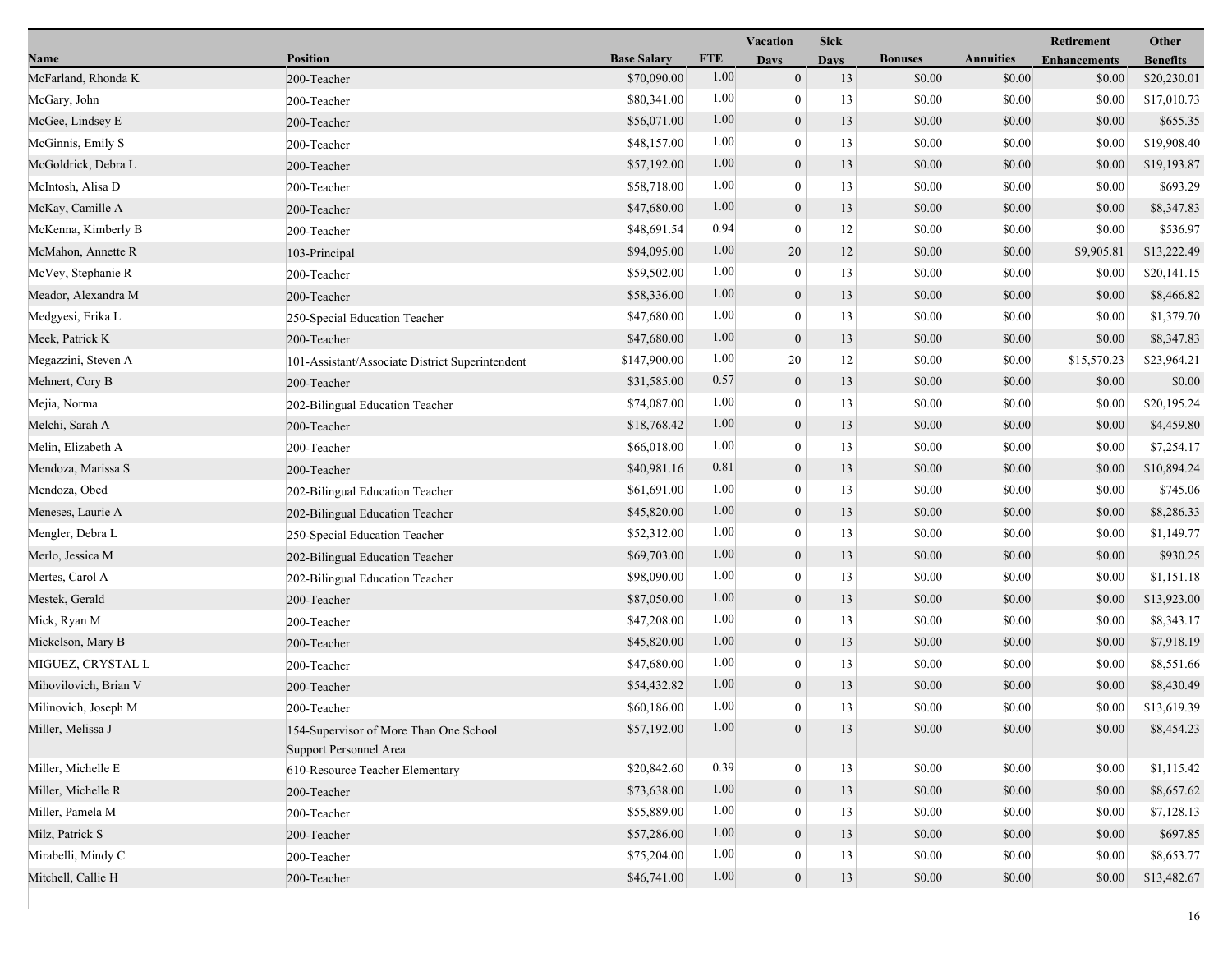|                      |                                                             |                    |            | <b>Vacation</b>  | Sick        |                |                  | Retirement          | Other           |
|----------------------|-------------------------------------------------------------|--------------------|------------|------------------|-------------|----------------|------------------|---------------------|-----------------|
| Name                 | <b>Position</b>                                             | <b>Base Salary</b> | <b>FTE</b> | <b>Days</b>      | <b>Days</b> | <b>Bonuses</b> | <b>Annuities</b> | <b>Enhancements</b> | <b>Benefits</b> |
| Mleczko, Jeffrey D   | 200-Teacher                                                 | \$55,606.37        | 1.00       | $\boldsymbol{0}$ | 13          | \$0.00         | \$0.00           | \$0.00              | \$13,561.95     |
| Mocny, Susan S       | 610-Resource Teacher Elementary                             | \$113,237.00       | 1.00       | $\boldsymbol{0}$ | 13          | \$0.00         | \$0.00           | \$0.00              | \$10,218.91     |
| Monaco, Jennifer L   | 200-Teacher                                                 | \$63,233.00        | 1.00       | $\boldsymbol{0}$ | 13          | \$0.00         | \$0.00           | \$0.00              | \$8,099.62      |
| Moore, Christine L   | 200-Teacher                                                 | \$60,973.00        | 1.00       | $\boldsymbol{0}$ | 13          | \$0.00         | \$0.00           | \$0.00              | \$13,639.94     |
| Mora, Luis           | 202-Bilingual Education Teacher                             | \$54,526.00        | 1.00       | $\boldsymbol{0}$ | 13          | \$0.00         | \$0.00           | \$0.00              | \$8,024.08      |
| Morales, Alfred      | 107-General Administrator or General Supervisor             | \$78,547.46        | 1.00       | $\overline{7}$   | 12          | \$0.00         | \$0.00           | \$11,348.11         | \$16,909.32     |
| Morales, Deanna A    | 200-Teacher                                                 | \$60,020.00        | 1.00       | $\overline{0}$   | 13          | \$0.00         | \$0.00           | \$0.00              | \$8,495.47      |
| Morales, Wilson      | 104-Assistant Principal                                     | \$110,445.49       | 1.00       | $\overline{7}$   | 12          | \$0.00         | \$0.00           | \$14,335.25         | \$16,105.92     |
| Morgan, Katharine D  | 200-Teacher                                                 | \$56,071.00        | 1.00       | $\boldsymbol{0}$ | 13          | \$0.00         | \$0.00           | \$0.00              | \$18,081.21     |
| Morrell, Jeanne E    | 610-Resource Teacher Elementary                             | \$85,716.00        | 1.00       | $\boldsymbol{0}$ | 13          | \$0.00         | \$0.00           | \$0.00              | \$13,868.89     |
| Morris, Karen Sr     | 200-Teacher                                                 | \$117,106.00       | 1.00       | $\boldsymbol{0}$ | 13          | \$0.00         | \$0.00           | \$0.00              | \$9,086.33      |
| Morton, Bethany M    | 200-Teacher                                                 | \$71,786.00        | 1.00       | $\boldsymbol{0}$ | 13          | \$0.00         | \$0.00           | \$0.00              | \$1,643.81      |
| Moses, Miranda E     | 125-Head of Gen Ed (Depart chair admin<br>endorsement held) | \$87,462.30        | 1.00       | $\mathbf{0}$     | 12          | \$0.00         | \$0.00           | \$9,207.52          | \$22,474.03     |
| Mosher, Ashlei R     | 200-Teacher                                                 | \$57,034.01        | 1.00       | $\boldsymbol{0}$ | 13          | \$0.00         | \$0.00           | \$0.00              | \$13,898.43     |
| Moshinsky, Susan M   | 200-Teacher                                                 | \$92,752.00        | 1.00       | $\boldsymbol{0}$ | 13          | \$0.00         | \$0.00           | \$0.00              | \$13,669.49     |
| Moyer, Edward J      | 107-General Administrator or General Supervisor             | \$111,435.00       | 0.88       | 20               | 12          | \$0.00         | \$0.00           | \$11,731.32         | \$12,265.10     |
| Muckerheide, Lynn A  | 200-Teacher                                                 | \$61,691.00        | 1.00       | $\boldsymbol{0}$ | 13          | \$0.00         | \$0.00           | \$0.00              | \$11,702.60     |
| Mueller, Karen S     | 610-Resource Teacher Elementary                             | \$59,778.00        | 1.00       | $\boldsymbol{0}$ | 13          | \$0.00         | \$0.00           | \$0.00              | \$12,913.79     |
| Mueller, Karl K      | 200-Teacher                                                 | \$60,693.00        | 1.00       | $\mathbf{0}$     | 13          | \$0.00         | \$0.00           | \$0.00              | \$998.70        |
| Mullin, Tiffany M    | 155-Supervisor of One School Support Personnel<br>Area      | \$59,502.00        | 1.00       | $\overline{0}$   | 13          | \$0.00         | \$0.00           | \$0.00              | \$8,337.36      |
| Murphy, Jennele M    | 200-Teacher                                                 | \$46,741.00        | 1.00       | $\boldsymbol{0}$ | 13          | \$0.00         | \$0.00           | \$0.00              | \$19,989.89     |
| Murray, Megan        | 124-Dean of Students Admin (admin<br>endorsement held)      | \$82,101.79        | 1.00       | $\overline{0}$   | 12          | \$0.00         | \$0.00           | \$8,643.24          | \$10,236.26     |
| Musaraca, Kristine D | 200-Teacher                                                 | \$72,865.00        | 1.00       | $\boldsymbol{0}$ | 13          | \$0.00         | \$0.00           | \$0.00              | \$1,684.82      |
| Musser, Adam J       | 200-Teacher                                                 | \$37,896.16        | 1.00       | $\boldsymbol{0}$ | 13          | \$0.00         | \$0.00           | \$0.00              | \$14,142.44     |
| Nackovic, Lynmari    | 200-Teacher                                                 | \$32,705.19        | 1.00       | $\boldsymbol{0}$ | 13          | \$0.00         | \$0.00           | \$489.91            | \$12,851.85     |
| Najera, Angelica     | 200-Teacher                                                 | \$69,695.00        | 1.00       | $\overline{0}$   | 13          | \$0.00         | \$0.00           | \$0.00              | \$1,636.61      |
| Narayanan, Amy J     | 200-Teacher                                                 | \$73,638.00        | 1.00       | $\boldsymbol{0}$ | 13          | \$0.00         | \$0.00           | \$0.00              | \$16,968.81     |
| NAROFSKY, VIRGINIA   | 250-Special Education Teacher                               | \$53,097.00        | 1.00       | $\overline{0}$   | 13          | \$0.00         | \$0.00           | \$0.00              | \$5,744.93      |
| Nash, Karie L        | 200-Teacher                                                 | \$63,454.00        | 1.00       | $\boldsymbol{0}$ | 13          | \$0.00         | \$0.00           | \$0.00              | \$13,668.31     |
| Navarrete, Aleli     | 202-Bilingual Education Teacher                             | \$89,226.00        | 1.00       | $\boldsymbol{0}$ | 13          | \$0.00         | \$0.00           | \$0.00              | \$8,800.09      |
| Nellinger, Michael L | 200-Teacher                                                 | \$51,898.00        | 1.00       | $\boldsymbol{0}$ | 13          | \$0.00         | \$0.00           | \$0.00              | \$13,518.60     |
| Nelson, Cory E       | 200-Teacher                                                 | \$57,286.00        | 1.00       | $\boldsymbol{0}$ | 13          | \$0.00         | \$0.00           | \$0.00              | \$13,567.74     |
| Nenia, Marcus P      | 200-Teacher                                                 | \$54,526.00        | 1.00       | $\boldsymbol{0}$ | 13          | \$0.00         | \$0.00           | \$0.00              | \$668.38        |
| Nenni, Rachel L      | 200-Teacher                                                 | \$48,157.00        | 1.00       | $\boldsymbol{0}$ | 13          | \$0.00         | \$0.00           | \$0.00              | \$8,353.43      |
| Neu, Nicole E        | 200-Teacher                                                 | \$69,695.00        | 1.00       | $\boldsymbol{0}$ | 13          | \$0.00         | \$0.00           | \$0.00              | \$8,594.28      |
| Neville, Kyle T      | 200-Teacher                                                 | \$50,632.00        | 1.00       | $\boldsymbol{0}$ | 13          | \$0.00         | \$0.00           | \$0.00              | \$11,106.10     |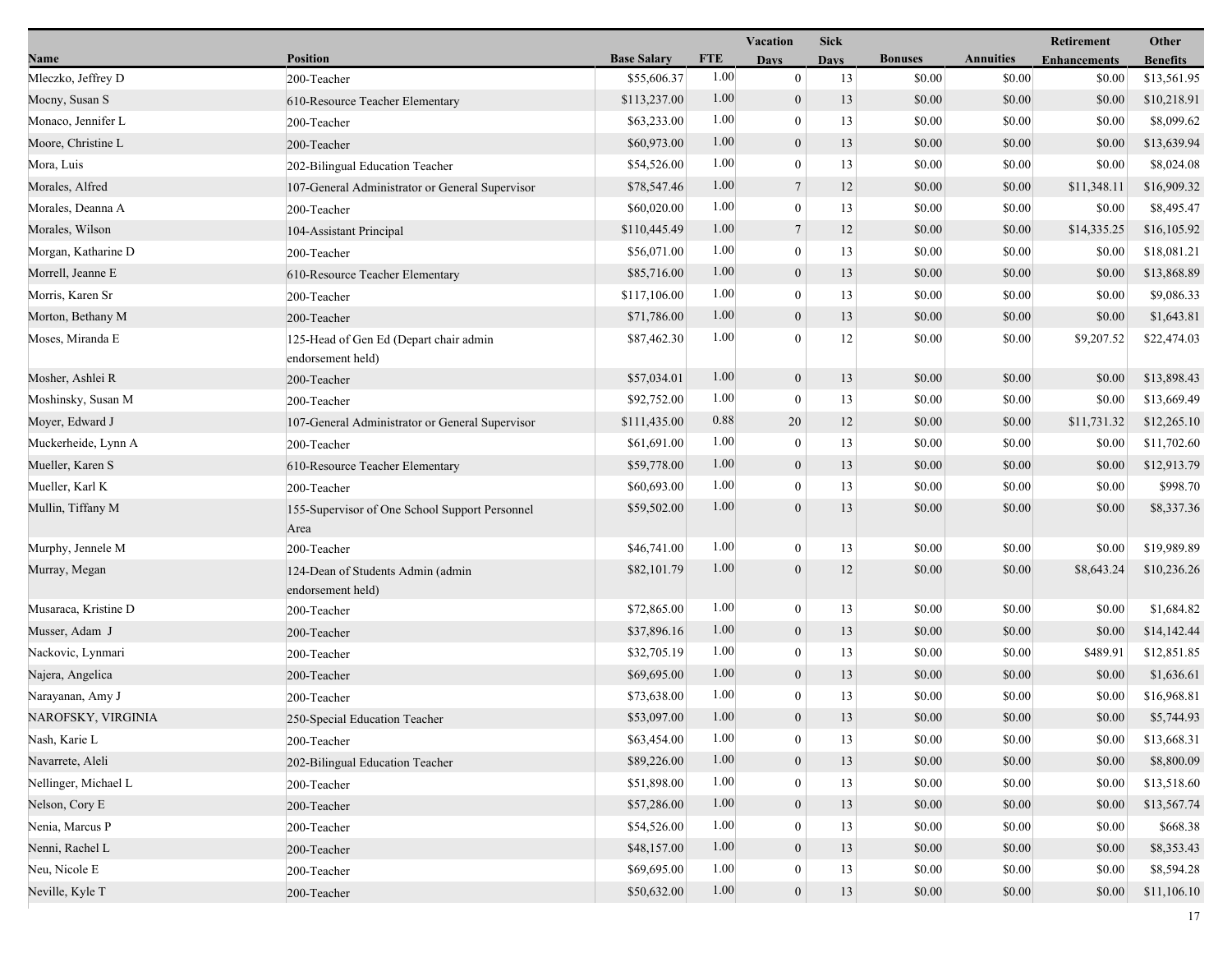|                     |                                                             |                    |            | Vacation         | <b>Sick</b>  |                |                  | Retirement          | Other           |
|---------------------|-------------------------------------------------------------|--------------------|------------|------------------|--------------|----------------|------------------|---------------------|-----------------|
| Name                | <b>Position</b>                                             | <b>Base Salary</b> | <b>FTE</b> | <b>Days</b>      | <b>Days</b>  | <b>Bonuses</b> | <b>Annuities</b> | <b>Enhancements</b> | <b>Benefits</b> |
| Newkirk, Cynthia M  | 200-Teacher                                                 | \$97,191.00        | 1.00       | $\overline{0}$   | 13           | \$0.00         | \$0.00           | \$0.00              | \$14,293.88     |
| Niels, Mary J       | 610-Resource Teacher Elementary                             | \$100,062.00       | 1.00       | $\mathbf{0}$     | 13           | \$0.00         | \$0.00           | \$0.00              | \$14,055.41     |
| Nieto, Fernando J   | 104-Assistant Principal                                     | \$94,376.29        | 1.00       | $\overline{7}$   | 13           | \$0.00         | \$0.00           | \$12,175.64         | \$20,393.40     |
| Nightingale, Anna M | 202-Bilingual Education Teacher                             | \$49,884.00        | 1.00       | $\mathbf{0}$     | 13           | \$0.00         | \$0.00           | \$0.00              | \$8,371.77      |
| Nobles, Amanda M    | 200-Teacher                                                 | \$48,639.00        | 1.00       | $\theta$         | 13           | \$0.00         | \$0.00           | \$0.00              | \$8,358.89      |
| Nolan, Daniel M     | 200-Teacher                                                 | \$48,157.00        | 1.00       | $\boldsymbol{0}$ | 13           | \$0.00         | \$0.00           | \$0.00              | \$8,103.02      |
| Norman, Marina      | 200-Teacher                                                 | \$78,333.66        | 1.00       | $\mathbf{0}$     | 13           | \$0.00         | \$0.00           | \$0.00              | \$13,834.20     |
| Norrell, Jennifer L | 100-District Superintendent                                 | \$215,000.00       | 1.00       | $\mathbf{0}$     | $\mathbf{0}$ | \$0.00         | \$0.00           | \$22,634.17         | \$17,529.45     |
| Novak, Cheryl A     | 200-Teacher                                                 | \$63,498.00        | 1.00       | $\overline{0}$   | 13           | \$0.00         | \$0.00           | \$0.00              | \$1,013.20      |
| Novak, Mary B       | 200-Teacher                                                 | \$80,795.00        | 1.00       | $\mathbf{0}$     | 13           | \$0.00         | \$0.00           | \$0.00              | \$20,345.79     |
| Nunez-Barron, Ana P | 202-Bilingual Education Teacher                             | \$57,286.00        | 1.00       | $\theta$         | 13           | \$0.00         | \$0.00           | \$0.00              | \$13,529.44     |
| OBrien, Kathaleen C | 200-Teacher                                                 | \$66,344.00        | 1.00       | $\boldsymbol{0}$ | 13           | \$0.00         | \$0.00           | \$0.00              | \$20,229.33     |
| Ocampo, Jessica L   | 611-Resource Teacher Other                                  | \$47,680.00        | 1.00       | $\theta$         | 13           | \$0.00         | \$0.00           | \$0.00              | \$609.43        |
| Ochoa, Antonia      | 202-Bilingual Education Teacher                             | \$84,926.00        | 1.00       | $\mathbf{0}$     | 13           | \$0.00         | \$0.00           | \$0.00              | \$17,065.48     |
| Ochoa, Diana        | 202-Bilingual Education Teacher                             | \$77,859.00        | 1.00       | $\mathbf{0}$     | 13           | \$0.00         | \$0.00           | \$0.00              | \$11,270.25     |
| Ocon, Sandra        | 200-Teacher                                                 | \$49,125.00        | 1.00       | $\mathbf{0}$     | 13           | \$0.00         | \$0.00           | \$0.00              | \$13,509.91     |
| ODonnell, Shawn M   | 125-Head of Gen Ed (Depart chair admin<br>endorsement held) | \$78,500.00        | 1.00       | $\Omega$         | 12           | \$0.00         | \$0.00           | \$8,263.91          | \$9,466.68      |
| Olivas, Saul        | 202-Bilingual Education Teacher                             | \$53,097.00        | 1.00       | $\mathbf{0}$     | 13           | \$0.00         | \$0.00           | \$0.00              | \$7,110.79      |
| Olsen, Francine W   | 200-Teacher                                                 | \$79,163.00        | 1.00       | $\overline{0}$   | 13           | \$0.00         | \$0.00           | \$0.00              | \$13,807.51     |
| Olzen, Morgan L     | 250-Special Education Teacher                               | \$60,693.00        | 1.00       | $\mathbf{0}$     | 13           | \$0.00         | \$0.00           | \$0.00              | \$13,501.69     |
| OMary, Amber A      | 200-Teacher                                                 | \$48,157.00        | 1.00       | $\overline{0}$   | 13           | \$0.00         | \$0.00           | \$0.00              | \$10,973.09     |
| Ontiveros, Lidia    | 202-Bilingual Education Teacher                             | \$60,025.00        | 1.00       | $\boldsymbol{0}$ | 13           | \$0.00         | \$0.00           | \$0.00              | \$20,119.74     |
| Oostman, Etta M     | 200-Teacher                                                 | \$76,157.00        | 1.00       | $\mathbf{0}$     | 13           | \$0.00         | \$0.00           | \$0.00              | \$16,989.91     |
| Ordaz, Araceli      | 107-General Administrator or General Supervisor             | \$128,698.50       | 1.00       | 20               | 12           | \$0.00         | \$0.00           | \$13,548.71         | \$23,507.23     |
| Orozco, Marco A     | 202-Bilingual Education Teacher                             | \$59,778.00        | 1.00       | $\boldsymbol{0}$ | 13           | \$0.00         | \$0.00           | \$0.00              | \$8,481.99      |
| Orozco, Susan Y     | 104-Assistant Principal                                     | \$75,276.00        | 1.00       | $\mathbf{0}$     | 12           | \$0.00         | \$0.00           | \$7,924.61          | \$2,007.84      |
| Ortiz, Jennifer M   | 200-Teacher                                                 | \$66,389.89        | 1.00       | $\mathbf{0}$     | 13           | \$0.00         | \$0.00           | \$0.00              | \$20,226.59     |
| Ortlieb, Katelyn    | 200-Teacher                                                 | \$46,278.00        | 1.00       | $\mathbf{0}$     | 13           | \$0.00         | \$0.00           | \$0.00              | \$8,339.58      |
| Owen, Cindy R       | 200-Teacher                                                 | \$90,934.00        | 1.00       | $\mathbf{0}$     | 13           | \$0.00         | \$0.00           | \$0.00              | \$13,932.07     |
| Pacheco, Stephanie  | 202-Bilingual Education Teacher                             | \$49,261.03        | 0.96       | $\Omega$         | 13           | \$0.00         | \$0.00           | \$0.00              | \$7,669.70      |
| Padilla, Lisa A     | 200-Teacher                                                 | \$49,125.00        | 1.00       | $\mathbf{0}$     | 13           | \$0.00         | \$0.00           | \$0.00              | \$16,673.81     |
| Padovich, Derrick E | 200-Teacher                                                 | \$47,208.00        | 1.00       | $\mathbf{0}$     | 13           | \$0.00         | \$0.00           | \$0.00              | \$11,282.46     |
| Palarz, Ashley N    | 200-Teacher                                                 | \$49,884.00        | 1.00       | $\theta$         | 13           | \$0.00         | \$0.00           | \$0.00              | \$8,371.78      |
| Palmer, Lori S      | 203-English as a Second Language Teacher                    | \$78,863.00        | 1.00       | $\mathbf{0}$     | 13           | \$0.00         | \$0.00           | \$0.00              | \$1,444.48      |
| Palmerin, Josefina  | 202-Bilingual Education Teacher                             | \$90,517.00        | 1.00       | $\theta$         | 13           | \$0.00         | \$0.00           | \$0.00              | \$13,959.27     |
| PANEK, MICHELLE A   | 202-Bilingual Education Teacher                             | \$67,384.64        | 1.00       | $\boldsymbol{0}$ | 13           | \$0.00         | \$0.00           | \$0.00              | \$13,687.13     |
| Pang, Erica         | 202-Bilingual Education Teacher                             | \$57,192.00        | $1.00\,$   | $\boldsymbol{0}$ | 13           | \$0.00         | \$0.00           | \$0.00              | \$8,450.63      |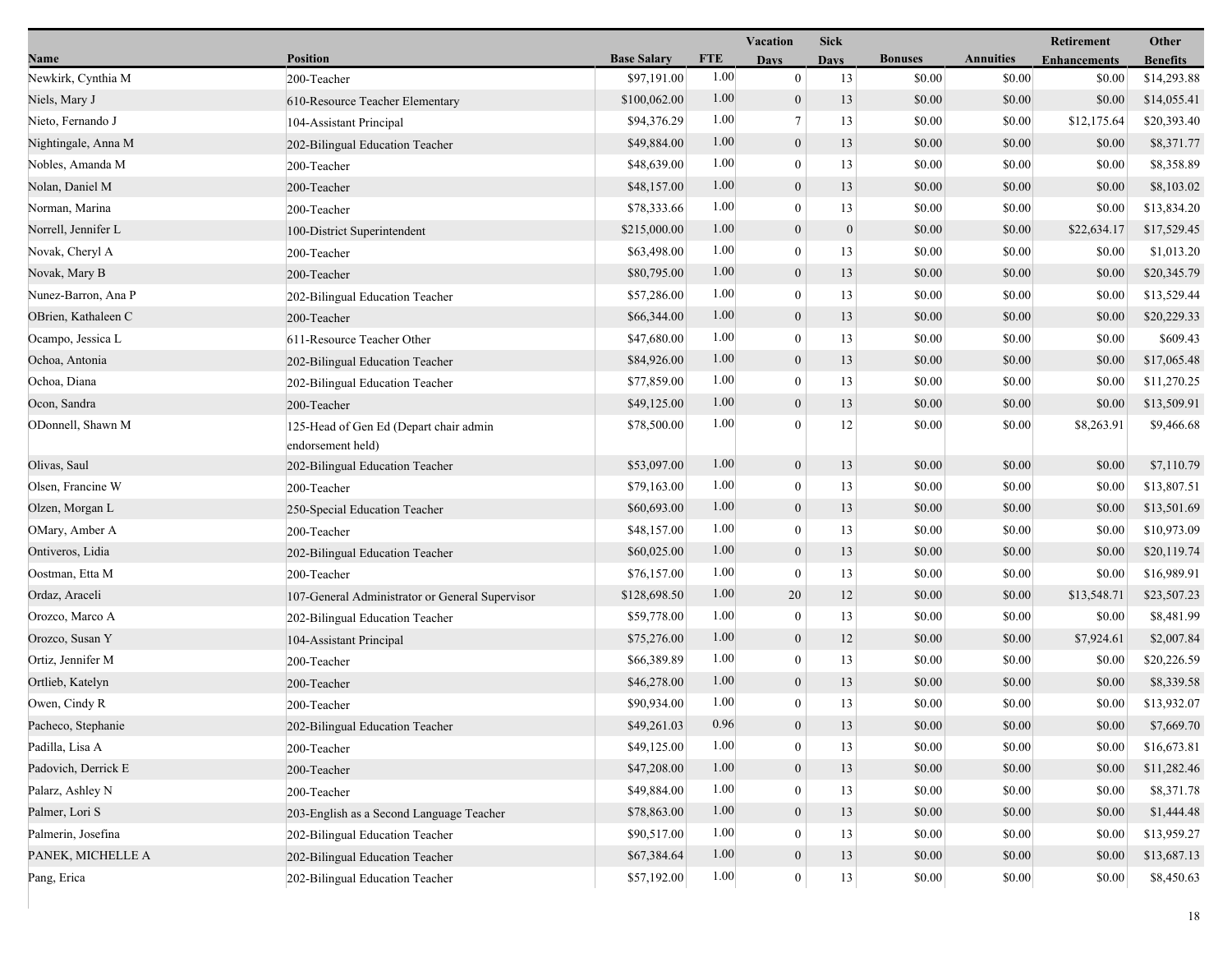|                         |                                                        |                    |            | Vacation         | <b>Sick</b> |                |                  | Retirement          | Other           |
|-------------------------|--------------------------------------------------------|--------------------|------------|------------------|-------------|----------------|------------------|---------------------|-----------------|
| Name                    | <b>Position</b>                                        | <b>Base Salary</b> | <b>FTE</b> | <b>Days</b>      | <b>Days</b> | <b>Bonuses</b> | <b>Annuities</b> | <b>Enhancements</b> | <b>Benefits</b> |
| Panko, Krista J         | 250-Special Education Teacher                          | \$47,680.00        | 1.00       | $\mathbf{0}$     | 13          | \$0.00         | \$0.00           | \$0.00              | \$8,347.83      |
| Parker, Lee             | 200-Teacher                                            | \$86,575.00        | 1.00       | $\mathbf{0}$     | 13          | \$0.00         | \$0.00           | \$0.00              | \$11,292.74     |
| Parry, Nathan           | 200-Teacher                                            | \$73,939.00        | 1.00       | $\boldsymbol{0}$ | 13          | \$0.00         | \$0.00           | \$0.00              | \$13,767.98     |
| Partida, Carmen L       | 202-Bilingual Education Teacher                        | \$68,666.00        | 1.00       | $\mathbf{0}$     | 13          | \$0.00         | \$0.00           | \$0.00              | \$20,237.09     |
| Pasturczak, Eileen M    | 200-Teacher                                            | \$61,906.00        | 1.00       | $\boldsymbol{0}$ | 13          | \$0.00         | \$0.00           | \$0.00              | \$1,547.48      |
| Patel, Tracy L          | 200-Teacher                                            | \$80,746.00        | 1.00       | $\mathbf{0}$     | 13          | \$0.00         | \$0.00           | \$0.00              | \$13,843.04     |
| Patrick, Victoria E     | 200-Teacher                                            | \$56,646.00        | 1.00       | $\mathbf{0}$     | 13          | \$0.00         | \$0.00           | \$0.00              | \$18,913.34     |
| Patterson, Mechelle L   | 103-Principal                                          | \$116,943.00       | 1.00       | 20               | 12          | \$0.00         | \$0.00           | \$12,311.26         | \$23,194.53     |
| Paul, Stephanie         | 202-Bilingual Education Teacher                        | \$80,746.00        | 1.00       | $\boldsymbol{0}$ | 13          | \$0.00         | \$0.00           | \$0.00              | \$11,234.39     |
| Pauli, Lisha A          | 200-Teacher                                            | \$68,445.00        | 1.00       | $\mathbf{0}$     | 13          | \$0.00         | \$0.00           | \$0.00              | \$11,179.13     |
| Pearson, Brenda J       | 250-Special Education Teacher                          | \$66,018.00        | 1.00       | $\mathbf{0}$     | 13          | \$0.00         | \$0.00           | \$0.00              | \$20,205.03     |
| Pearson, Karen          | 200-Teacher                                            | \$69,814.00        | 1.00       | $\mathbf{0}$     | 13          | \$0.00         | \$0.00           | \$0.00              | \$7,296.69      |
| Pedroni, Guillermo E    | 200-Teacher                                            | \$108,484.00       | 1.00       | $\mathbf{0}$     | 13          | \$0.00         | \$0.00           | \$0.00              | \$20,637.42     |
| Pedroni, Laura C        | 200-Teacher                                            | \$61,906.00        | 1.00       | $\mathbf{0}$     | 13          | \$0.00         | \$0.00           | \$0.00              | \$740.43        |
| Pena, Lisa E            | 200-Teacher                                            | \$117,330.02       | 1.00       | $\mathbf{0}$     | 13          | \$0.00         | \$0.00           | \$9,449.88          | \$9,347.46      |
| Perez-Cancino, Tibisay  | 202-Bilingual Education Teacher                        | \$71,842.00        | 1.00       | $\mathbf{0}$     | 13          | \$0.00         | \$0.00           | \$0.00              | \$7,553.07      |
| Perfect, Wallis L       | 200-Teacher                                            | \$71,842.00        | 1.00       | $\mathbf{0}$     | 13          | \$0.00         | \$0.00           | \$0.00              | \$13,762.74     |
| Perri, Jenna M          | 200-Teacher                                            | \$48,157.00        | 1.00       | $\mathbf{0}$     | 13          | \$0.00         | \$0.00           | \$0.00              | \$639.93        |
| Perry, Anna E           | 200-Teacher                                            | \$56,330.00        | 1.00       | $\mathbf{0}$     | 13          | \$0.00         | \$0.00           | \$0.00              | \$3,289.32      |
| Pfund, Carol Gottschall | 200-Teacher                                            | \$106,358.00       | 1.00       | $\overline{0}$   | 13          | \$0.00         | \$0.00           | \$0.00              | \$14,120.93     |
| Phelps, Courtney L      | 200-Teacher                                            | \$56,071.00        | 1.00       | $\boldsymbol{0}$ | 13          | \$0.00         | \$0.00           | \$0.00              | \$11,915.49     |
| Phillips, Christine     | 200-Teacher                                            | \$48,382.41        | 1.00       | $\mathbf{0}$     | 13          | \$0.00         | \$0.00           | \$0.00              | \$5,714.93      |
| Phipps, Andrea          | 200-Teacher                                            | \$67,338.00        | 1.00       | $\mathbf{0}$     | 13          | \$0.00         | \$0.00           | \$0.00              | \$20,220.54     |
| Piwowarczyk, Dina E     | 200-Teacher                                            | \$53,196.00        | 1.00       | $\mathbf{0}$     | 13          | \$0.00         | \$0.00           | \$0.00              | \$654.05        |
| Pokornowski, Kristi J   | 200-Teacher                                            | \$68,666.00        | 1.00       | $\mathbf{0}$     | 13          | \$0.00         | \$0.00           | \$0.00              | \$1,635.37      |
| Polaski, Christy        | 200-Teacher                                            | \$96,157.00        | 1.00       | $\theta$         | 13          | \$0.00         | \$0.00           | \$0.00              | \$14,004.67     |
| Powell-Berger, Angela K | 200-Teacher                                            | \$87,008.00        | 1.00       | $\mathbf{0}$     | 13          | \$0.00         | \$0.00           | \$0.00              | \$11,297.52     |
| Proctor, Kimberly K     | 200-Teacher                                            | \$87,008.00        | 1.00       | $\mathbf{0}$     | 13          | \$0.00         | \$0.00           | \$0.00              | \$13,923.11     |
| Pudela, Ryan M          | 200-Teacher                                            | \$41,983.00        | 1.00       | $\mathbf{0}$     | 13          | \$0.00         | \$0.00           | \$0.00              | \$528.12        |
| Pufundt, Meghan E       | 200-Teacher                                            | \$63,454.00        | 1.00       | $\overline{0}$   | 13          | \$0.00         | \$0.00           | \$0.00              | \$11,083.70     |
| Quill, Alison M         | 200-Teacher                                            | \$49,616.00        | $1.00\,$   | $\theta$         | 13          | \$0.00         | \$0.00           | \$0.00              | \$10,989.49     |
| Raab, Maya R            | 155-Supervisor of One School Support Personnel<br>Area | \$60,105.00        | 1.00       | $\Omega$         | 13          | \$0.00         | \$0.00           | \$0.00              | \$13,031.56     |
| Raghuvanshi, Vandana    | 200-Teacher                                            | \$56,674.00        | 1.00       | $\mathbf{0}$     | 13          | \$0.00         | \$0.00           | \$0.00              | \$682.20        |
| Rahn, Lauren M          | 200-Teacher                                            | \$52,653.00        | 1.00       | $\theta$         | 13          | \$0.00         | \$0.00           | \$0.00              | \$16,712.62     |
| Ramirez, Bonny E        | 200-Teacher                                            | \$52,653.00        | 1.00       | $\mathbf{0}$     | 13          | \$0.00         | \$0.00           | \$0.00              | \$16,702.15     |
| Ramirez, Genoveva       | 202-Bilingual Education Teacher                        | \$87,402.00        | 1.00       | $\boldsymbol{0}$ | 13          | \$0.00         | \$0.00           | \$0.00              | \$8,803.14      |
| Ramirez, Ivette         | 202-Bilingual Education Teacher                        | \$47,208.00        | $1.00\,$   | $\boldsymbol{0}$ | 13          | \$0.00         | \$0.00           | \$0.00              | \$8,343.17      |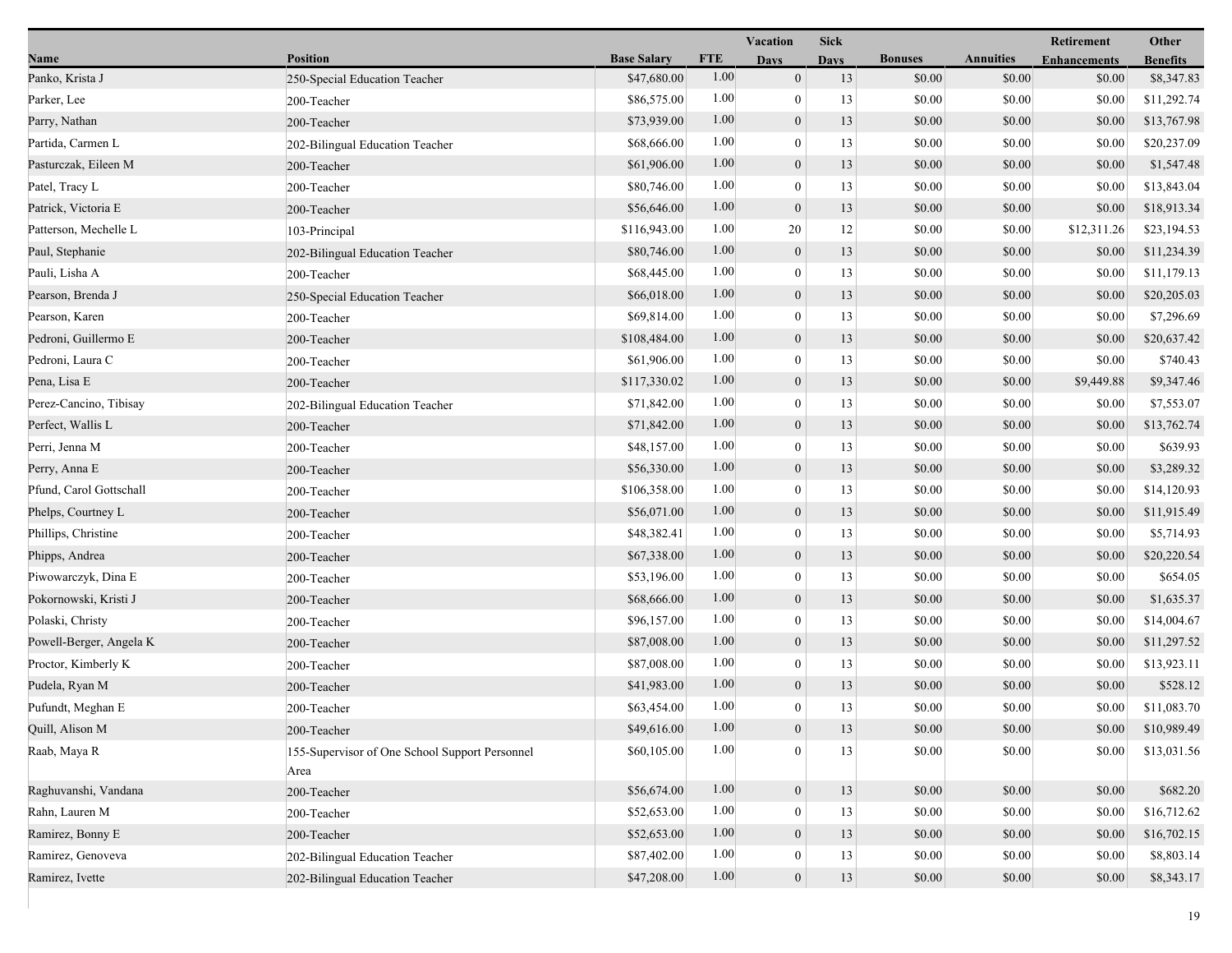|                             |                                                 |                    |            | <b>Vacation</b>  | <b>Sick</b> |                |                  | Retirement          | Other           |
|-----------------------------|-------------------------------------------------|--------------------|------------|------------------|-------------|----------------|------------------|---------------------|-----------------|
| Name                        | Position                                        | <b>Base Salary</b> | <b>FTE</b> | <b>Days</b>      | <b>Days</b> | <b>Bonuses</b> | <b>Annuities</b> | <b>Enhancements</b> | <b>Benefits</b> |
| Ramirez, Liliana A          | 202-Bilingual Education Teacher                 | \$47,208.00        | 1.00       | $\mathbf{0}$     | 13          | \$0.00         | \$0.00           | \$0.00              | \$1,395.97      |
| Ramirez-Alaniz, Guadalupe M | 202-Bilingual Education Teacher                 | \$45,820.00        | 1.00       | $\boldsymbol{0}$ | 13          | \$0.00         | \$0.00           | \$0.00              | \$8,327.73      |
| Rangel, Patricia            | 104-Assistant Principal                         | \$73,542.00        | 1.00       | $\boldsymbol{0}$ | 12          | \$0.00         | \$0.00           | \$7,742.19          | \$9,586.88      |
| Reed, Kristen N             | 200-Teacher                                     | \$62,193.00        | 1.00       | $\boldsymbol{0}$ | 13          | \$0.00         | \$0.00           | \$0.00              | \$20,122.74     |
| Reimer, Janet C             | 200-Teacher                                     | \$52,653.00        | 1.00       | $\boldsymbol{0}$ | 13          | \$0.00         | \$0.00           | \$0.00              | \$16,336.06     |
| Rericka, David A            | 200-Teacher                                     | \$67,338.00        | 1.00       | $\boldsymbol{0}$ | 13          | \$0.00         | \$0.00           | \$0.00              | \$8,116.13      |
| Reyes Childress, Beatrice   | 101-Assistant/Associate District Superintendent | \$161,610.52       | 1.00       | 20               | 12          | \$0.00         | \$0.00           | \$17,013.60         | \$24,320.81     |
| Reyes Gonzalez, Migdalia    | 200-Teacher                                     | \$71,756.00        | 1.00       | $\boldsymbol{0}$ | 13          | \$0.00         | \$0.00           | \$0.00              | \$7,319.61      |
| Richardson, Nancy N         | 200-Teacher                                     | \$57,192.00        | 1.00       | $\boldsymbol{0}$ | 13          | \$0.00         | \$0.00           | \$0.00              | \$699.33        |
| Rios, Jorge                 | 202-Bilingual Education Teacher                 | \$47,208.00        | 1.00       | $\boldsymbol{0}$ | 13          | \$0.00         | \$0.00           | \$0.00              | \$13,440.34     |
| Rios, Lauren J              | 200-Teacher                                     | \$46,278.00        | 1.00       | $\boldsymbol{0}$ | 13          | \$0.00         | \$0.00           | \$0.00              | \$13,477.73     |
| Rios, Leopoldo              | 200-Teacher                                     | \$63,436.00        | 1.00       | $\boldsymbol{0}$ | 13          | \$0.00         | \$0.00           | \$0.00              | \$8,555.80      |
| Riscos, Edelmira B          | 202-Bilingual Education Teacher                 | \$60,693.00        | 1.00       | $\boldsymbol{0}$ | 13          | \$0.00         | \$0.00           | \$0.00              | \$20,134.14     |
| Risden, Mary Beth           | 250-Special Education Teacher                   | \$78,863.00        | 1.00       | $\boldsymbol{0}$ | 13          | \$0.00         | \$0.00           | \$0.00              | \$919.76        |
| Risley, Tiffany J           | 200-Teacher                                     | \$49,147.00        | 1.00       | $\boldsymbol{0}$ | 13          | \$0.00         | \$0.00           | \$0.00              | \$6,220.43      |
| Ritter, Andrea M            | 610-Resource Teacher Elementary                 | \$64,723.00        | 1.00       | $\boldsymbol{0}$ | 13          | \$0.00         | \$0.00           | \$0.00              | \$8,537.95      |
| Rivera, Casiano             | 200-Teacher                                     | \$55,504.64        | 1.00       | $\boldsymbol{0}$ | 13          | \$0.00         | \$0.00           | \$0.00              | \$8,015.69      |
| Rivera, Edith O             | 202-Bilingual Education Teacher                 | \$54,526.00        | 1.00       | $\boldsymbol{0}$ | 13          | \$0.00         | \$0.00           | \$0.00              | \$13,525.68     |
| Rivera, Elizabeth           | 200-Teacher                                     | \$68,445.00        | 1.00       | $\boldsymbol{0}$ | 13          | \$0.00         | \$0.00           | \$0.00              | \$1,574.09      |
| Rivera-Martinez, Aracely    | 202-Bilingual Education Teacher                 | \$85,716.00        | 1.00       | $\boldsymbol{0}$ | 13          | \$0.00         | \$0.00           | \$0.00              | \$8,765.24      |
| Rocchi Duran, Flavia V      | 204-Visiting International Teacher              | \$49,470.55        | 1.00       | $\boldsymbol{0}$ | 13          | \$0.00         | \$0.00           | \$0.00              | \$9,921.78      |
| Rodriguez Sanchez, Jorge    | 204-Visiting International Teacher              | \$50,609.00        | 1.00       | $\boldsymbol{0}$ | 13          | \$0.00         | \$0.00           | \$0.00              | \$106.66        |
| Rodriguez, Armando          | 104-Assistant Principal                         | \$91,204.96        | 1.00       | $\boldsymbol{0}$ | 12          | \$0.00         | \$0.00           | \$9,601.57          | \$19,089.68     |
| Rodriguez, Megan E          | 200-Teacher                                     | \$50,491.30        | 1.00       | $\boldsymbol{0}$ | 13          | \$0.00         | \$0.00           | \$0.00              | \$887.41        |
| Rodriguez, Sebastian M      | 200-Teacher                                     | \$78,442.00        | 1.00       | $\boldsymbol{0}$ | 13          | \$0.00         | \$0.00           | \$0.00              | \$976.77        |
| Rodriguez, Simon            | 202-Bilingual Education Teacher                 | \$15,818.12        | 1.00       | $\boldsymbol{0}$ | 13          | \$0.00         | \$0.00           | \$0.00              | \$2,218.80      |
| Rohlfs, Charles G           | 200-Teacher                                     | \$68,445.00        | 1.00       | $\boldsymbol{0}$ | 13          | \$0.00         | \$0.00           | \$0.00              | \$8,580.40      |
| Roley, James Kurt           | 200-Teacher                                     | \$86,505.00        | 1.00       | $\boldsymbol{0}$ | 13          | \$0.00         | \$0.00           | \$0.00              | \$7,746.55      |
| Roman, Maira                | 202-Bilingual Education Teacher                 | \$74,626.00        | 1.00       | $\boldsymbol{0}$ | 13          | \$0.00         | \$0.00           | \$0.00              | \$965.38        |
| Romero, Maria J             | 202-Bilingual Education Teacher                 | \$89,721.00        | 1.00       | $\boldsymbol{0}$ | 13          | \$0.00         | \$0.00           | \$0.00              | \$1,049.41      |
| Rosado, Glenda D            | 103-Principal                                   | \$98,343.11        | 1.00       | 20               | 12          | \$0.00         | \$0.00           | \$10,353.13         | \$16,260.66     |
| Rosales, Pedro S            | 251-Bilingual Special Education Teacher         | \$46,741.00        | 1.00       | $\boldsymbol{0}$ | 13          | \$0.00         | \$0.00           | \$0.00              | \$8,337.68      |
| Ross, James K               | 200-Teacher                                     | \$48,639.00        | 1.00       | $\boldsymbol{0}$ | 13          | \$0.00         | \$0.00           | \$0.00              | \$11,754.10     |
| Ross, Laurie A              | 200-Teacher                                     | \$80,795.00        | 1.00       | $\boldsymbol{0}$ | 13          | \$0.00         | \$0.00           | \$0.00              | \$1,016.42      |
| Ruiz, Patricia              | 202-Bilingual Education Teacher                 | \$82,624.00        | 1.00       | $\mathbf{0}$     | 13          | \$0.00         | \$0.00           | \$0.00              | \$20,384.14     |
| Runge, Heather A            | 200-Teacher                                     | \$73,939.00        | 1.00       | $\boldsymbol{0}$ | 13          | \$0.00         | \$0.00           | \$0.00              | \$13,788.46     |
| Ruopp, Marquie M            | 200-Teacher                                     | \$47,680.00        | 1.00       | $\mathbf{0}$     | 13          | \$0.00         | \$0.00           | \$0.00              | \$16,646.31     |
| Ryder, Jeffrey C            | 114-Chief School Business Official              | \$145,000.00       | 1.00       | 20               | 12          | \$0.00         | \$0.00           | \$10,887.18         | \$10,769.65     |
|                             |                                                 |                    |            |                  |             |                |                  |                     |                 |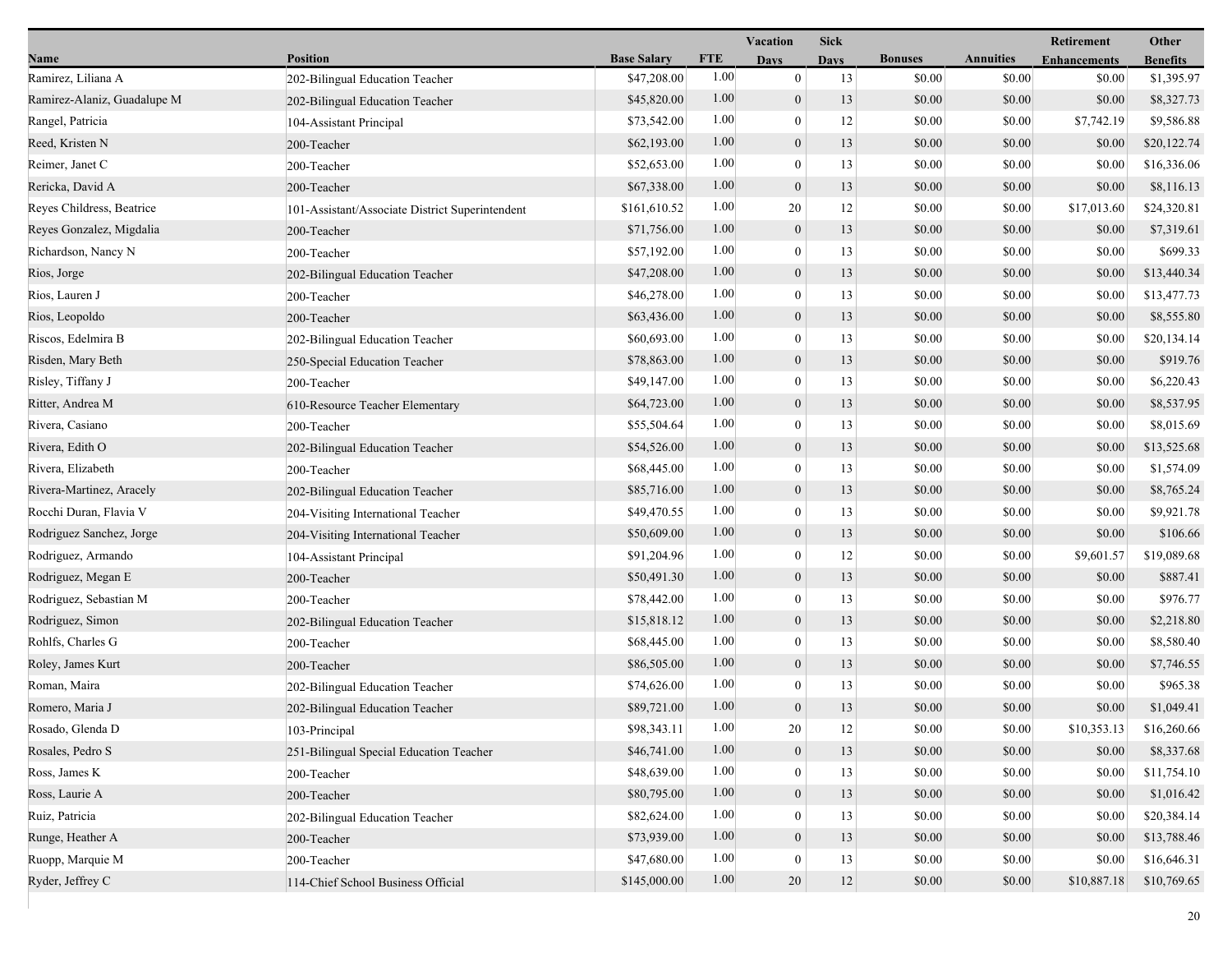|                         |                                                       |                    |            | <b>Vacation</b>  | <b>Sick</b>      |                |                  | Retirement          | Other           |
|-------------------------|-------------------------------------------------------|--------------------|------------|------------------|------------------|----------------|------------------|---------------------|-----------------|
| Name                    | Position                                              | <b>Base Salary</b> | <b>FTE</b> | <b>Days</b>      | <b>Days</b>      | <b>Bonuses</b> | <b>Annuities</b> | <b>Enhancements</b> | <b>Benefits</b> |
| Saadiq, Muhammed A      | 203-English as a Second Language Teacher              | \$65,085.00        | 1.00       | $\overline{0}$   | 13               | \$0.00         | \$0.00           | \$0.00              | \$8,156.34      |
| Salazar, Elizabeth A    | 200-Teacher                                           | \$57,192.00        | 1.00       | $\boldsymbol{0}$ | 13               | \$0.00         | \$0.00           | \$0.00              | \$13,287.68     |
| Salemi, Denise M        | 200-Teacher                                           | \$95,205.00        | 1.00       | $\boldsymbol{0}$ | 13               | \$0.00         | \$0.00           | \$0.00              | \$7,561.11      |
| Salmeron, Griselda      | 202-Bilingual Education Teacher                       | \$63,436.00        | 1.00       | $\overline{0}$   | 13               | \$0.00         | \$0.00           | \$0.00              | \$20,097.04     |
| Salzmann, Victoria J    | 200-Teacher                                           | \$44,999.60        | 0.97       | $\boldsymbol{0}$ | 12               | \$0.00         | \$0.00           | \$0.00              | \$490.77        |
| Sammarco, Stephanie J   | 200-Teacher                                           | \$25,316.00        | 1.00       | $\mathbf{0}$     | 13               | \$0.00         | \$0.00           | \$0.00              | \$0.00          |
| Samp, Lisa M            | 200-Teacher                                           | \$57,192.00        | 1.00       | $\Omega$         | 13               | \$0.00         | \$0.00           | \$0.00              | \$1,067.02      |
| Sampson, Nicolette R    | 200-Teacher                                           | \$47,208.00        | 1.00       | $\boldsymbol{0}$ | 13               | \$0.00         | \$0.00           | \$0.00              | \$3,134.09      |
| Sanchez, Jeannette      | 203-English as a Second Language Teacher              | \$86,505.00        | 1.00       | $\mathbf{0}$     | 13               | \$0.00         | \$0.00           | \$0.00              | \$8,773.49      |
| Sandacz, Kathleen       | 611-Resource Teacher Other                            | \$74,830.00        | 1.00       | $\overline{0}$   | 13               | \$0.00         | \$0.00           | \$0.00              | \$20,284.28     |
| Sanders, Alison L       | 200-Teacher                                           | \$66,018.00        | 1.00       | $\boldsymbol{0}$ | 13               | \$0.00         | \$0.00           | \$0.00              | \$8,548.58      |
| Sansone-Gall, Michele L | 250-Special Education Teacher                         | \$100,062.00       | 1.00       | $\mathbf{0}$     | 13               | \$0.00         | \$0.00           | \$0.00              | \$14,055.41     |
| Sartore, Renee A        | 121-Administrator in a Bilingual Education<br>Program | \$82,146.15        | 0.91       | 14               | 11               | \$0.00         | \$0.00           | \$8,647.98          | \$12,354.94     |
| Savino, Robin M         | 200-Teacher                                           | \$51,898.00        | 1.00       | $\boldsymbol{0}$ | 13               | \$0.00         | \$0.00           | \$0.00              | \$8,393.22      |
| Savoie, Robert T        | 200-Teacher                                           | \$57,192.00        | 1.00       | $\overline{0}$   | 13               | \$0.00         | \$0.00           | \$0.00              | \$8,464.69      |
| Schacht, Vicki K        | 200-Teacher                                           | \$71,445.08        | 1.00       | $\mathbf{0}$     | $\boldsymbol{0}$ | \$0.00         | \$0.00           | \$0.00              | \$15,648.73     |
| Schanks, Katherine S    | 202-Bilingual Education Teacher                       | \$94,228.00        | 1.00       | $\theta$         | 13               | \$0.00         | \$0.00           | \$0.00              | \$20,503.45     |
| Scheffler, Mary S       | 250-Special Education Teacher                         | \$63,454.00        | 1.00       | $\mathbf{0}$     | 13               | \$0.00         | \$0.00           | \$0.00              | \$13,668.31     |
| Schindlbeck, Caryn E    | 200-Teacher                                           | \$58,605.00        | 1.00       | $\mathbf{0}$     | 13               | \$0.00         | \$0.00           | \$0.00              | \$11,935.76     |
| Schlarb, Rory K         | 200-Teacher                                           | \$64,723.00        | 1.00       | $\overline{0}$   | 13               | \$0.00         | \$0.00           | \$0.00              | \$8,337.54      |
| Schmale, Julie M        | 250-Special Education Teacher                         | \$47,208.00        | 1.00       | $\overline{0}$   | 13               | \$0.00         | \$0.00           | \$0.00              | \$8,384.79      |
| Schmidt, Karen M        | 200-Teacher                                           | \$47,208.00        | 1.00       | $\mathbf{0}$     | 13               | \$0.00         | \$0.00           | \$0.00              | \$12,571.11     |
| Schoenfielder, Amanda M | 200-Teacher                                           | \$76,157.00        | 1.00       | $\theta$         | 13               | \$0.00         | \$0.00           | \$0.00              | \$20,329.49     |
| Schomas, Nicole G       | 250-Special Education Teacher                         | \$53,180.00        | 1.00       | $\overline{0}$   | 13               | \$0.00         | \$0.00           | \$0.00              | \$20,062.40     |
| Schrage, Trevor F       | 200-Teacher                                           | \$53,097.00        | 1.00       | $\mathbf{0}$     | 13               | \$0.00         | \$0.00           | \$0.00              | \$597.54        |
| Schrepfer, Ashlyn D     | 200-Teacher                                           | \$58,605.00        | 1.00       | $\overline{0}$   | 13               | \$0.00         | \$0.00           | \$0.00              | \$8,469.06      |
| Schuetz, Stephanie M    | 200-Teacher                                           | \$56,071.00        | 1.00       | $\mathbf{0}$     | 13               | \$0.00         | \$0.00           | \$0.00              | \$8,021.52      |
| Schweiger, Danielle R   | 200-Teacher                                           | \$48,157.00        | 1.00       | $\mathbf{0}$     | 13               | \$0.00         | \$0.00           | \$0.00              | \$13,467.54     |
| Scott, Alan A           | 200-Teacher                                           | \$55,916.12        | 1.00       | $\theta$         | 13               | \$0.00         | \$0.00           | \$0.00              | \$16,738.70     |
| Sem, Ines Y             | 103-Principal                                         | \$78,540.62        | 0.93       | 18               | 12               | $\$0.00$       | $\$0.00$         | \$8,268.34          | \$2,061.82      |
| Serrano, Ivonne         | 202-Bilingual Education Teacher                       | \$55,889.00        | 1.00       | $\bf{0}$         | 13               | \$0.00         | \$0.00           | \$0.00              | \$8,708.40      |
| Servos, Megan L         | 200-Teacher                                           | \$47,208.00        | 1.00       | $\overline{0}$   | 13               | \$0.00         | \$0.00           | \$0.00              | \$8,353.63      |
| Severin, Carrie L       | 200-Teacher                                           | \$47,680.00        | 1.00       | $\theta$         | 13               | \$0.00         | \$0.00           | \$0.00              | \$19,052.45     |
| Shelby, Tiffany L       | 250-Special Education Teacher                         | \$46,741.00        | 1.00       | $\mathbf{0}$     | 13               | \$0.00         | \$0.00           | \$0.00              | \$8,337.68      |
| Shields, Elizabeth R    | 107-General Administrator or General Supervisor       | \$16,212.72        | 0.38       | 20               | 12               | \$0.00         | \$0.00           | \$2,425.98          | \$1,293.08      |
| Shipinski, Jason R      | 200-Teacher                                           | \$69,036.94        | 1.00       | $\boldsymbol{0}$ | 13               | \$0.00         | \$0.00           | \$0.00              | \$19,383.47     |
| Sickel, Jennifer A      | 200-Teacher                                           | \$63,498.00        | 1.00       | $\boldsymbol{0}$ | 13               | \$0.00         | \$0.00           | \$0.00              | \$8,555.61      |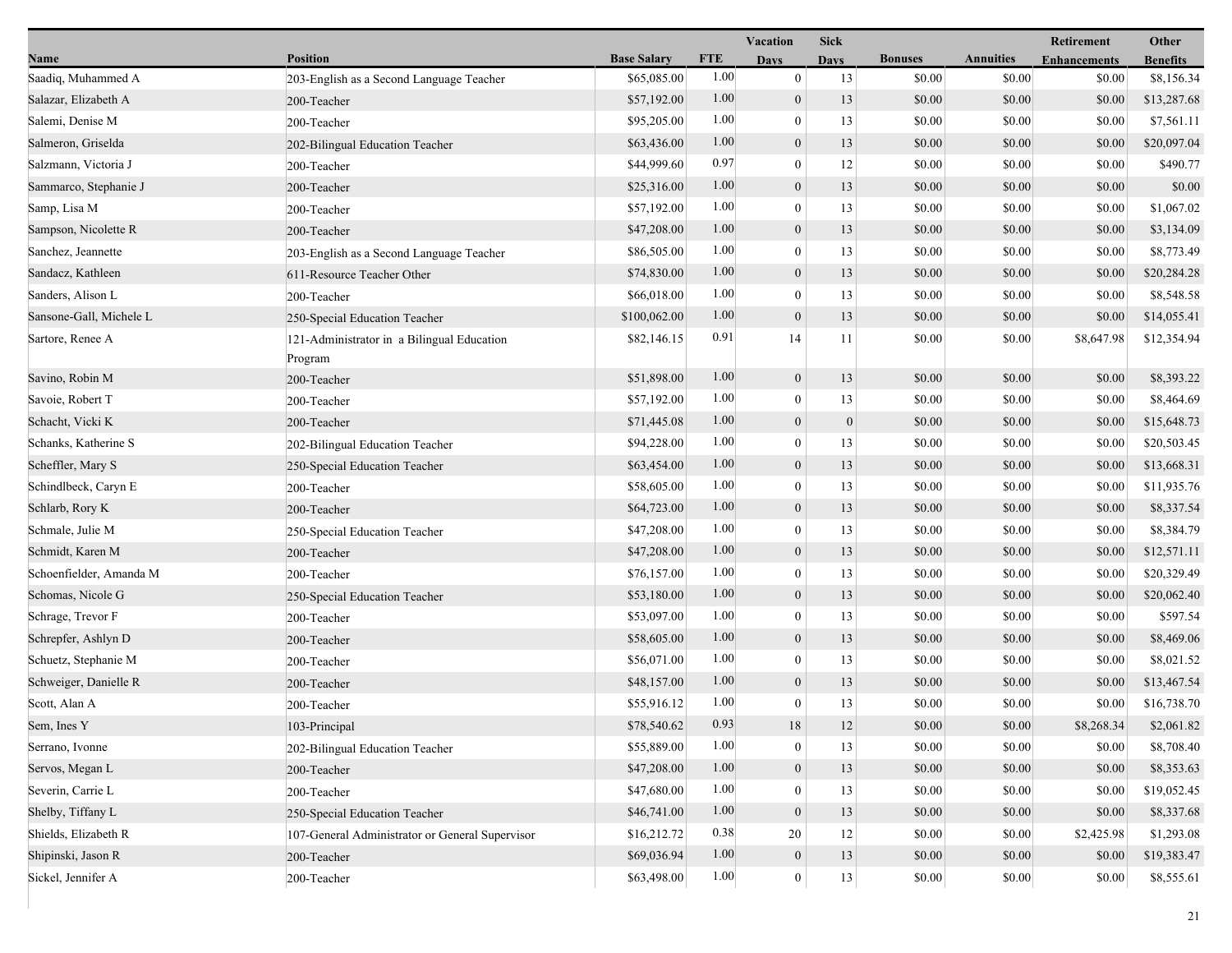|                           |                                 |                    | <b>Vacation</b> |                  | <b>Sick</b> |                |                  | Retirement          | Other           |
|---------------------------|---------------------------------|--------------------|-----------------|------------------|-------------|----------------|------------------|---------------------|-----------------|
| Name                      | <b>Position</b>                 | <b>Base Salary</b> | <b>FTE</b>      | <b>Days</b>      | <b>Days</b> | <b>Bonuses</b> | <b>Annuities</b> | <b>Enhancements</b> | <b>Benefits</b> |
| Sida Velasco, Jose Juan   | 202-Bilingual Education Teacher | \$82,855.00        | 1.00            | $\mathbf{0}$     | 13          | \$0.00         | \$0.00           | \$0.00              | \$13,839.40     |
| Silva, Maria              | 202-Bilingual Education Teacher | \$79,163.00        | 1.00            | $\bf{0}$         | 13          | \$0.00         | \$0.00           | \$0.00              | \$11,322.02     |
| Silva, Maria A            | 202-Bilingual Education Teacher | \$61,691.00        | 1.00            | $\boldsymbol{0}$ | 13          | \$0.00         | \$0.00           | \$0.00              | \$18,969.30     |
| Sima, Janet L             | 200-Teacher                     | \$68,666.00        | 1.00            | $\mathbf{0}$     | 13          | \$0.00         | \$0.00           | \$0.00              | \$8,605.81      |
| Simantirakis, James G     | 200-Teacher                     | \$53,097.00        | 1.00            | $\boldsymbol{0}$ | 13          | \$0.00         | \$0.00           | \$0.00              | \$20,072.11     |
| Simon, Lisa M             | 200-Teacher                     | \$63,498.00        | 1.00            | $\bf{0}$         | 13          | \$0.00         | \$0.00           | \$0.00              | \$8,524.22      |
| Simoncelli-Bulak, Lisa A  | 103-Principal                   | \$98,808.93        | 1.00            | 20               | 12          | \$0.00         | \$0.00           | \$10,402.17         | \$2,682.79      |
| Simpson, Jeffrey G        | 200-Teacher                     | \$85,689.00        | 1.00            | $\bf{0}$         | 13          | \$0.00         | \$0.00           | \$0.00              | \$1,826.94      |
| Simpson, Jonathan C       | 103-Principal                   | \$102,714.00       | 1.00            | 20               | 12          | \$0.00         | \$0.00           | \$10,813.15         | \$22,864.35     |
| Sinwelski, Alysia N       | 200-Teacher                     | \$46,278.00        | 1.00            | $\mathbf{0}$     | 13          | \$0.00         | \$0.00           | \$0.00              | \$8,602.25      |
| Sipes, Zachary P          | 200-Teacher                     | \$49,125.00        | 1.00            | $\mathbf{0}$     | 13          | \$0.00         | \$0.00           | \$0.00              | \$16,568.76     |
| Skalsky, George S         | 200-Teacher                     | \$97,465.08        | 1.00            | $\bf{0}$         | 13          | \$0.00         | \$0.00           | \$0.00              | \$12,546.49     |
| Skriba, Brian J           | 200-Teacher                     | \$85,397.00        | 1.00            | $\mathbf{0}$     | 13          | \$0.00         | \$0.00           | \$0.00              | \$20,411.19     |
| Smith, Kathryn F          | 200-Teacher                     | \$56,071.00        | 1.00            | $\bf{0}$         | 13          | \$0.00         | \$0.00           | \$0.00              | \$19,800.40     |
| Snodgrass, Ann            | 250-Special Education Teacher   | \$64,726.00        | 1.00            | $\mathbf{0}$     | 13          | \$0.00         | \$0.00           | \$0.00              | \$13,592.26     |
| Soelke, Natalie C         | 200-Teacher                     | \$63,147.00        | 1.00            | $\mathbf{0}$     | 13          | \$0.00         | \$0.00           | \$0.00              | \$755.53        |
| Solfisburg, Loretta M     | 200-Teacher                     | \$94,228.00        | 1.00            | $\mathbf{0}$     | 13          | \$0.00         | \$0.00           | \$0.00              | \$1,075.41      |
| Souders, Rodger F         | 200-Teacher                     | \$60,693.00        | 1.00            | $\boldsymbol{0}$ | 13          | \$0.00         | \$0.00           | \$0.00              | \$16,562.48     |
| <b>SOUDERS, RODGER F</b>  | 200-Teacher                     | \$74,538.78        | 1.00            | $\mathbf{0}$     | 13          | \$0.00         | \$0.00           | \$0.00              | \$19,249.16     |
| Sroka, James C            | 200-Teacher                     | \$58,336.00        | 1.00            | $\mathbf{0}$     | 13          | \$0.00         | \$0.00           | \$0.00              | \$8,477.28      |
| St Germain, Noelle C      | 200-Teacher                     | \$58,336.00        | 1.00            | $\mathbf{0}$     | 13          | \$0.00         | \$0.00           | \$0.00              | \$8,463.22      |
| Stack, Ashley M           | 200-Teacher                     | \$54,971.00        | 1.00            | $\mathbf{0}$     | 13          | \$0.00         | \$0.00           | \$0.00              | \$8,425.72      |
| Stade, Eric D             | 200-Teacher                     | \$80,795.00        | 1.00            | $\mathbf{0}$     | 13          | \$0.00         | \$0.00           | \$0.00              | \$20,398.11     |
| Staker, Brandon M         | 200-Teacher                     | \$48,639.00        | 1.00            | $\boldsymbol{0}$ | 13          | \$0.00         | \$0.00           | \$0.00              | \$13,396.94     |
| Stanfa, Dawn M            | 610-Resource Teacher Elementary | \$93,682.00        | 1.00            | $\mathbf{0}$     | 13          | \$0.00         | \$0.00           | \$0.00              | \$8,846.75      |
| Stear, Erin M             | 200-Teacher                     | \$61,691.00        | 1.00            | $\mathbf{0}$     | 13          | \$0.00         | \$0.00           | \$0.00              | \$733.45        |
| Stein, Kelly L            | 200-Teacher                     | \$24,705.91        | 1.00            | $\mathbf{0}$     | 13          | \$0.00         | \$0.00           | \$0.00              | \$4,169.52      |
| Stein, Scarlott A         | 200-Teacher                     | \$46,741.00        | 1.00            | $\bf{0}$         | 13          | \$0.00         | \$0.00           | \$0.00              | \$1,352.64      |
| Steinbrecher, Stephanie R | 104-Assistant Principal         | \$77,827.64        | 1.00            | $\mathbf{0}$     | 12          | \$0.00         | \$0.00           | \$8,193.39          | \$22,269.86     |
| Stellmacher, James M      | 200-Teacher                     | \$61,906.00        | 1.00            | $\bf{0}$         | 13          | \$0.00         | \$0.00           | \$0.00              | \$20,144.97     |
| Stellman, Theresa M       | 200-Teacher                     | \$49,125.00        | 1.00            | $\boldsymbol{0}$ | 13          | \$0.00         | $\$0.00$         | \$0.00              | \$10,803.32     |
| Steltenpohl, Lois B       | 200-Teacher                     | \$57,286.00        | 1.00            | $\mathbf{0}$     | 13          | \$0.00         | \$0.00           | \$0.00              | \$13,598.68     |
| Stepnoski, Elizabeth      | 200-Teacher                     | \$50,632.00        | 1.00            | $\mathbf{0}$     | 13          | \$0.00         | \$0.00           | \$0.00              | \$13,505.12     |
| Stolpestad, Kimberly A    | 200-Teacher                     | \$63,233.00        | 1.00            | $\mathbf{0}$     | 13          | \$0.00         | \$0.00           | \$0.00              | \$16,828.69     |
| Straka, Megan M           | 200-Teacher                     | \$46,611.88        | 1.00            | $\mathbf{0}$     | 13          | \$0.00         | \$0.00           | \$0.00              | \$581.81        |
| Strausberger, Shawnna M   | 200-Teacher                     | \$60,693.00        | 1.00            | $\theta$         | 13          | \$0.00         | \$0.00           | \$0.00              | \$13,799.21     |
| Svehla, Jason T           | 200-Teacher                     | \$49,147.00        | 1.00            | $\boldsymbol{0}$ | 13          | \$0.00         | \$0.00           | \$0.00              | \$8,480.44      |
| Swanson, Bonita C         | 200-Teacher                     | \$63,454.00        | 1.00            | $\boldsymbol{0}$ | 13          | \$0.00         | \$0.00           | \$0.00              | \$13,626.79     |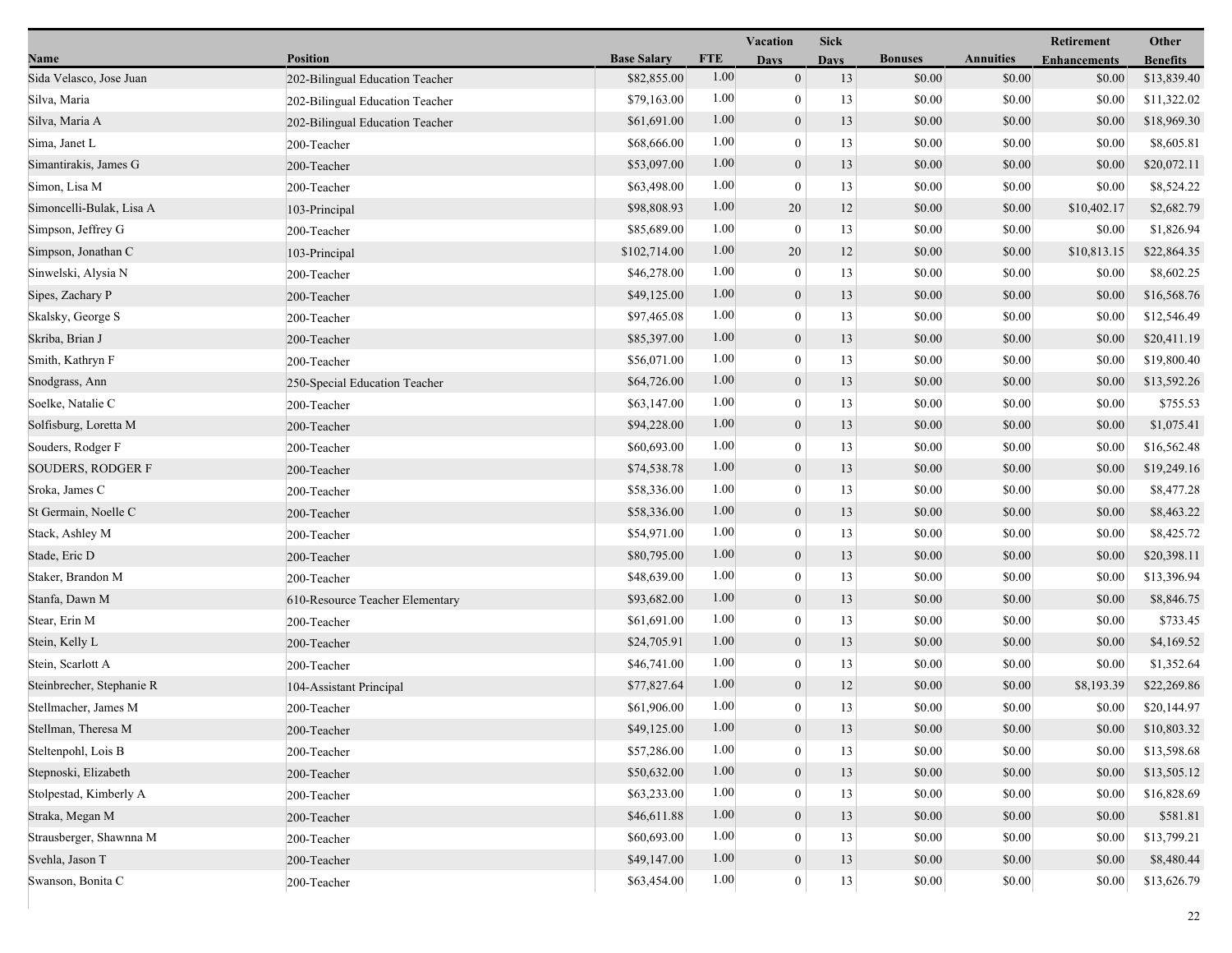|                       |                                         |                    |            | <b>Vacation</b>  | <b>Sick</b> |                |                  | Retirement          | Other           |
|-----------------------|-----------------------------------------|--------------------|------------|------------------|-------------|----------------|------------------|---------------------|-----------------|
| Name                  | <b>Position</b>                         | <b>Base Salary</b> | <b>FTE</b> | <b>Days</b>      | <b>Days</b> | <b>Bonuses</b> | <b>Annuities</b> | <b>Enhancements</b> | <b>Benefits</b> |
| Swanson, Kathryn E    | 200-Teacher                             | \$51,898.00        | 1.00       | $\mathbf{0}$     | 13          | \$0.00         | \$0.00           | \$0.00              | \$19,683.50     |
| Swanson, Michael      | 200-Teacher                             | \$50,632.00        | 1.00       | $\mathbf{0}$     | 13          | \$0.00         | \$0.00           | \$0.00              | \$19,453.53     |
| Swanson, Wesley A     | 200-Teacher                             | \$45,820.00        | 1.00       | $\mathbf{0}$     | 13          | \$0.00         | \$0.00           | \$0.00              | \$565.43        |
| Swedberg, Mary A      | 200-Teacher                             | \$60,973.00        | 1.00       | $\mathbf{0}$     | 13          | \$0.00         | \$0.00           | \$0.00              | \$13,498.82     |
| Sweeney, Samantha M   | 200-Teacher                             | \$57,192.00        | 1.00       | $\mathbf{0}$     | 13          | \$0.00         | \$0.00           | \$0.00              | \$706.19        |
| Talkington, Kevin L   | 200-Teacher                             | \$86,505.00        | 1.00       | $\mathbf{0}$     | 13          | \$0.00         | \$0.00           | \$0.00              | \$20,437.50     |
| Tamez Hull, Lilia     | 251-Bilingual Special Education Teacher | \$58,336.00        | 1.00       | $\mathbf{0}$     | 13          | \$0.00         | \$0.00           | \$0.00              | \$8,466.82      |
| Taulbee, Jerry W      | 200-Teacher                             | \$71,756.00        | 1.00       | $\overline{0}$   | 13          | \$0.00         | \$0.00           | \$0.00              | \$20,268.07     |
| Taylor, Bryan J       | 200-Teacher                             | \$48,157.00        | 1.00       | $\boldsymbol{0}$ | 13          | \$0.00         | \$0.00           | \$0.00              | \$13,498.32     |
| Taylor, Collette      | 200-Teacher                             | \$66,018.00        | 1.00       | $\theta$         | 13          | \$0.00         | \$0.00           | \$0.00              | \$13,697.87     |
| Taylor, Michelle C    | 200-Teacher                             | \$51,621.00        | 1.00       | $\mathbf{0}$     | 13          | \$0.00         | \$0.00           | \$0.00              | \$13,517.12     |
| Thacker, Kevin        | 200-Teacher                             | \$74,626.00        | 1.00       | $\theta$         | 13          | \$0.00         | \$0.00           | \$0.00              | \$907.37        |
| Thayer, Peggy L       | 200-Teacher                             | \$82,361.00        | 1.00       | $\mathbf{0}$     | 13          | \$0.00         | \$0.00           | \$0.00              | \$17,019.30     |
| Theen, Aviva C        | 200-Teacher                             | \$36,864.36        | 0.64       | $\overline{0}$   | 13          | \$0.00         | \$0.00           | \$0.00              | \$4,091.20      |
| Thomas, Melinda G     | 200-Teacher                             | \$76,051.81        | 1.00       | $\mathbf{0}$     | 13          | \$0.00         | \$0.00           | \$0.00              | \$13,774.56     |
| Thompson, Amie Foster | 202-Bilingual Education Teacher         | \$79,163.00        | 1.00       | $\theta$         | 13          | \$0.00         | \$0.00           | \$0.00              | \$13,149.44     |
| Timm, Bryan M         | 200-Teacher                             | \$58,336.00        | 1.00       | $\mathbf{0}$     | 13          | \$0.00         | \$0.00           | \$0.00              | \$8,164.98      |
| Todas, Laurel C       | 200-Teacher                             | \$57,192.00        | 1.00       | $\theta$         | 13          | \$0.00         | \$0.00           | \$0.00              | \$13,578.81     |
| Todd, Matthew S       | 200-Teacher                             | \$48,157.00        | 1.00       | $\mathbf{0}$     | 13          | \$0.00         | \$0.00           | \$0.00              | \$8,353.43      |
| Torres, Filberto M    | 200-Teacher                             | \$23,137.11        | 0.38       | 9                | 12          | \$0.00         | \$0.00           | \$0.00              | \$4,353.68      |
| Torres, Jessica       | 104-Assistant Principal                 | \$92,233.24        | 1.00       | $\overline{7}$   | 12          | \$0.00         | \$0.00           | \$11,892.57         | \$102.36        |
| Torres, Jessica       | 202-Bilingual Education Teacher         | \$46,741.00        | 1.00       | $\mathbf{0}$     | 13          | \$0.00         | \$0.00           | \$0.00              | \$7,917.56      |
| Tortorello, Angela M  | 200-Teacher                             | \$49,125.00        | 1.00       | $\mathbf{0}$     | 13          | \$0.00         | \$0.00           | \$0.00              | \$640.89        |
| Tracy, Amanda R       | 200-Teacher                             | \$53,097.00        | 1.00       | $\overline{0}$   | 13          | \$0.00         | \$0.00           | \$0.00              | \$13,399.24     |
| Trejo, Erin K         | 200-Teacher                             | \$74,110.65        | 1.00       | $\mathbf{0}$     | 13          | \$0.00         | \$0.00           | \$0.00              | \$20,296.48     |
| Trejo, Jorge          | 202-Bilingual Education Teacher         | \$71,786.00        | 1.00       | $\theta$         | 13          | \$0.00         | \$0.00           | \$0.00              | \$894.73        |
| Trilling, Jessica D   | 200-Teacher                             | \$77,366.00        | 1.00       | $\mathbf{0}$     | 13          | \$0.00         | \$0.00           | \$0.00              | \$13,789.97     |
| Trofimuk, Patrick R   | 250-Special Education Teacher           | \$46,741.00        | 1.00       | $\mathbf{0}$     | 13          | \$0.00         | \$0.00           | \$0.00              | \$7,049.49      |
| Trygar, Brett R       | 200-Teacher                             | \$48,639.00        | 1.00       | $\mathbf{0}$     | 13          | \$0.00         | \$0.00           | \$0.00              | \$7,060.24      |
| Tryzna, Joseph J      | 200-Teacher                             | \$45,820.00        | 1.00       | $\mathbf{0}$     | 13          | \$0.00         | \$0.00           | \$0.00              | \$13,015.14     |
| Tsioupros, Kaliopi    | 200-Teacher                             | \$79,163.00        | 1.00       | $\mathbf{0}$     | 13          | \$0.00         | \$0.00           | \$0.00              | \$17,007.75     |
| Ubben, Adam J         | 104-Assistant Principal                 | \$76,321.50        | 1.00       | $\theta$         | 12          | \$0.00         | \$0.00           | \$8,034.66          | \$22,198.19     |
| Valcin, Marthe S      | 200-Teacher                             | \$53,097.00        | 1.00       | $\mathbf{0}$     | 13          | \$0.00         | \$0.00           | \$0.00              | \$8,163.28      |
| Valdez, Margarito     | 202-Bilingual Education Teacher         | \$75,063.00        | 1.00       | $\theta$         | 13          | \$0.00         | \$0.00           | \$0.00              | \$16,942.30     |
| Van Cura, Amy         | 200-Teacher                             | \$98,090.00        | 1.00       | $\mathbf{0}$     | 13          | \$0.00         | \$0.00           | \$0.00              | \$17,188.24     |
| Van Horn, Kristin M   | 200-Teacher                             | \$47,680.00        | 1.00       | $\theta$         | 13          | \$0.00         | \$0.00           | \$0.00              | \$13,053.89     |
| Vargas, Michelle      | 202-Bilingual Education Teacher         | \$49,616.00        | 1.00       | $\boldsymbol{0}$ | 13          | \$0.00         | \$0.00           | \$0.00              | \$13,798.04     |
| Vargas, Nelson R      | 202-Bilingual Education Teacher         | \$65,787.00        | 1.00       | $\boldsymbol{0}$ | $13$        | \$0.00         | $\$0.00$         | \$0.00              | \$20,211.99     |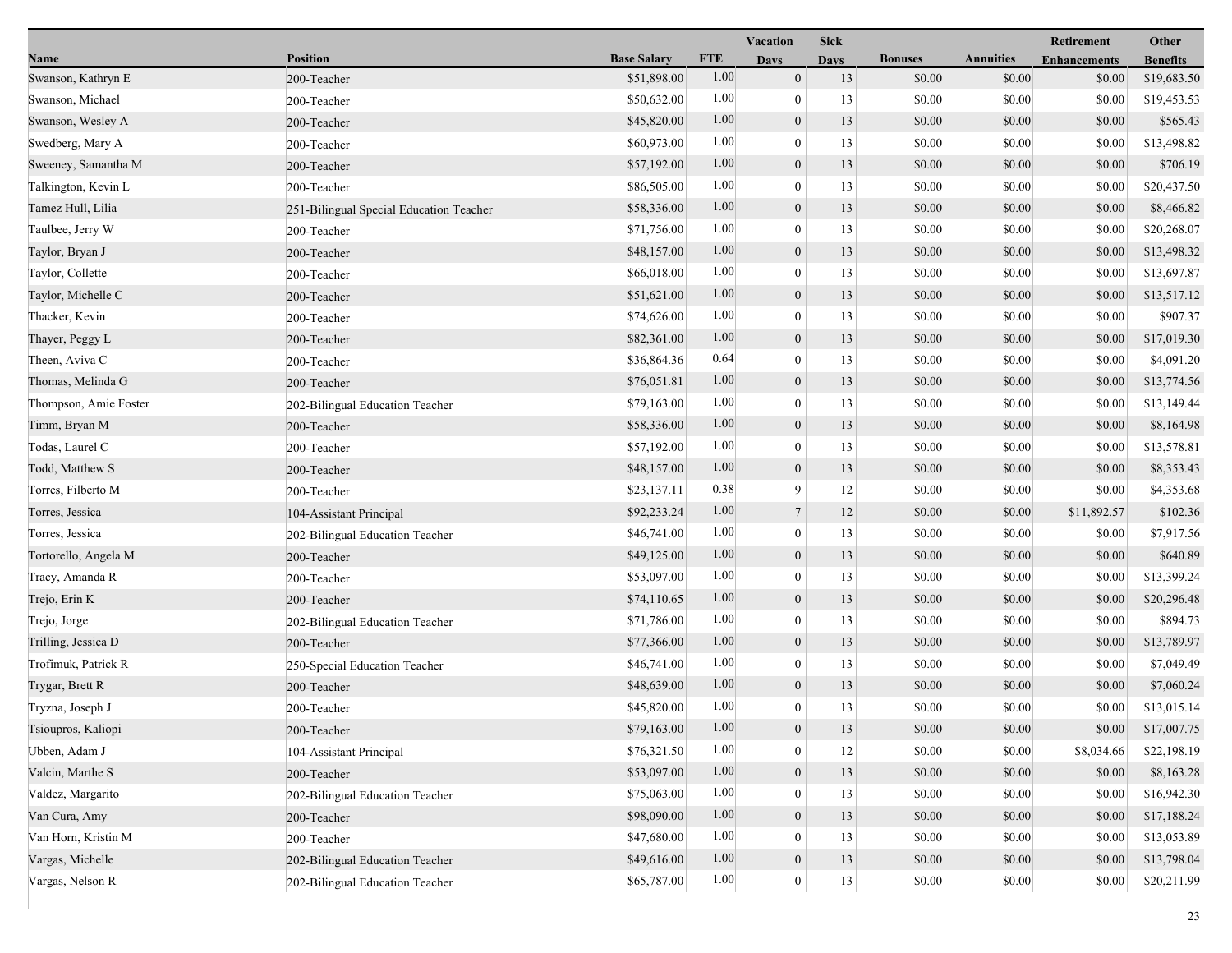|                             |                                                             |                    |            | Vacation         | <b>Sick</b> |                |                  | <b>Retirement</b>   | Other           |
|-----------------------------|-------------------------------------------------------------|--------------------|------------|------------------|-------------|----------------|------------------|---------------------|-----------------|
| Name                        | <b>Position</b>                                             | <b>Base Salary</b> | <b>FTE</b> | <b>Days</b>      | <b>Days</b> | <b>Bonuses</b> | <b>Annuities</b> | <b>Enhancements</b> | <b>Benefits</b> |
| Varney, Gregory R           | 200-Teacher                                                 | \$87,402.00        | 1.00       | $\overline{0}$   | 13          | \$0.00         | \$0.00           | \$0.00              | \$7,753.93      |
| Vasa, Thomas M              | 200-Teacher                                                 | \$49,125.00        | 1.00       | $\mathbf{0}$     | 13          | \$0.00         | \$0.00           | \$0.00              | \$7,944.74      |
| Vazquez, Erica Y            | 202-Bilingual Education Teacher                             | \$69,695.00        | 1.00       | $\boldsymbol{0}$ | 13          | \$0.00         | \$0.00           | \$0.00              | \$20,257.07     |
| Vega, Jessica S             | 202-Bilingual Education Teacher                             | \$64,723.00        | 1.00       | $\mathbf{0}$     | 13          | \$0.00         | \$0.00           | \$0.00              | \$11,924.50     |
| Velasquez, Jennifer         | 200-Teacher                                                 | \$45,820.00        | 1.00       | $\overline{0}$   | 13          | \$0.00         | \$0.00           | \$0.00              | \$6,747.14      |
| Velazquez-Ramos, Veronica L | 202-Bilingual Education Teacher                             | \$63,233.00        | 1.00       | $\mathbf{0}$     | 13          | \$0.00         | \$0.00           | \$0.00              | \$20,161.48     |
| Vera, Elma C                | 202-Bilingual Education Teacher                             | \$67,725.16        | 1.00       | $\overline{0}$   | 13          | \$0.00         | \$0.00           | \$0.00              | \$812.86        |
| Villa-Parra, Maria          | 202-Bilingual Education Teacher                             | \$66,319.76        | 1.00       | $\mathbf{0}$     | 13          | \$0.00         | \$0.00           | \$0.00              | \$12,251.25     |
| Vivanco, Elizabeth M        | 125-Head of Gen Ed (Depart chair admin<br>endorsement held) | \$80,580.00        | 1.00       | $\mathbf{0}$     | 12          | \$0.00         | \$0.00           | \$8,483.05          | \$9,762.75      |
| Vogt, Darrin F              | 200-Teacher                                                 | \$54,526.00        | 1.00       | $\bf{0}$         | 13          | \$0.00         | \$0.00           | \$0.00              | \$1,157.66      |
| Vukovich, Monique B         | 200-Teacher                                                 | \$75,063.00        | 1.00       | $\overline{0}$   | 13          | \$0.00         | \$0.00           | \$0.00              | \$899.38        |
| Wade, Victoria M            | 200-Teacher                                                 | \$45,820.00        | 1.00       | $\mathbf{0}$     | 13          | \$0.00         | \$0.00           | \$0.00              | \$12,670.32     |
| Wagner, Peggy J             | 200-Teacher                                                 | \$53,483.00        | 1.00       | $\mathbf{0}$     | 13          | \$0.00         | \$0.00           | \$0.00              | \$1,471.85      |
| Walker, Matthew M           | 200-Teacher                                                 | \$46,278.00        | 1.00       | $\overline{0}$   | 13          | \$0.00         | \$0.00           | \$0.00              | \$546.39        |
| Wallbaum, James R           | 200-Teacher                                                 | \$54,719.00        | 1.00       | $\overline{0}$   | 13          | \$0.00         | \$0.00           | \$0.00              | \$16,735.88     |
| Walter, Christopher J       | 200-Teacher                                                 | \$47,680.00        | 1.00       | $\overline{0}$   | 13          | \$0.00         | \$0.00           | \$0.00              | \$8,347.83      |
| Walz, Jordan M              | 200-Teacher                                                 | \$46,362.87        | 0.97       | $\mathbf{0}$     | 12          | \$0.00         | \$0.00           | \$0.00              | \$526.34        |
| Ward, Brian J               | 202-Bilingual Education Teacher                             | \$69,703.00        | 1.00       | $\mathbf{0}$     | 13          | \$0.00         | \$0.00           | \$0.00              | \$13,719.56     |
| Ward, Leslie O              | 200-Teacher                                                 | \$56,071.00        | 1.00       | $\mathbf{0}$     | 13          | \$0.00         | \$0.00           | \$0.00              | \$20,076.48     |
| Wargo, Michelle J           | 200-Teacher                                                 | \$83,314.00        | 1.00       | $\mathbf{0}$     | 13          | \$0.00         | \$0.00           | \$0.00              | \$17,059.49     |
| Wargo, William W            | 200-Teacher                                                 | \$64,705.00        | 1.00       | $\boldsymbol{0}$ | 13          | \$0.00         | \$0.00           | \$0.00              | \$824.76        |
| Warner, Amanda M            | 200-Teacher                                                 | \$58,336.00        | 1.00       | $\overline{0}$   | 13          | \$0.00         | \$0.00           | \$0.00              | \$13,608.18     |
| Warner, Gary A              | 610-Resource Teacher Elementary                             | \$86,316.00        | 1.00       | $\overline{0}$   | 13          | \$0.00         | \$0.00           | \$0.00              | \$13,918.05     |
| Warren, Christine M         | 250-Special Education Teacher                               | \$54,971.00        | 1.00       | $\bf{0}$         | 13          | \$0.00         | \$0.00           | \$0.00              | \$13,570.75     |
| Watermann, Holly A          | 200-Teacher                                                 | \$81,282.00        | 1.00       | $\mathbf{0}$     | 13          | \$0.00         | \$0.00           | \$0.00              | \$20,365.62     |
| Webb, Lindsay M             | 200-Teacher                                                 | \$54,526.00        | 1.00       | $\mathbf{0}$     | 13          | \$0.00         | \$0.00           | \$0.00              | \$13,568.33     |
| Weber, Dana M               | 200-Teacher                                                 | \$71,210.00        | 1.00       | $\boldsymbol{0}$ | 13          | \$0.00         | \$0.00           | \$0.00              | \$859.71        |
| Wecker, Paul A              | 250-Special Education Teacher                               | \$50,632.00        | 1.00       | $\overline{0}$   | 13          | \$0.00         | \$0.00           | \$0.00              | \$8,295.32      |
| Wedll, Dawn R               | 200-Teacher                                                 | \$92,752.00        | 1.00       | $\boldsymbol{0}$ | 13          | \$0.00         | \$0.00           | \$0.00              | \$1,889.20      |
| Wehling, Lisa Marie         | 202-Bilingual Education Teacher                             | \$86,505.00        | 1.00       | $\boldsymbol{0}$ | 13          | $\$0.00$       | $\$0.00$         | \$0.00              | \$20,416.57     |
| Wehrle, Margaret C          | 200-Teacher                                                 | \$53,196.00        | 1.00       | $\overline{0}$   | 13          | \$0.00         | \$0.00           | \$0.00              | \$621.84        |
| Weidemiller, Cassie Marie   | 200-Teacher                                                 | \$58,605.00        | 1.00       | $\overline{0}$   | 13          | \$0.00         | \$0.00           | \$0.00              | \$13,566.21     |
| Weintraub, Julie M          | 200-Teacher                                                 | \$76,157.00        | 1.00       | $\overline{0}$   | 13          | \$0.00         | \$0.00           | \$0.00              | \$968.07        |
| Weissinger, Patricia J      | 200-Teacher                                                 | \$74,087.00        | 1.00       | $\theta$         | 13          | \$0.00         | \$0.00           | \$0.00              | \$8,643.54      |
| Werner, Katherine R         | 200-Teacher                                                 | \$78,863.00        | 1.00       | $\mathbf{0}$     | 13          | \$0.00         | \$0.00           | \$0.00              | \$20,347.91     |
| Wetzel, Christopher M       | 200-Teacher                                                 | \$58,336.00        | 1.00       | 0                | 13          | \$0.00         | \$0.00           | \$0.00              | \$1,138.39      |
| Wheeler, Ross A             | 200-Teacher                                                 | \$71,786.00        | 1.00       | $\boldsymbol{0}$ | 13          | \$0.00         | \$0.00           | \$0.00              | \$20,270.90     |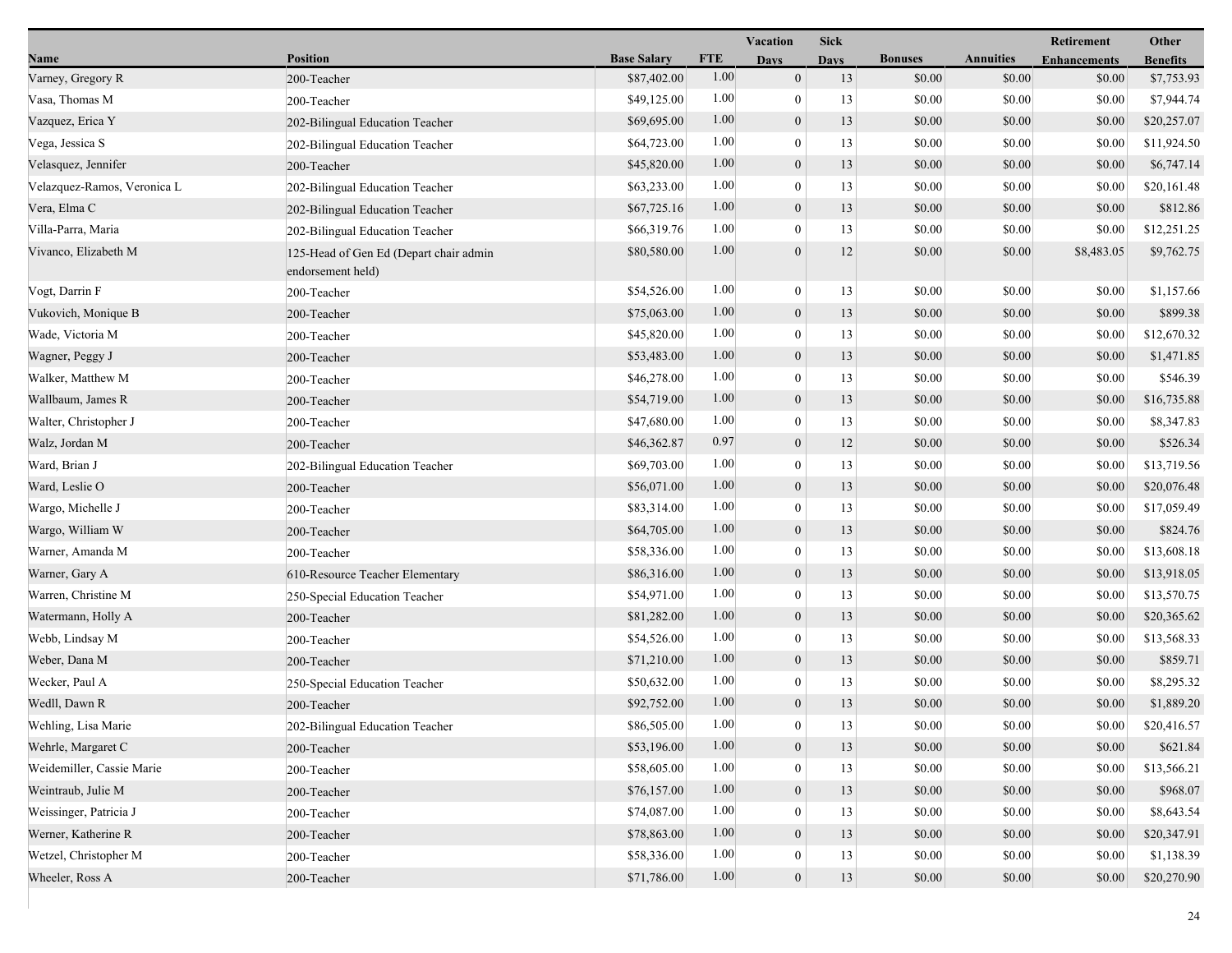|                         |                                                                  |                    |            | Vacation         | <b>Sick</b> |                |                  | Retirement          | Other           |
|-------------------------|------------------------------------------------------------------|--------------------|------------|------------------|-------------|----------------|------------------|---------------------|-----------------|
| Name                    | <b>Position</b>                                                  | <b>Base Salary</b> | <b>FTE</b> | <b>Days</b>      | <b>Days</b> | <b>Bonuses</b> | <b>Annuities</b> | <b>Enhancements</b> | <b>Benefits</b> |
| White, Sara B           | 200-Teacher                                                      | \$63,454.00        | 1.00       | $\overline{0}$   | 13          | \$0.00         | \$0.00           | \$0.00              | \$13,481.33     |
| White, Tandalaya        | 124-Dean of Students Admin (admin<br>endorsement held)           | \$76,749.90        | 1.00       | $\mathbf{0}$     | 12          | \$0.00         | \$0.00           | \$8,079.83          | \$10,369.53     |
| Wiacek, Carmina         | 200-Teacher                                                      | \$58,336.00        | 1.00       | $\bf{0}$         | 13          | \$0.00         | \$0.00           | \$0.00              | \$701.45        |
| Wideman, Keith L        | 611-Resource Teacher Other                                       | \$20,235.36        | 1.00       | $\boldsymbol{0}$ | 13          | \$0.00         | \$0.00           | \$0.00              | \$5,547.85      |
| Wilcoxen, Jill M        | 202-Bilingual Education Teacher                                  | \$53,196.00        | 1.00       | $\bf{0}$         | 13          | \$0.00         | \$0.00           | \$0.00              | \$8,367.55      |
| Wilder, Thomas J        | 250-Special Education Teacher                                    | \$59,502.00        | 1.00       | $\mathbf{0}$     | 13          | \$0.00         | \$0.00           | \$0.00              | \$8,511.07      |
| Wilding, Rebecca Jo     | 200-Teacher                                                      | \$48,421.00        | 1.00       | $\overline{0}$   | 13          | \$0.00         | \$0.00           | \$0.00              | \$580.65        |
| Wilkie, Diana L         | 200-Teacher                                                      | \$95,205.00        | 1.00       | $\boldsymbol{0}$ | 13          | \$0.00         | \$0.00           | \$0.00              | \$8,859.76      |
| Wilkinson, Dorle        | 200-Teacher                                                      | \$47,921.24        | 1.00       | $\overline{0}$   | 13          | \$0.00         | \$0.00           | \$0.00              | \$12,936.85     |
| Williams, Caitlin       | 250-Special Education Teacher                                    | \$38,813.06        | 1.00       | $\boldsymbol{0}$ | 13          | \$0.00         | \$0.00           | \$0.00              | \$12,504.71     |
| Williams, Don A         | 200-Teacher                                                      | \$108,940.00       | 1.00       | $\overline{0}$   | 13          | \$0.00         | \$0.00           | \$0.00              | \$11,522.54     |
| Williams, Karen M       | 250-Special Education Teacher                                    | \$53,196.00        | 1.00       | $\mathbf{0}$     | 13          | \$0.00         | \$0.00           | \$0.00              | \$20,039.59     |
| Williams, Marlon R      | 104-Assistant Principal                                          | \$87,799.52        | 1.00       | $7\phantom{.0}$  | 12          | \$0.00         | \$0.00           | \$9,243.07          | \$10,365.47     |
| Williams, Sandra I      | 251-Bilingual Special Education Teacher                          | \$40,169.46        | 1.00       | $\boldsymbol{0}$ | 13          | \$0.00         | \$0.00           | \$0.00              | \$6,984.50      |
| Willigman, Matthew      | 103-Principal                                                    | \$95,115.00        | 1.00       | 20               | 12          | \$0.00         | \$0.00           | \$10,013.17         | \$22,665.41     |
| Wilson, Jennifer L      | 200-Teacher                                                      | \$56,071.00        | 1.00       | $\boldsymbol{0}$ | 13          | \$0.00         | \$0.00           | \$0.00              | \$8,021.52      |
| Wilson, Kimberly A      | 200-Teacher                                                      | \$41,209.19        | 0.87       | $\mathbf{0}$     | 13          | \$0.00         | \$0.00           | \$0.00              | \$6,205.55      |
| Winders, Brian T        | 200-Teacher                                                      | \$51,898.00        | 1.00       | $\mathbf{0}$     | 13          | \$0.00         | \$0.00           | \$0.00              | \$8,393.19      |
| Wintermute, Joseph A    | 200-Teacher                                                      | \$91,244.00        | 1.00       | $\boldsymbol{0}$ | 13          | \$0.00         | \$0.00           | \$0.00              | \$20,451.72     |
| Winz, Bridget J         | 200-Teacher                                                      | \$57,192.00        | 1.00       | $\mathbf{0}$     | 13          | \$0.00         | \$0.00           | \$0.00              | \$16,756.46     |
| Wise, Maritere          | 202-Bilingual Education Teacher                                  | \$55,889.00        | 1.00       | $\mathbf{0}$     | 13          | \$0.00         | \$0.00           | \$0.00              | \$12,715.25     |
| Wisnewski, Michelle M   | 200-Teacher                                                      | \$46,741.00        | 1.00       | $\boldsymbol{0}$ | 13          | \$0.00         | \$0.00           | \$0.00              | \$8,337.68      |
| Witcpalek, Lauren M     | 200-Teacher                                                      | \$59,502.00        | 1.00       | $\mathbf{0}$     | 13          | \$0.00         | \$0.00           | \$0.00              | \$20,119.58     |
| Witzke, Catherine R     | 200-Teacher                                                      | \$47,208.00        | 1.00       | $\mathbf{0}$     | 13          | \$0.00         | \$0.00           | \$0.00              | \$8,343.17      |
| Wojciechowski, Cara A   | 200-Teacher                                                      | \$54,971.00        | 1.00       | $\mathbf{0}$     | 13          | \$0.00         | \$0.00           | \$0.00              | \$8,429.19      |
| Wolf, Tracy A           | 200-Teacher                                                      | \$48,639.00        | 1.00       | $\mathbf{0}$     | 13          | \$0.00         | \$0.00           | \$0.00              | \$20,020.68     |
| Wondolowski, Elaine M   | 154-Supervisor of More Than One School<br>Support Personnel Area | \$84,009.00        | 1.00       | $\overline{0}$   | 13          | \$0.00         | \$0.00           | \$0.00              | \$20,398.18     |
| Wood, Jennifer K        | 202-Bilingual Education Teacher                                  | \$73,638.00        | 1.00       | $\boldsymbol{0}$ | 13          | \$0.00         | \$0.00           | \$0.00              | \$8,638.93      |
| Workman, Caitlyn M      | 200-Teacher                                                      | \$48,101.54        | 1.00       | $\overline{0}$   | 13          | \$0.00         | \$0.00           | \$0.00              | \$8,353.94      |
| Wrigglesworth, Rachel M | 200-Teacher                                                      | \$61,735.00        | 1.00       | $\boldsymbol{0}$ | 13          | \$0.00         | \$0.00           | \$0.00              | \$20,145.31     |
| Wright, Tanechia T      | 250-Special Education Teacher                                    | \$58,639.00        | 1.00       | $\mathbf{0}$     | 13          | \$0.00         | \$0.00           | \$0.00              | \$13,595.18     |
| Xiong, Shoua            | 200-Teacher                                                      | \$64,723.00        | $1.00\,$   | $\boldsymbol{0}$ | 13          | \$0.00         | \$0.00           | \$0.00              | \$16,846.90     |
| Yates, Veronica R       | 610-Resource Teacher Elementary                                  | \$48,639.00        | 1.00       | $\bf{0}$         | 13          | \$0.00         | \$0.00           | \$0.00              | \$13,478.06     |
| Yingst, Nicole C        | 200-Teacher                                                      | \$56,071.00        | 1.00       | $\boldsymbol{0}$ | 13          | \$0.00         | \$0.00           | \$0.00              | \$642.97        |
| Young, John C           | 104-Assistant Principal                                          | \$22,145.52        | 0.22       | $\mathbf{0}$     | 13          | \$0.00         | \$0.00           | \$2,292.66          | \$3,235.24      |
| Zafra, Francisco        | 200-Teacher                                                      | \$80,746.00        | 1.00       | $\mathbf{0}$     | 13          | \$0.00         | \$0.00           | \$0.00              | \$20,074.98     |
| Zamudio, Maridalia      | 202-Bilingual Education Teacher                                  | \$47,680.00        | 1.00       | $\bf{0}$         | 13          | \$0.00         | \$0.00           | \$0.00              | \$8,347.83      |